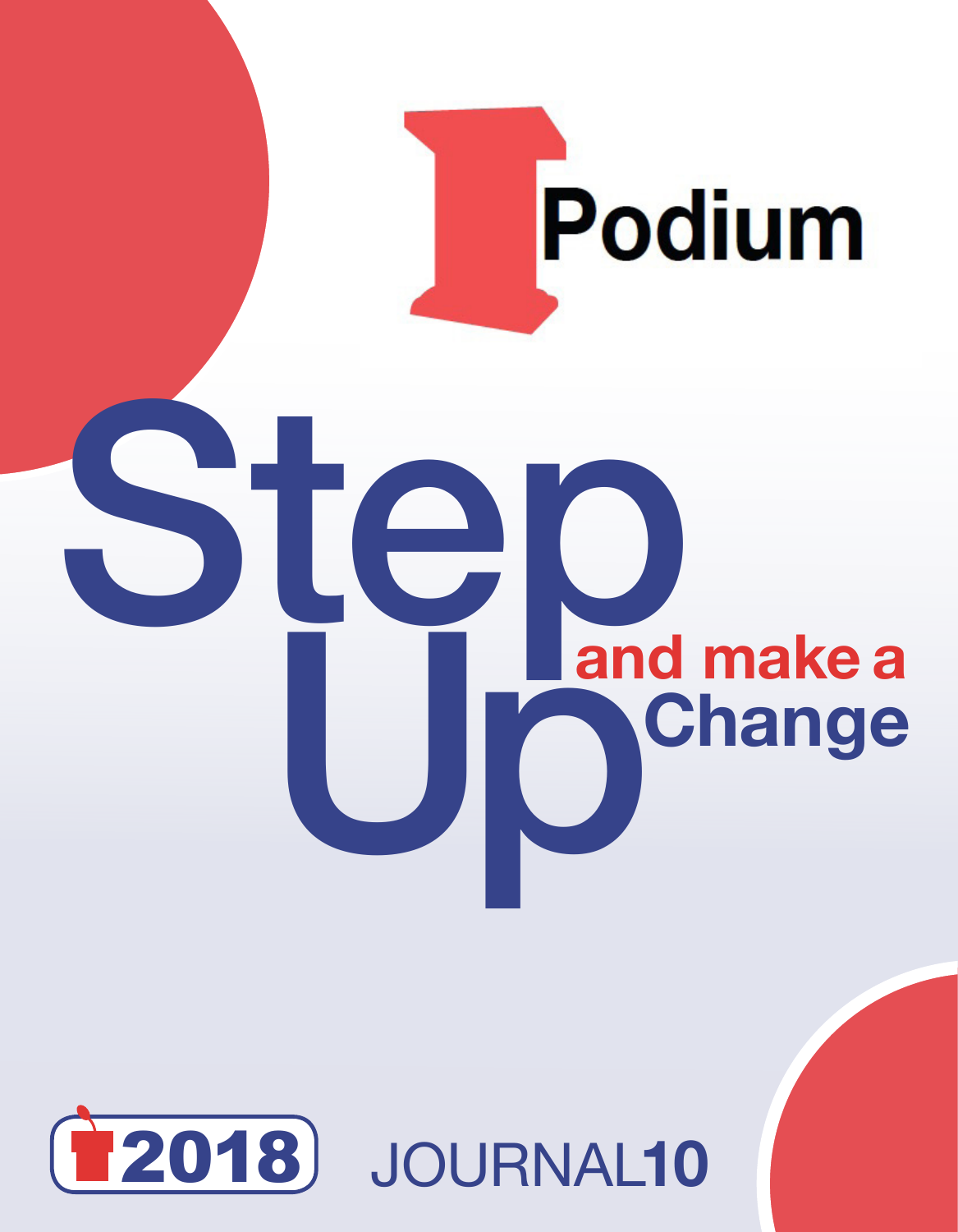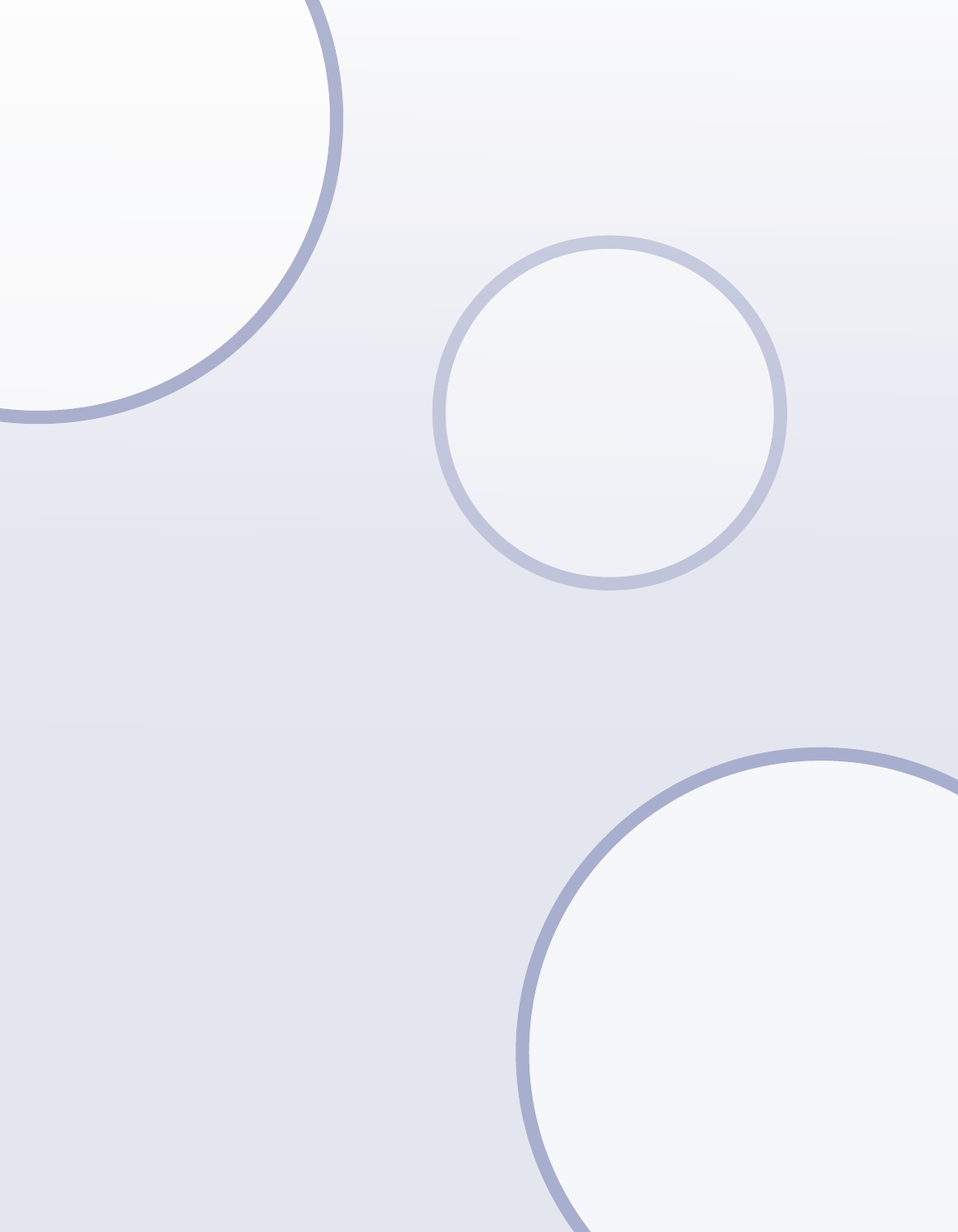#### **Curated by Richmond students in 2018**

"When I first went to Podium, I didn't go in the room. I kept walking passed it thinking, should I go in? When I performed my first piece, I cried afterwards.

Podium didn't belittle me. They asked how I felt after reading. It felt like a weight had been lifted off my shoulders and all of my emotional barriers were removed.

Podium is a family."

- *Oneisha G., Huguenot High School Alum*

Podium is a 501(c)(3), non-profit organization. Our mission is to provide youth ages 11-19 in Greater Richmond the skills to become confident and capable writers, communicators, and leaders to succeed in school, career, and in life. To learn more, visit us at www.podiumrva.org. Or connect with us on Twitter and Instagram @PodiumRVA. Please enjoy!

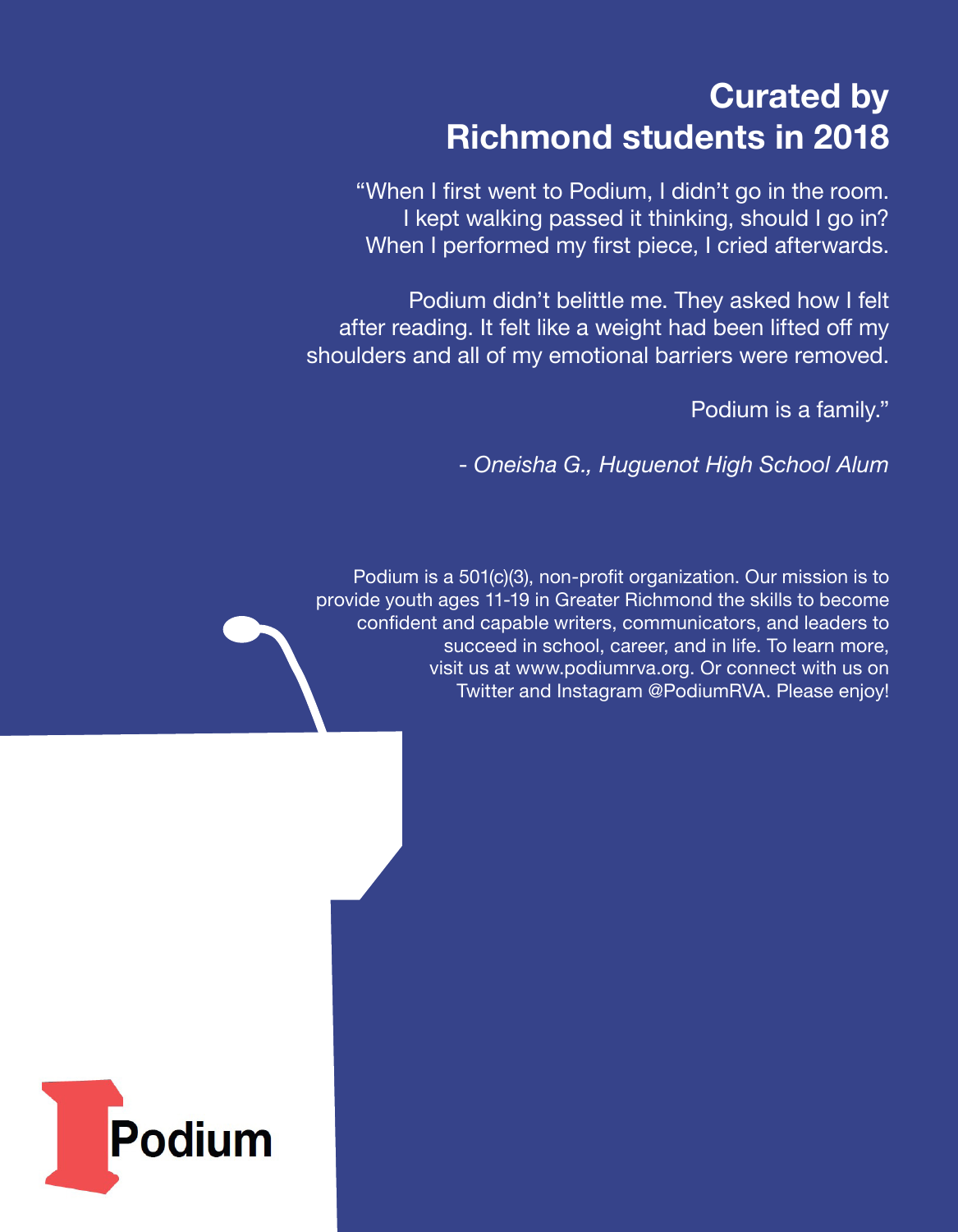### **TABLE OF CONTENTS**

- 3 A Gentle Sigh by Rey H.
- 4 Narrow Alley by Gail L.
- 5. Zife by Kennijah W.
- 6. Blind Eye by Hank B.
- 7. Detention by Keysharerah W.
- 8. The Creaking, by Vinny G.
- 9. Full Circle by Kavin J.
- 11. Addicted To a World Untrue by Ivy M.
- 12. Siren by Jennoa F. and Amaya B.
- 13. Clawface by Tracy F.
- 14. Antorious, The Thief by Antionne F.
- 15. The Dance by Shayla D.
- 15. Next Week by Ada N.W.
- 16. Predators by Vanniecia J.
- 17. Crystal Blue by Maryjane P.
- 18. The Siren's Song by Haley K.
- 19. Internal Screams by Jonisha M.
- 20. Don't You See? by Jasmyn W.
- 21 **SELF-ADVOCACY & COMMUNITY ACTION**
- 22. The Hate You Give by Kyana J.
- 24. Immigration Discrimination by Lovely C.C.
- 25. Heaven and Darth by Marcus D.
- 26. Because Newtown Can Happen to Anyone 46. by Destiny H.H.
- 28. **WALK IN MY SHOES**
- 29. My Skin by Zakiya R.
- 29. Roots by Kamari B.
- 30. My Culture is Not Your Costume by India W.
- 31. Crowned in Melanin: A Barbie Beauty by Destiny H.H.
- 32. The Shadow by Kapri R.
- 32. The Stranger by Roman K.
- 33. It's Okay by Torey W.
- 34. Buying Time by Max E.
- 34. Sexual Harrasment by Kate W.

#### 35. **EQUALITY & JUSTICE**

- 36. The Truth by Justin D.V.
- 37. Equality by Omari Y.
- 38. My Perfect World by Lost Star
- 39. Non-Binary Hearts by Janay B.
- 39. Missing Piece by Jasmine C.
- 40. **HOPE & INSPIRATION**
- 41. Feminism by Amazin B.
- 42. Brown by Amaya B.
- 43. Trouble You See by Ma'reesha R.
- 43. Hope by Christopher O.
- 43. Conversation by Ceira A.

#### 44. **MIDDLE SCHOOL SELECTIONS**

- 45. The Surgeon by Cat A.
	- The Impress by Mirahkhal D.
- 47. 17 from Parkland by Julia H.P., Aniyah R., Roselee B., Sha'Aijah M., and Shiya B.
- 48. The Dream by Julia H.P
- 49. Bullied by Ilaria B.
- 50. **YOUTH PROGRAM PARTICIPANTS**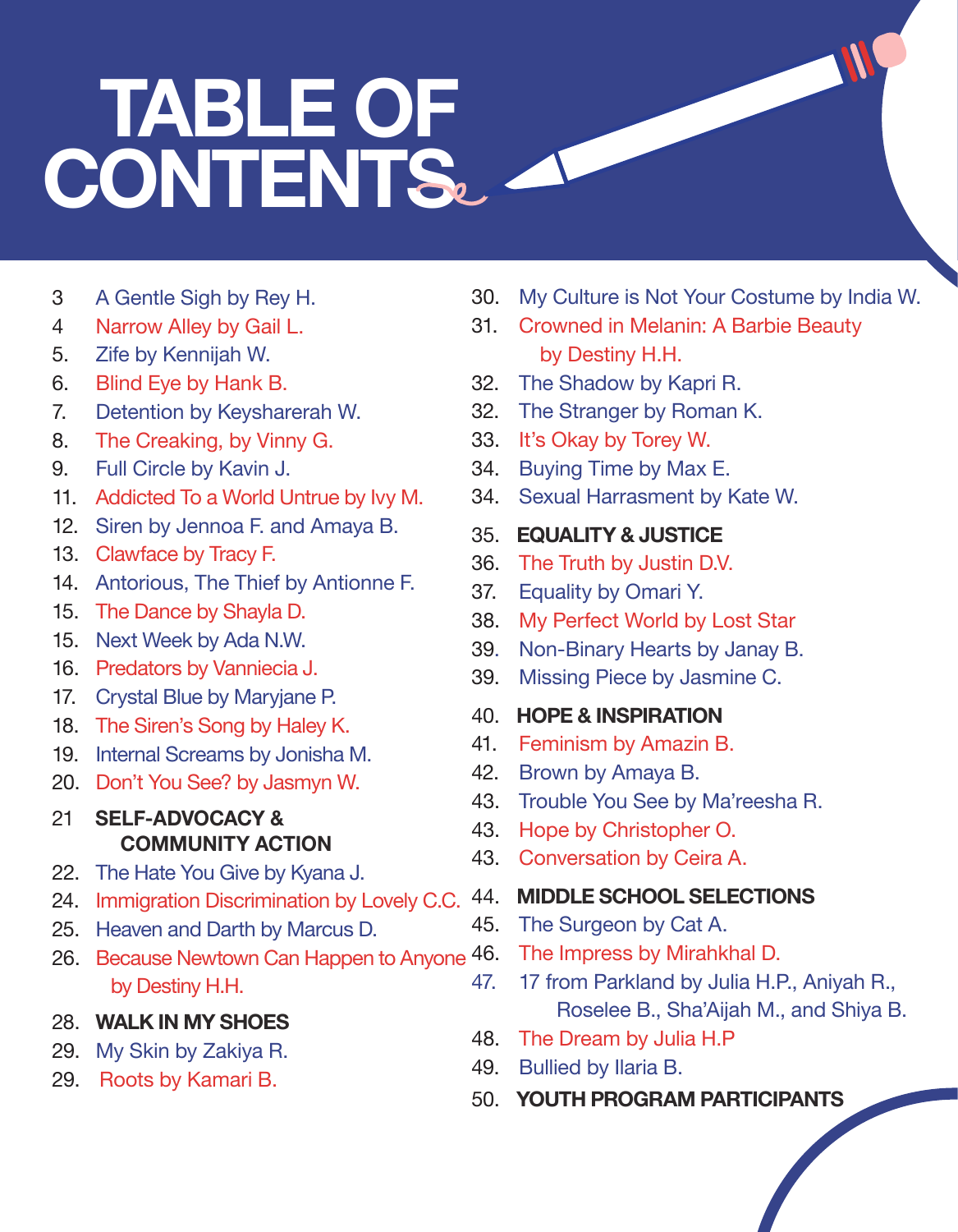#### **A GENTLE SIGH Rey F. Thomas Jefferson High School**

The sun sets over Fracture, California, painting the sky in a lavender hue. Large, white, triangular glyphs hang in the sky, making the many stars seem small and irrelevant against the mauve background. Fracture is an average sized town, with a large maze of suburbs and apartments to the north. The town hall, Fracture community park, with its willows and duck ponds, and other places of recreation, are to the east. To the west sits the beach, basked in purple light. Lazy waves lap the shore. Below the surface lie groves of kelp, swaying with the ebb and flow of the ocean and hiding who knows what.

A young couple sits on a towel between the dunes, watching the glowing sun melt into the sea. They hold hands and eat orange Dreamsicles; they are happy. Across the town, a white-haired girl sits on the roof of her parents' house, listening to the playlist her girlfriend made for her through her earbuds. She clutches a stuffed bunny in her arms and has a cream-colored blanket wrapped around her. She sighs. On Monday, she knocked the screen out of her window, so she could sit out there when she's sad. She sighs and looks up at the triangular glyphs glowing white in the empty space of the atmosphere, determined to someday figure out what they are.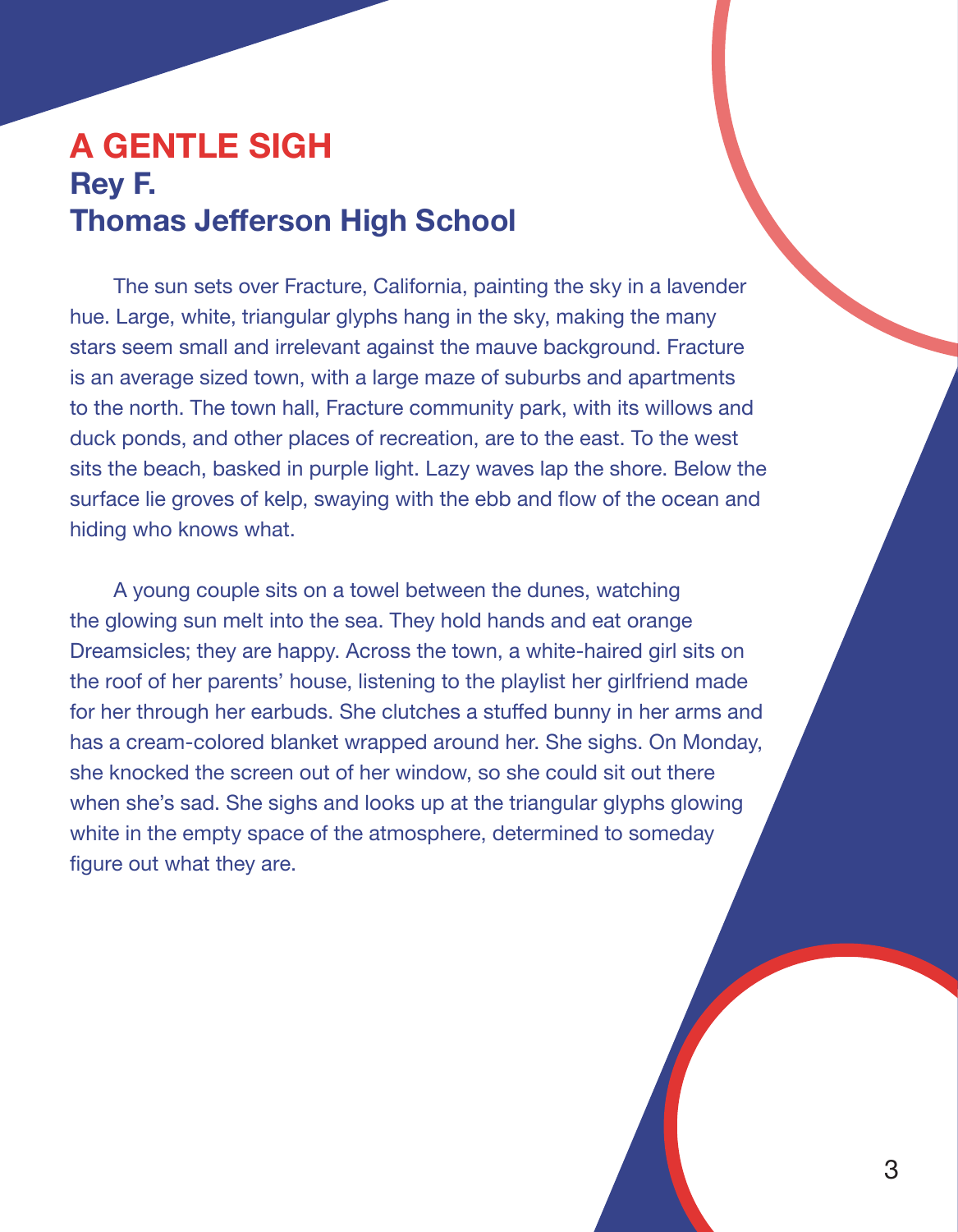#### **NARROW ALLEY Gail L. Thomas Jefferson High School**

Small, grey smoke puffs can be seen from a mile away into the white-stained sky above. The sun only barely peeks out from the cluster of clouds parading it. If your eyes follow the smoke, it will lead straight to a small, well-lit fire where freezing hands desperately try to reach its warmth. Coats, scarves, and piercing bloodshot eyes accompany those hands. Around this fire, there is a very dim light, and yet further, nothing but cold darkness. A tiny light from a cigarette lighter may be visible, every now and then.

Hushed murmurs and hisses from startled cats can be heard clearly if you're standing there yourself. Sirens close by wail soon after loud gunshots make their appearance. It's not safe here, but you dared to walk through this setting at the start of your journey.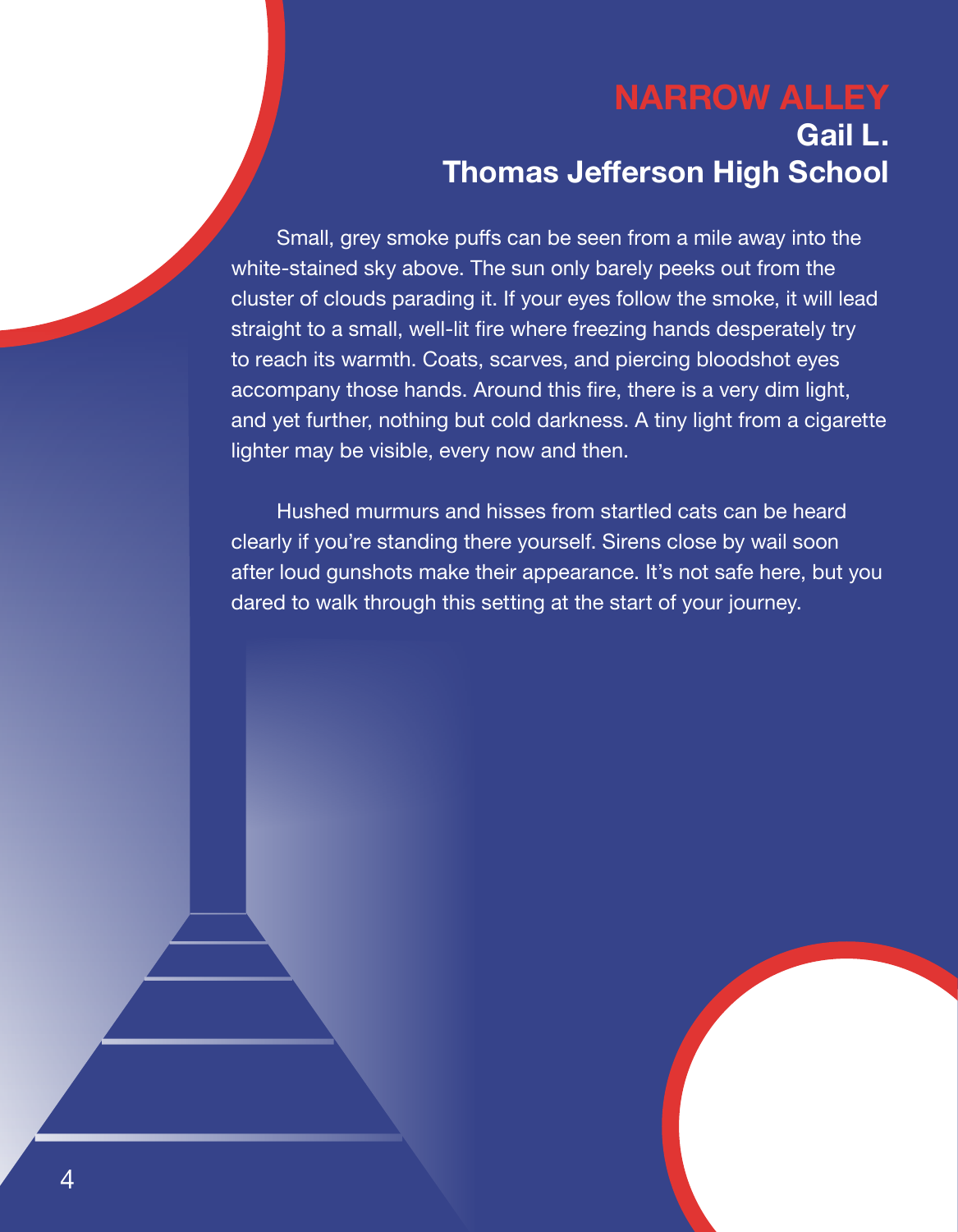#### **ZIFE Kennijah W. John Marshall High School**

 Love is a book hidden in that dusty, unattractive bookcase. That stupid book is hard to find every time I look for it. The bookcase always shakes, and the wrong books fall in my hand. It's very hard for me to drop them. I haven't found my own story yet, so the climaxes in other, wrong books keep coming. Days pass.

I'm unhappy and wake to see that same library, the one that keeps judging me, depressing me. I walk into the library and see a girl. She isn't mad, sad, or happy. She is just okay, holding a book in her hand. I lean in to look closer, and it said Zife. I don't know what that means, but it takes my eye. As soon as that girl walks out, I ran right to the counter to ask the lady about the book. "I'm sorry ma'am, but someone has already checked it out."

I waited and waited for about a week, until one day, I went to that same bookcase again. Something told me to look higher. I grabbed the ladder and went to the last shelf at the top. I saw it, Zife. A month later, I walk back into the library to return the book. That same girl walks past me again, now holding a book that read, Zife 2.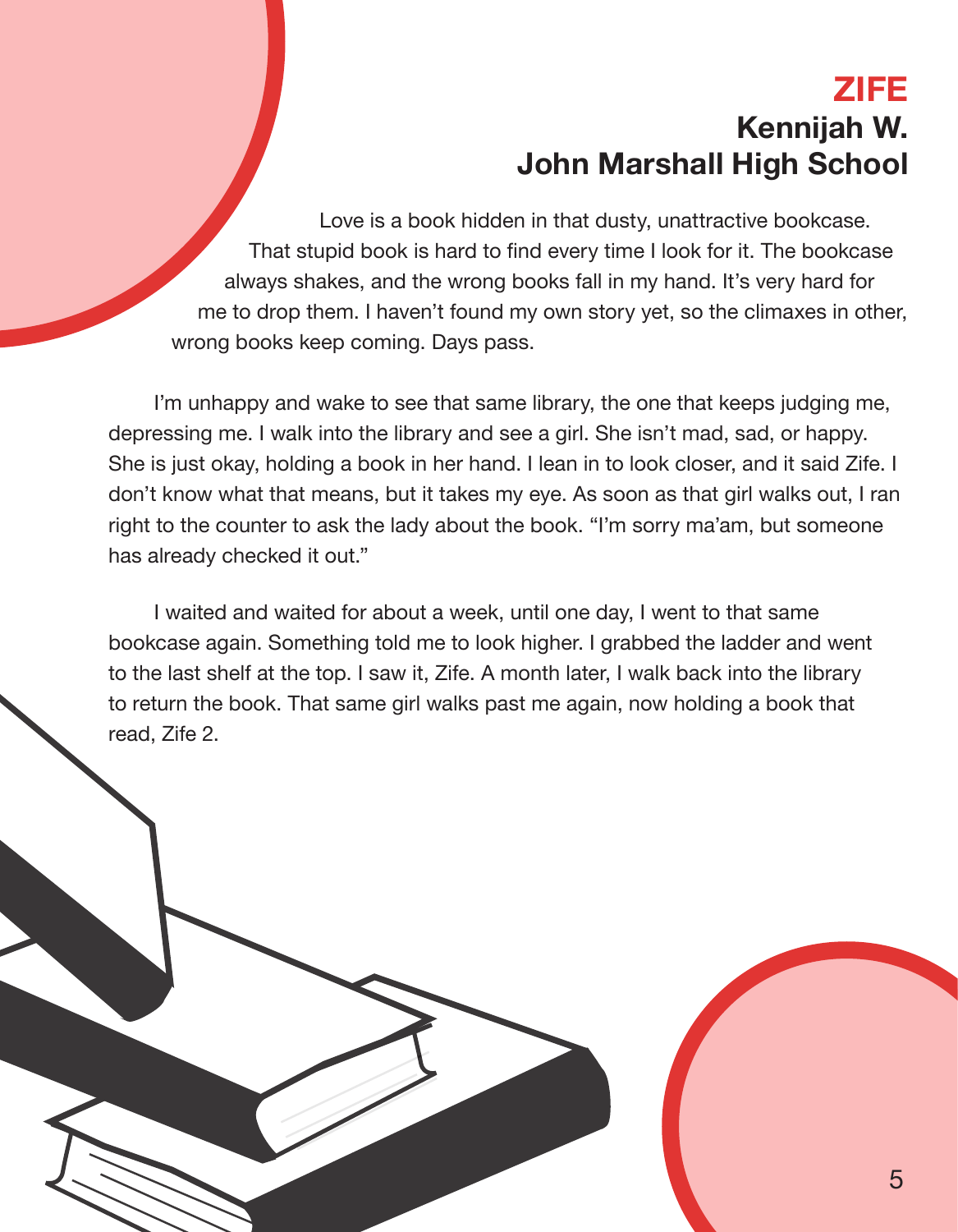#### **BLIND EYE Hank B. Open High School**

They come in droves, piles, masses of flesh. Each carries a need. Each and every. All are deprived of what you've got, the cool, the love, the health. Eyes bulge from their skulls, skin pulled thin over bone, and pain plagues every ounce. Help, I've written that twice over. The lead is pushed deep into the paper, and even now, it controls my pencil and won't let go. They try it. You hear them and their despair, side by side. You hear them from your barstool and your house-sized pool; you hear them. They scare you.

What? Scare? They need so little of that which there is so much of, and yet you spare none, and they die. You push them from your abundant luxury and make them rot.

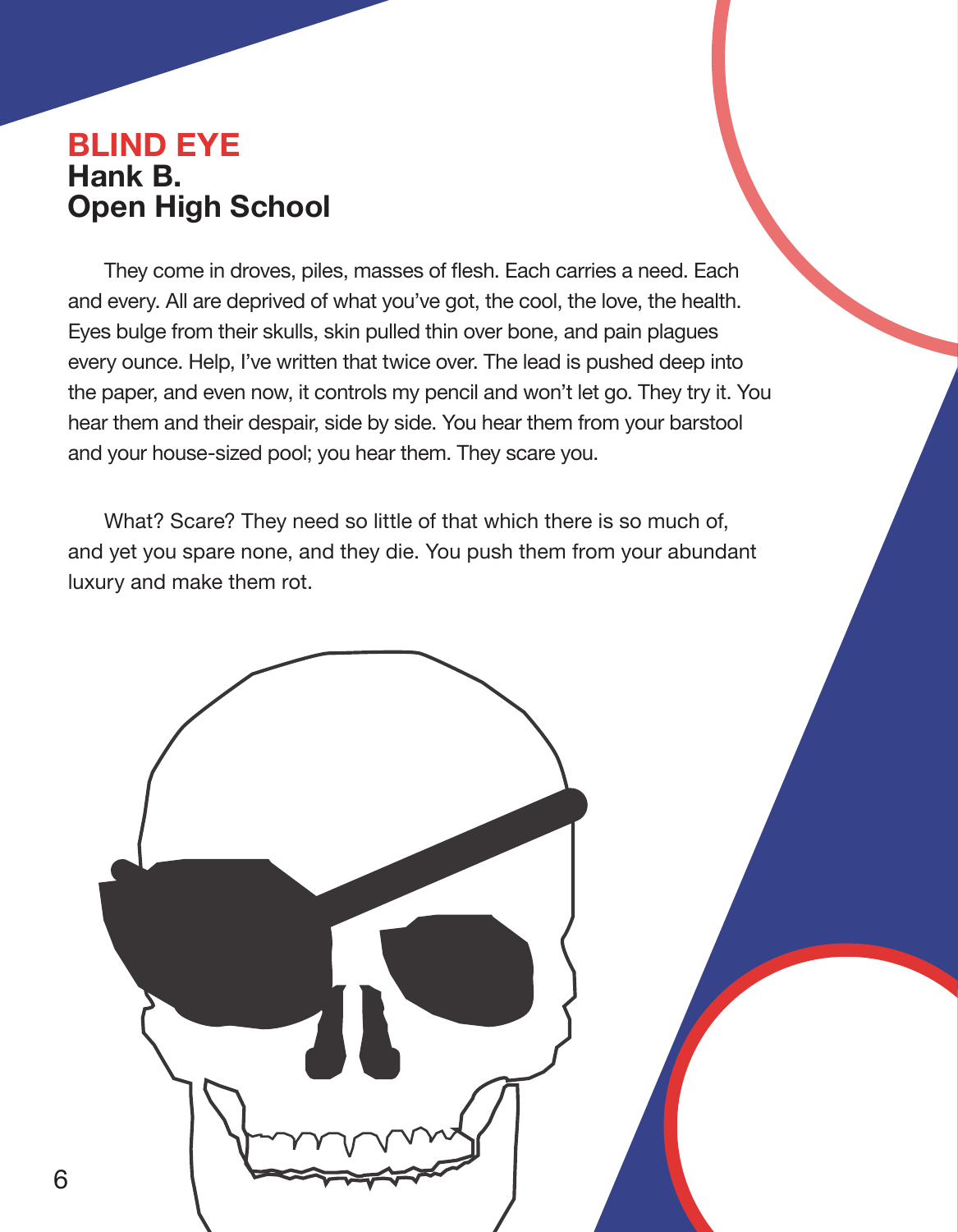#### **DETENTION Keysharerah W. John Marshall High School**

 In the back of the classroom sat a dark-skin girl with full lips and a full on attitude. She sat in the chair and picked at her thick, dark brown hair, tangled and full of knots. If it wasn't in a big afro you would think she had a bad hair day.

"Quaera?" The brown girl looked up. It was Courage. Quaera rolled her eyes; she never really liked Courage. She was always smart, always studying, and always picture perfect, from her tight box braids to her baby doll shoes.

"Why are you here?" snapped Quaera. Courage was always the one to back down, but not today.

"I'm here because the teacher told me to keep an eye on you," Courage stated, a bit too boldly for her own liking.

Quarea smiles. "Figures. Well, take a seat. Me and you are gonna be here for a while," she laughed.

Just then, they both turned their heads at the sound of the door opening. Screaming, "I HATE THIS SCHOOL!" was Star, upset because she was missing a date. As Star sat down in front of the two girls, she could feel them watching her. "What are you looking at?" she snapped at Courage. Another wave of boldness went through Courage. "A ho\*," she stated.

That set Star off. She had enough of being called something she was not. Just because she liked to date from time to time didn't mean she did so with everyone. She launched over the chair and lifted Courage off her seat. Usually, Courage would have been terrified, but in that moment, she took a good look at Star. She studied her features, her caramel skin, small, yet seductive body, and her deep brown eyes. Courage realized why boys look at Star with lust.

Mr. Mathews, coming back from the bathroom, screamed, "No rough housing in detention!" Star quickly put Courage down and sat in her seat with an evil glare. "You are all in here for a reason. Quarea for walking out of class in a protest, Star for making inappropriate comments in class, and you, Ms. Courage, for fighting with a teacher." Mr. Mathews smiled an odd smile, "Girls' detention is now in session."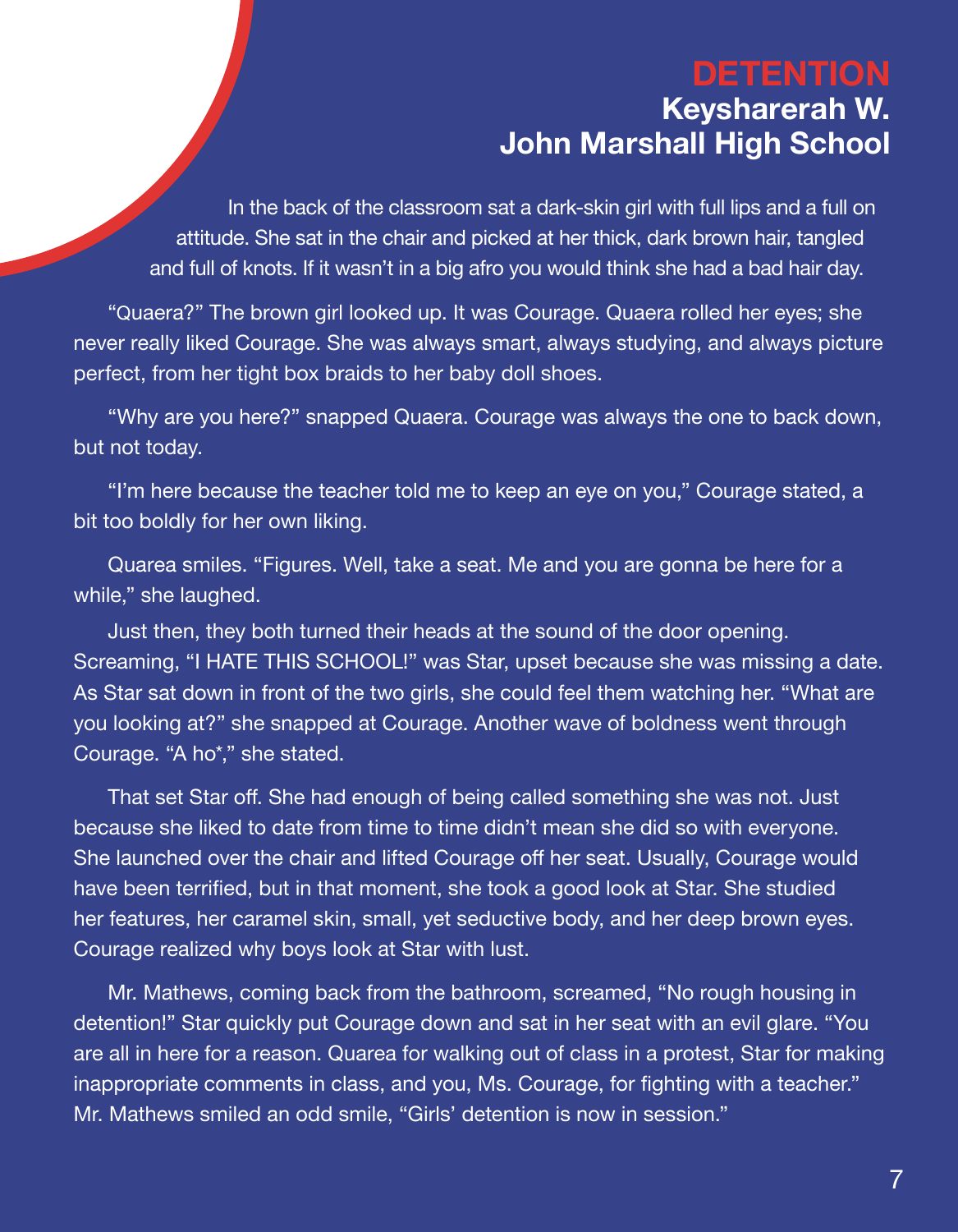#### **THE CREAKING Vinny G. Open High School**

 There are many natural phenomena that exist in our world, but few compare to the thirteen-year creaking infestation. Every time the cicadas come, it does not surprise the residents of Valiant Yarns, who have succumbed to the insect's bothersome noise. One year, however, they came out at an unexpected time, October. No one questioned why they were around, and many blamed climate change. One man, Dr. Hema, warned the townsfolk, "This is unnatural. We should not shrug this off as just another happening of cicadas!" Nobody listened. They all fell silent.

The first night, there were twelve dead. The second, forty-three dead. By Halloween, half the town had fallen to a source no one could pinpoint. Panic erupted in the town, and many attempted to flee this unforgiving fate. Dr. Hema remained, determined to find out what had occurred. He concluded those who spent the most time outdoors fell ill first. As more perished, he soon felt himself falling ill, as if something was consuming him from the inside. He remained in the town until he was the last resident. The last reports of those abandoned and dead came in. Upon finding a foreign element in his blood, his vision faded. He saw one last thing, a cicada bursting through his chest.

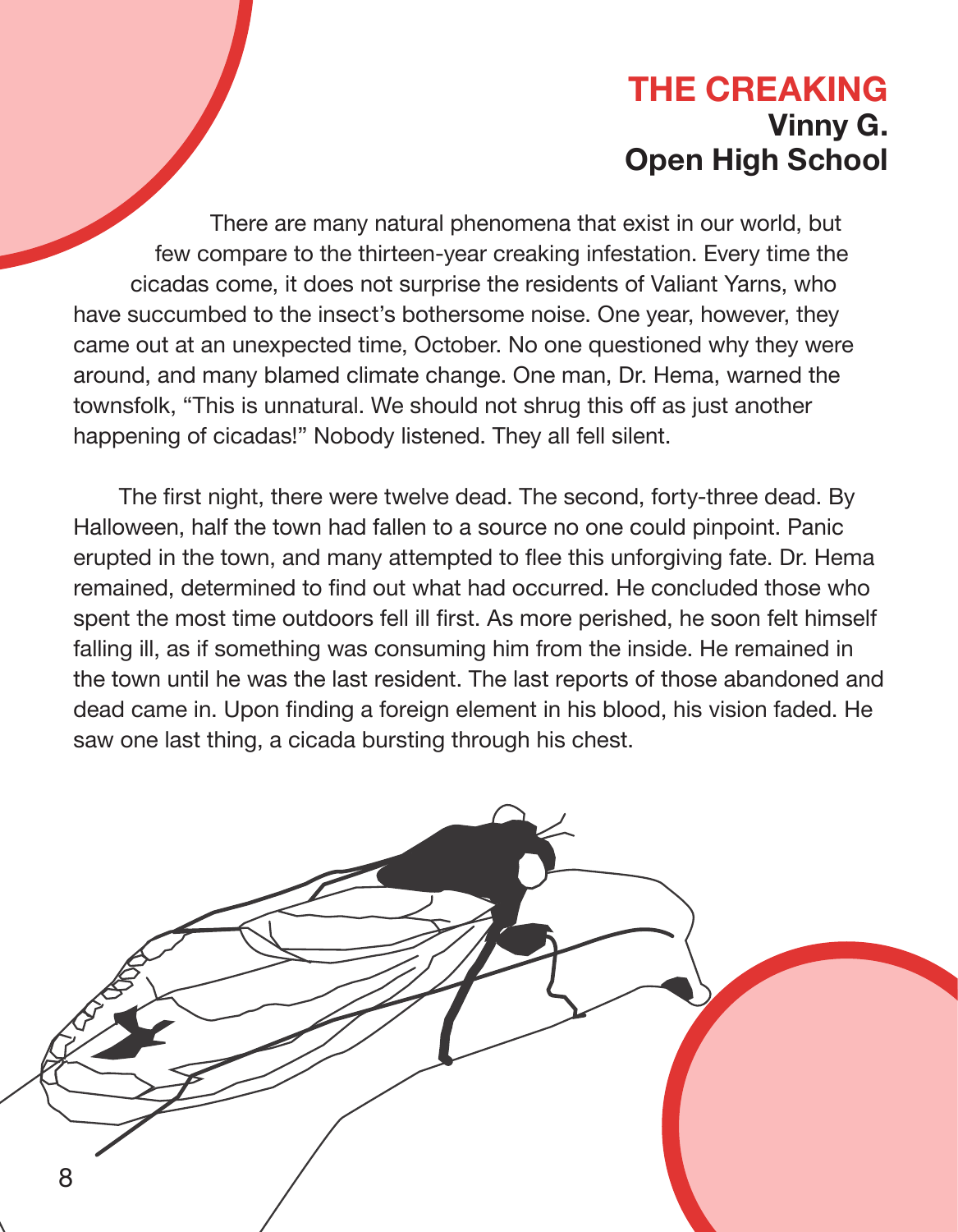#### **FULL CIRCLE Kavin J. John Marshall High School**

In a farm outside of Sponge Desert, three escaped prisoners of Azkaban run across Sponge Mountain. They come across a cave with a maze many had lost their lives to. As they walk through the cave, chills shiver down each of their spines. A deep voice overcame each of their minds. "Do you seek greed, you souls of envy? Or freedom from death?" The prisoners panic and start frantically yelling at one another. Is there a glimpse of hope in someone's voice, anyone's voice? The voice questions again, "What do you choose?"

Jak, the prisoner to the left of the group, shouts "Who are you?" The voice yells back, "You dare question my authority?" And, in that moment, everyone drops to their knees, for the voice once again overpowers their bodies. "I will show you!" the voice shouts. Jak starts to convulse, shaking violently, with blood streaming from his ears. "I ask you again," the voice commands, "What do you choose?"

Another prisoner Michael, in a panic, yells out "Death!" The voice screams, "Hahaha, wouldn't you be so lucky? You will be faced with three tasks. Your first task is to survive the hedge portion of the maze."

Jak's body shifts as his soul became visible but clasped in chains. He shakes, "This is awful and painful. Do the maze. Conquer." The prisoners slowly creep around the first corner of the maze and see a large shadow. They hear a loud snarl and heavy foot falls on the other side of the wall. A large, scaly monster creeps over the hedge.

They see many black eyes and feel its heavy, hot breathe. The monster shoots a fireball above their heads and stares into their eyes. Michael freezes in fear as the second head appears over the wall and reels back. The beast takes a step closer, and a third head appears from the mist. This head is different from the others. The flesh is falling off of its face, and its eyes burn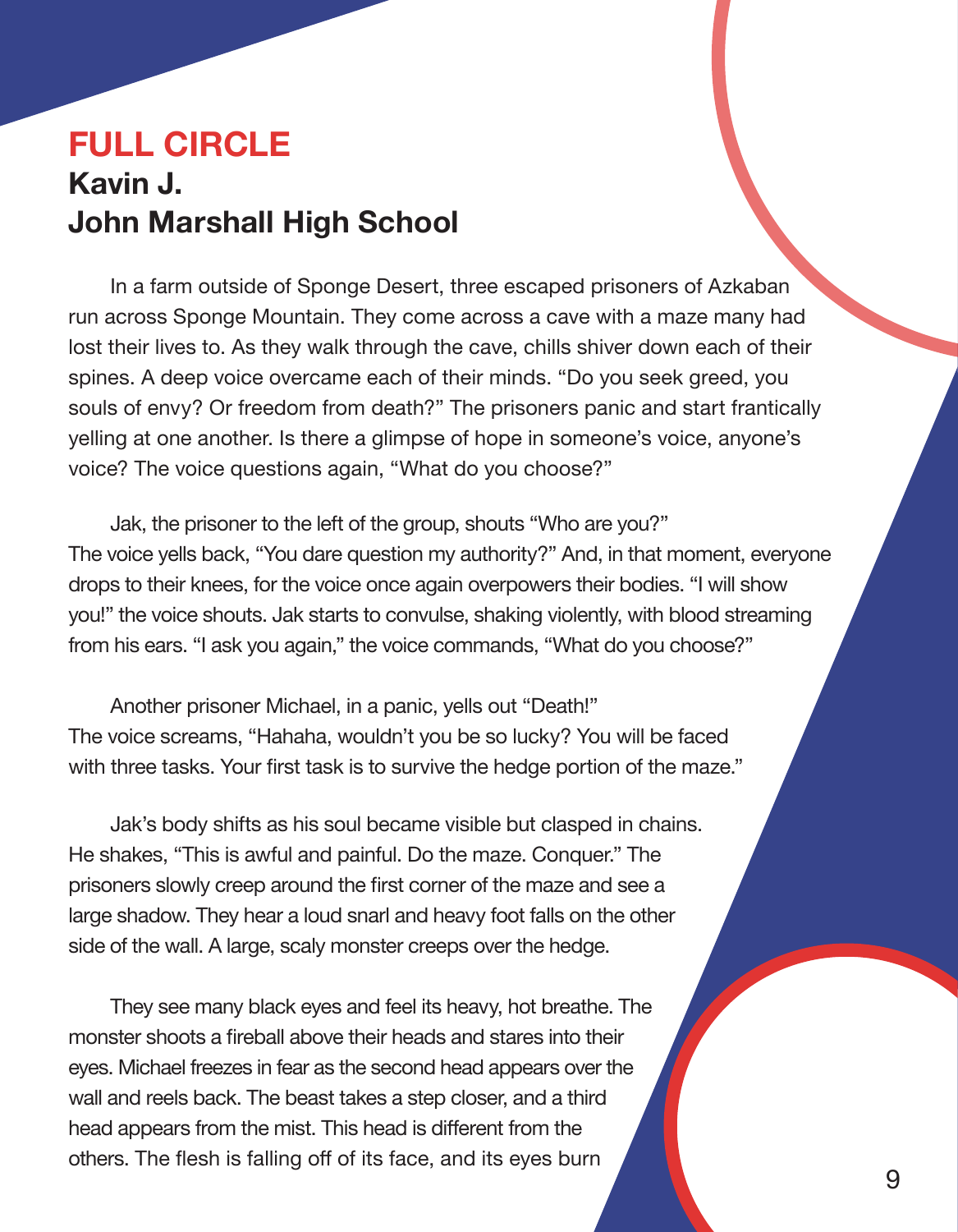with green flames. The rattling and cracking of bones snap in place to look directly at Jak. The monster growls, "what are you and why are you here?" Shaken with fear, no one answers the beast. Jak could feel the chains on his soul beginning to tighten.

Michael panics again, picks up a branch off the ground, and throws it into the burning, green flames. The beast barely flinches, "You mortals make me laugh." The third prisoner, Mao, sprints back the way they came, but just as he runs around the corner, the walls of the maze slam shut. The chains around Jak tighten once again. Now, all that is left of the three, original escaped convicts are Michael and Jak's soul. Michael looks back at Jak and sees him in agonizing pain. He sprints towards the beast, running right through its flame-filled head. Looking back, he watches the beast disappear. Jak feels the chains slacken and looks at Michael. "What was that?" Before Michael could answer, the hedges disappear. Mao, the runaway prisoner, had been raised on to a platform. The booming voice returns, "Your last task is…"

Michael is stunned. He looks around confused, "But, but, there were just hedges, and a dragon."

"Your last task is...

"Jak interrupts, "What? We didn't even finish the first task, and there was no second task." The voice overtakes their bodies.

"You fools! How can you not see what is right in front of you?" They hear a loud crack, and for a split second, they see the inside of their cells. "There is no freedom for you."

The shadow in the room draws up to the ceiling and drips down over this looming, human form before swallowing all of the surrounding light. "Your sins are too great for you to ever run away from. You will die here. You have been put in this simulation to test how far we could push your mortal values. It is obvious that your souls are too weak. Your souls are too far gone to save, so the reaper of souls will claim it." A dark hooded individual enters the room and points a long, slender finger at them. Before Jak disappears, he weeps, "I'm sorry," then escapes through cracks in the room. The shadow grabs Michael and pulls him downwards. As he screams for help, the dark figure shouts, "This is what you wished for."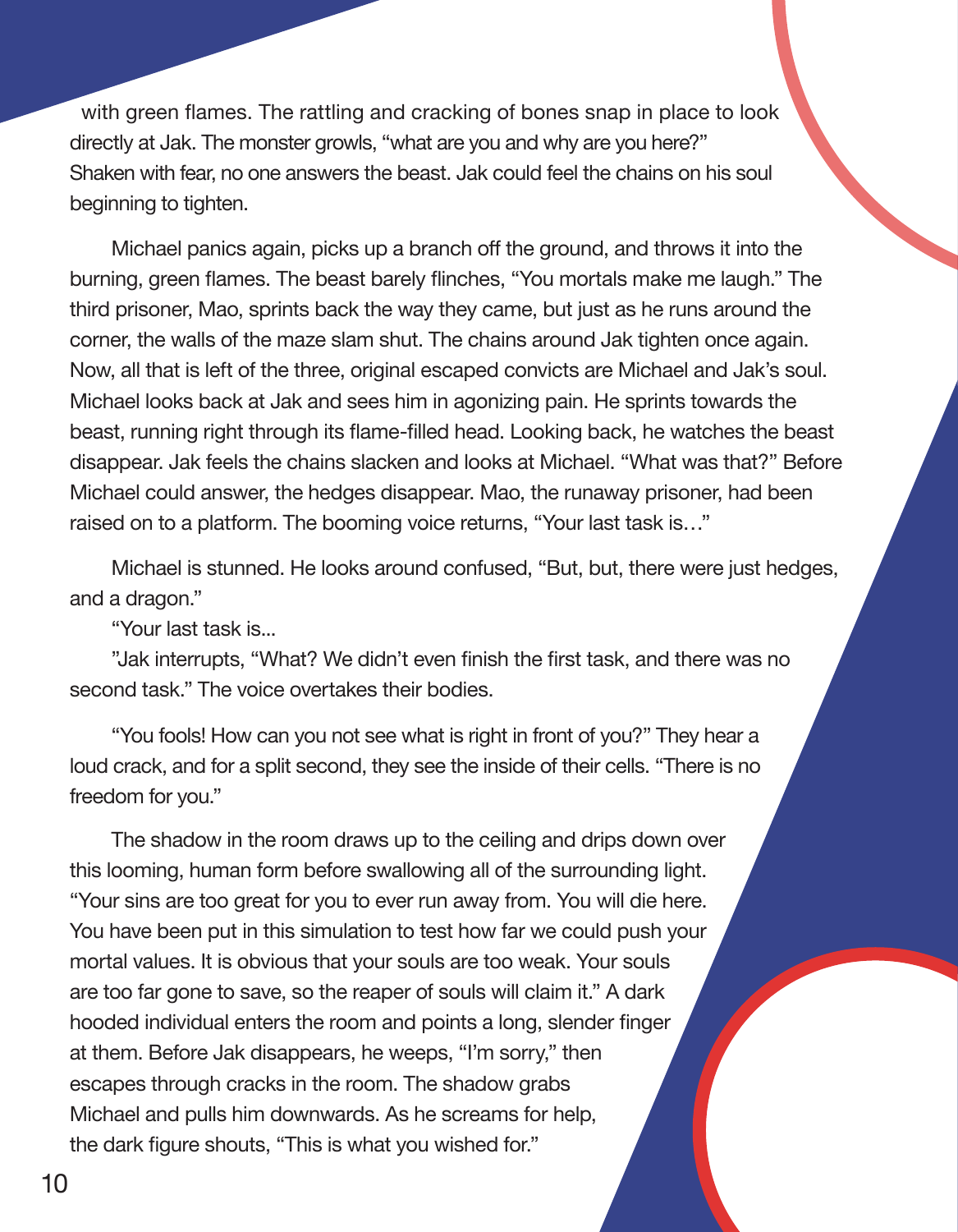#### **ADDICTED TO A WORLD UNTRUE Ivy M. Huguenot High School**

 It was her third or fourth time visiting, and I could tell she was addicted. Maybe it was the freshness of the air, or the loneliness, but either way, I knew she was hooked because that's how they get you. They sell you a little bit, little trials, so you can taste how life could be there. You stop and smell the roses of how things were.

I first recognized her by the falls because we don't get many returned newcomers. Not as many as before. I don't know what type of software they have out there now, for people like us who want to escape for good. I don't know how things work out there anymore, and I don't want to.

That's why we left. The outside world was too intense; addicts floating about everywhere. The chaos is what drew me to the abuse in the first place.

"You're staring again," Michah said. "And if you keep it up, she'll see you." "And what makes you think I care?" I snapped back. "I'm a big girl and can handle my own."

"Nomi, don't get too attached. You don't know her, let alone if she's here for good." I let his words fade into white noise and turned my attention back to the new girl, if one could call her that. Four times in the span of a month; one might consider you more than a newcomer. Michah was still talking when I jumped down into the meadow where she was sitting, content and alone, singing to herself. I didn't make any noise when I landed, so she didn't turn to face me.

She felt pure, humming to the grass and columbine. Her shoulders were soft and forgiving, and her hair, short and curly. Her hands looked as delicate as the flowers she picked, and then she turned towards me.

"Here, for the one that watches." She smiled, her voice strong and young. Her face held round and kind features. This was nothing like mine, which expressed firmness and housed droopy eyes that knew too much. "What should I call you?"

I stooped down beside her on the grass and columbine, picked the blossoms from her fingers, and smiled. "Nomi."

"Zuri," she said. If there was a future. I heard it on her lips that day.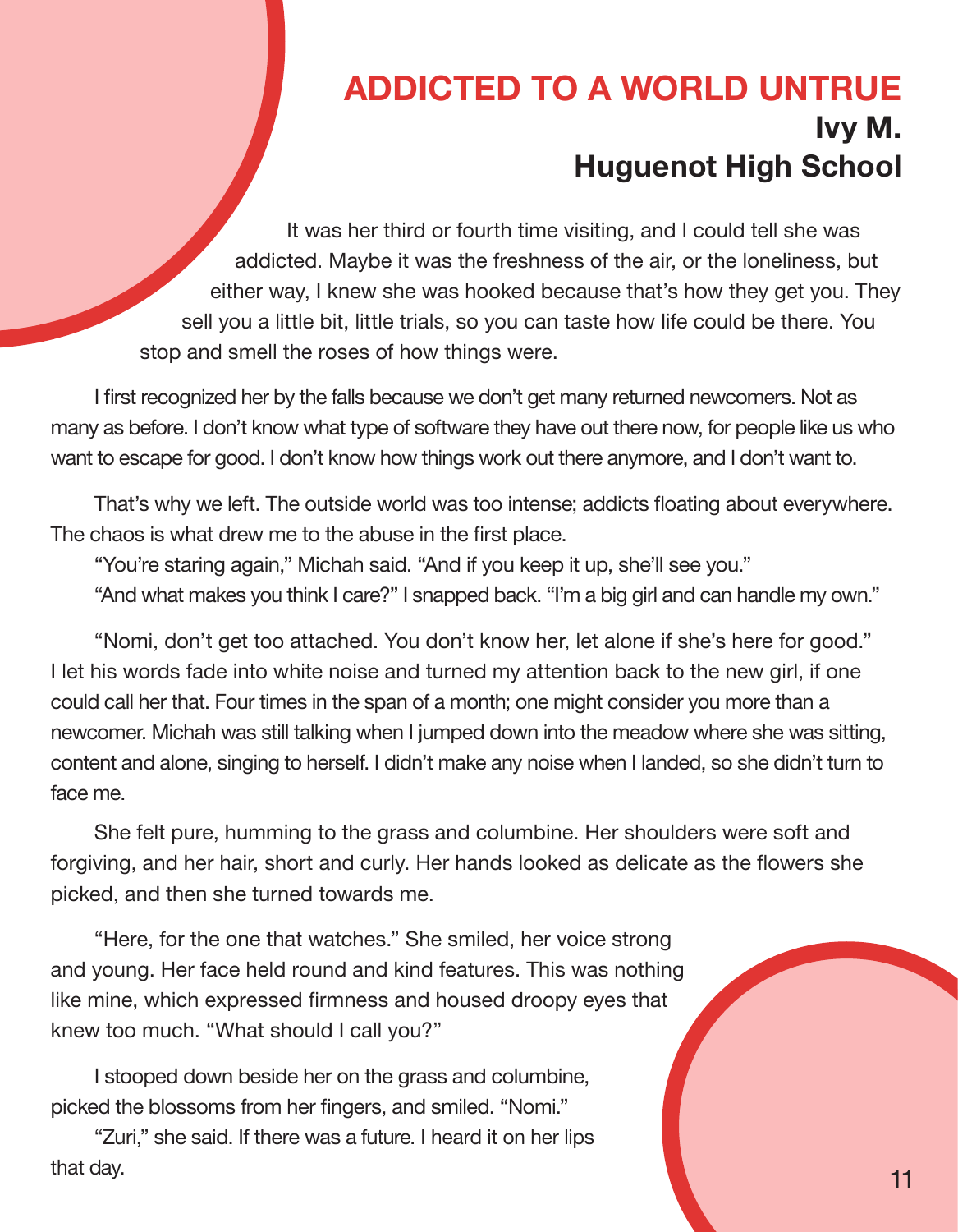#### **SIREN Jennoa F. and Amaya B. Open High School**

A faint call of the wind echoed through the air as a little boy snuck back to the tidal pool to see if anything had happened to his toy. The teddy bear had been moved from its original position, but the boy's eyes were glued to this being, emerging out of the pool. It looked human, but not entirely. The boy let out a gasp, and the siren turned to face the boy. Out of everything, the siren's eyes were the most noticeable, filled with fear and sadness. The siren had long blonde hair, a white shirt, and an orange, holochrome tail. She quickly put down a large seashell before disappearing, leaving the boy alone, without any closure.

He finds himself by the ocean later on that morning, sitting in that same spot in the sand, feeling hopeful and expectant. Seagulls fly overhead, cawing as they swoop down, and bears submerge underwater, coming back up in the blink of an eye, a fish caught in its grasp. He absentmindedly traces shapes into the damp sand beneath him and looks out into the vast, blue landscape. Every once in a while, he thinks he sees her, and stands quickly, running to the edge of the shore. Disappointment and impatience wash over him. A large mound of seaweed washes up on the shore, lightly grazing his feet.

He sits in the sand for hours on end, refusing to give up hope. He watches boats pass in the distance, from cruise ships full of passengers, to far more modest vessels, with one or two fishermen eating sandwiches and making conversation to pass the time. He watches children splash and push each other into the water on the further end of the beach and sees a happy, young couple walking across the sand together under the sunset. By mid-afternoon, he decides to quit.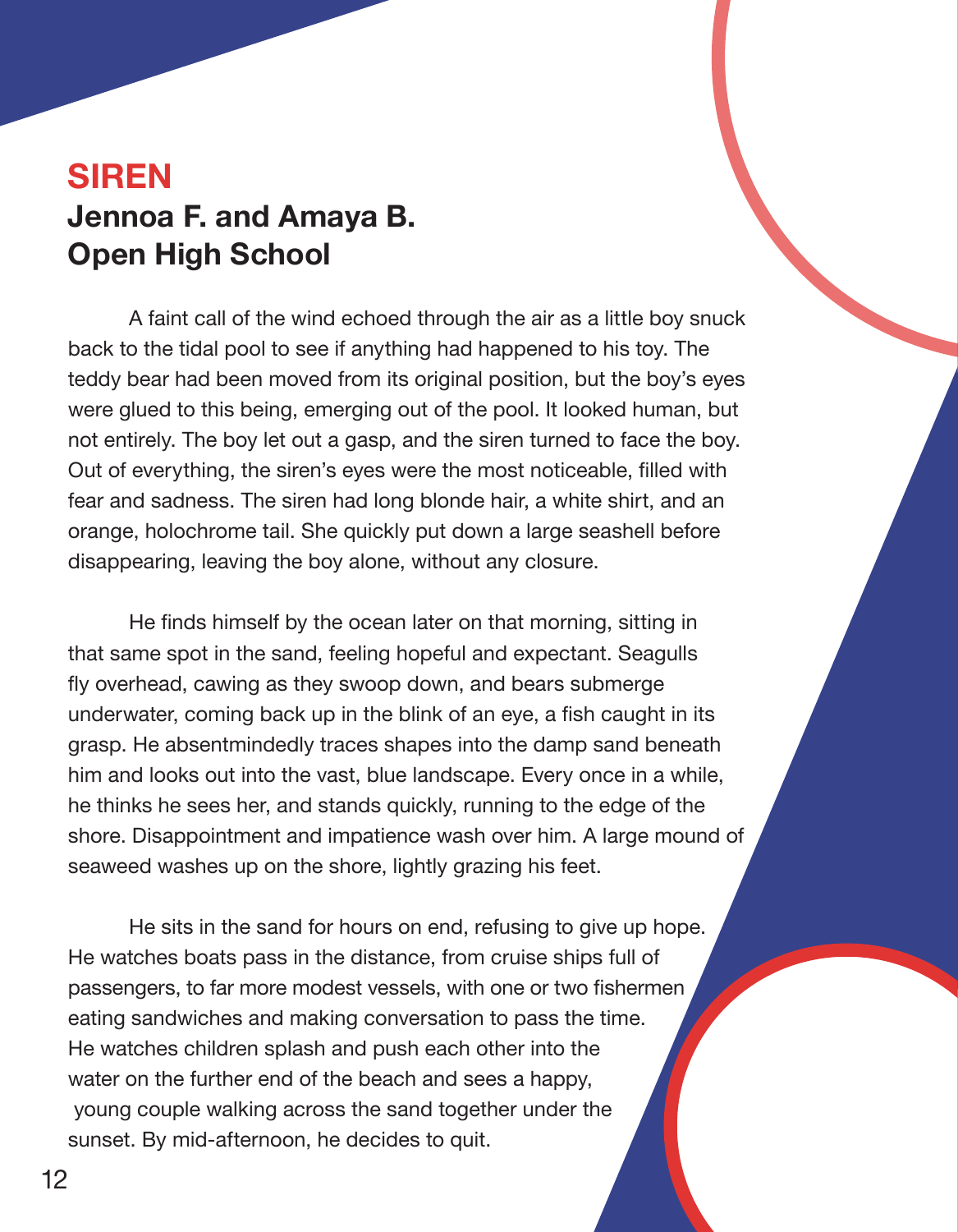"Maybe it was just a dream." He looks into the water one last time. Sighing, he turns on his heels to head back home. But, as he turned his head, he hears a splash that sounds too close to be just a fish, or a seagull, or a little kid playing. He turns and runs back towards the water, a sparkle in his eyes. He saw a large tail sticking out of the water, scales glistening in the sunlight. He smiles brightly and runs a bit closer as the tail falls slowly, gracefully, back into the water. As he watches the creature disappear, he feels something hit his toes as the tide washes over his feet for the billionth time. He kneels down and picks up the object. A bright, turquoise gem, it catches the light from the setting sun. He smiles even wider now, realizing he's been left another gift, that he hadn't been dreaming. Realizing, he has a new friend.

#### **CLAWFACE**

#### **Tracy F. Thomas Jefferson High School**



"This'll be da last time ya' cross us again", said Beta-Fluufaloni. "Wait 'til da boss deals with ya…"

"B-but I. . ." Before the poor wolf could even speak, he was clawed in the face by another Beta.

"Shaddap!" howled the Beta-Lupus. Fluffaloni began to sniff around. "It's da boss..."

"He ain't gonna be happy", said Lupus. Just then, Alph-Kapone appeared, with his black fedora worn neatly and his cigar clouding the air with smoke. He walked towards the three wolves. He looked at the wolf in question, Alph's eyes piercing into his soul.

"Fool me once, shame on you. Fool me twice, shame on me. Fool me three times? Shame on my pack."

"Boss, I didn't. . ."

"SHADDAP!" Lupus roared.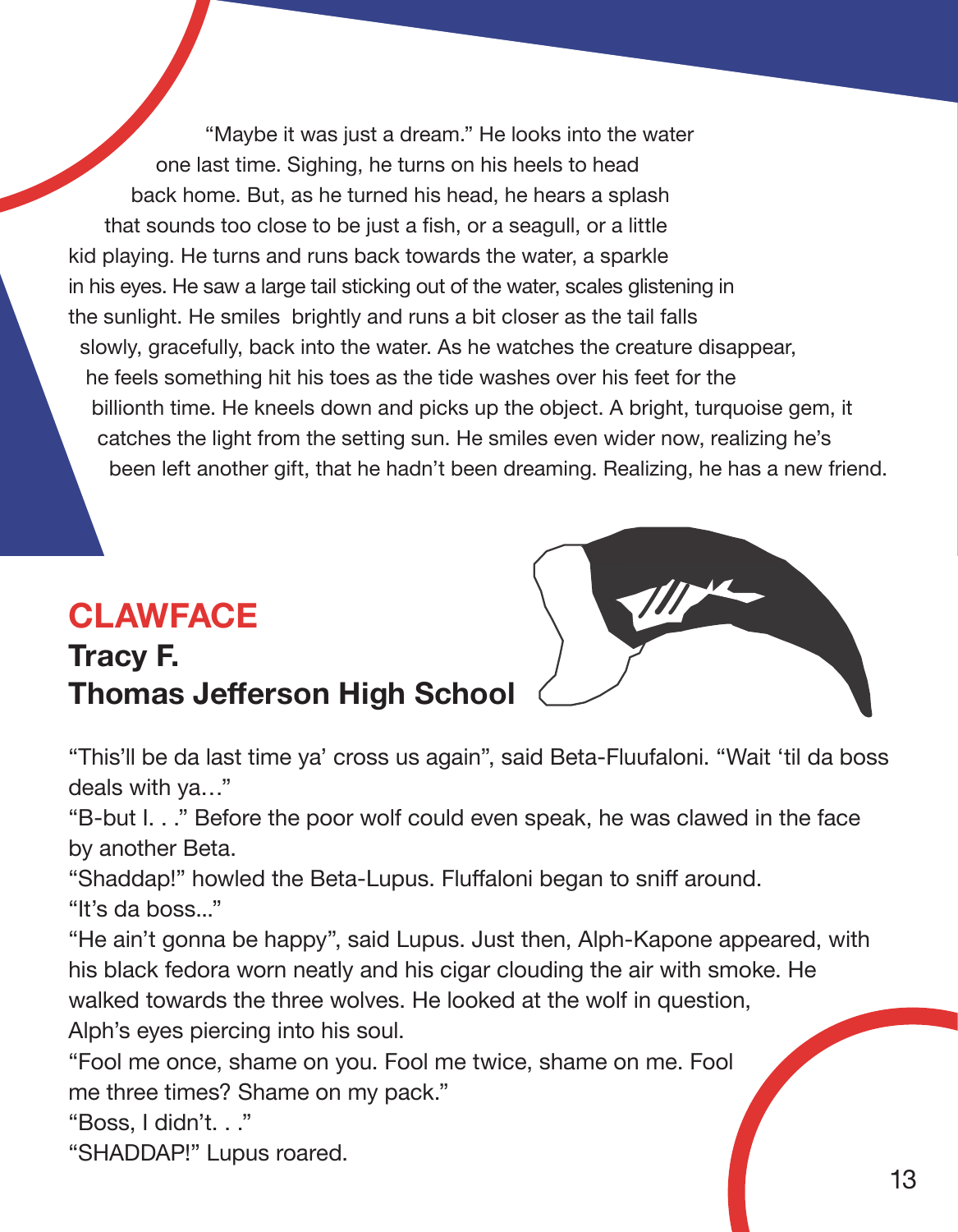#### **ANTORIOUS, THE THIEF Antione F. John Marshall High School**

As I steal another wallet, I think about my sister. I wonder what she's doing right now. Is she using the money I collected earlier to buy us groceries? As I maneuver my way through the endless crowd in the public market, I continue to take the hard-earned money of sweaty men and perfumed cloaked women. I often think to myself, isn't this wrong? *Won't God shun me for the way I live?* 

Those thoughts are only brief. I push them to the back of my mind with the sound of a hungry stomach and a pocket filling with change. A couple more pockets, and I'll meet my quota. As I swim with the flow of traffic, I flow with the movements of a beautiful, young lady, and as I am about to make my move and reach for her purse, she senses me. Turning around, she meets my eyes with a gentle smile, and I do the same. I make small talk, so she doesn't know that I, Antorious the pickpocket, am about to rob her blind. We find ourselves on the topic of work. She tells me she owns a bakery on the opposite side of town and is out buying ingredients. She asks me, and as I'm about to lie, she meets my eyes again with an incomparable, beautiful gaze. I find myself telling her the unbearable truth, that I'm unemployed. She looks at me for a moment, then asks, "How about working in my bakery?"

I let those words dance inside my mind. The thought of honest living actually sounds nice. But, as I think more and more, my heart drops, I and laugh at the thought that a man like me could actually make an honest living. I must have taken bit too long because she says, "If you don't want to, it's fine. Sorry if that was too sudden."

Those words almost take the pulse away from my heart. I reply, "No. No, that's not it. I just don't want you to waste a great job on a man such as myself." She chuckles and throws an item she bought at me and says, "As of today, you have a job, and your first task is to tell me your name." I tell her my name is Robert, determined to cast away my old self. She tells me her name is Elizabeth, "But just call me Liza," she says. And with that, we set off.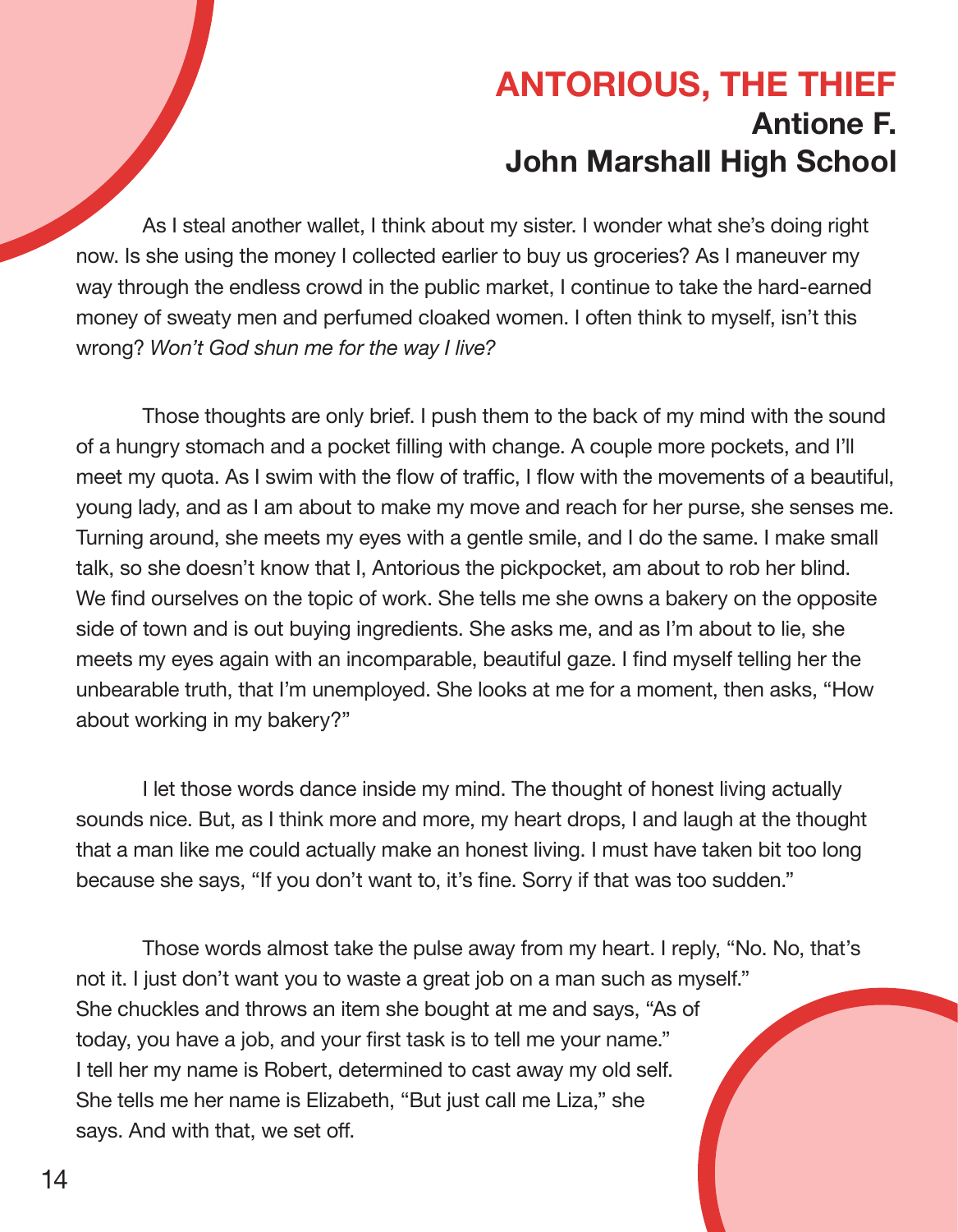#### **THE DANCE Shayla D. Huguenot High School**

Rain decided to tap dance upon my roof last night, creating a melody so deep thunder couldn't even scare it away.

Lightning flashed as if God was having his own party. The thunder roared, sending a bass so loud, I couldn't hear the rain dance for those seven seconds.

#### **NEXT WEEK Ada N.W. Open High School**

Soft spring grass and Arizona iced tea. Blue dress with a pattern like a tablecloth. *Pictures look better on old cameras.* Skin a warm color like mango. Glad to be back in the sun again. Chipped, pale yellow nail polish. I have never before been so happy, I could cry. And I have never before seen a smile so big and bright.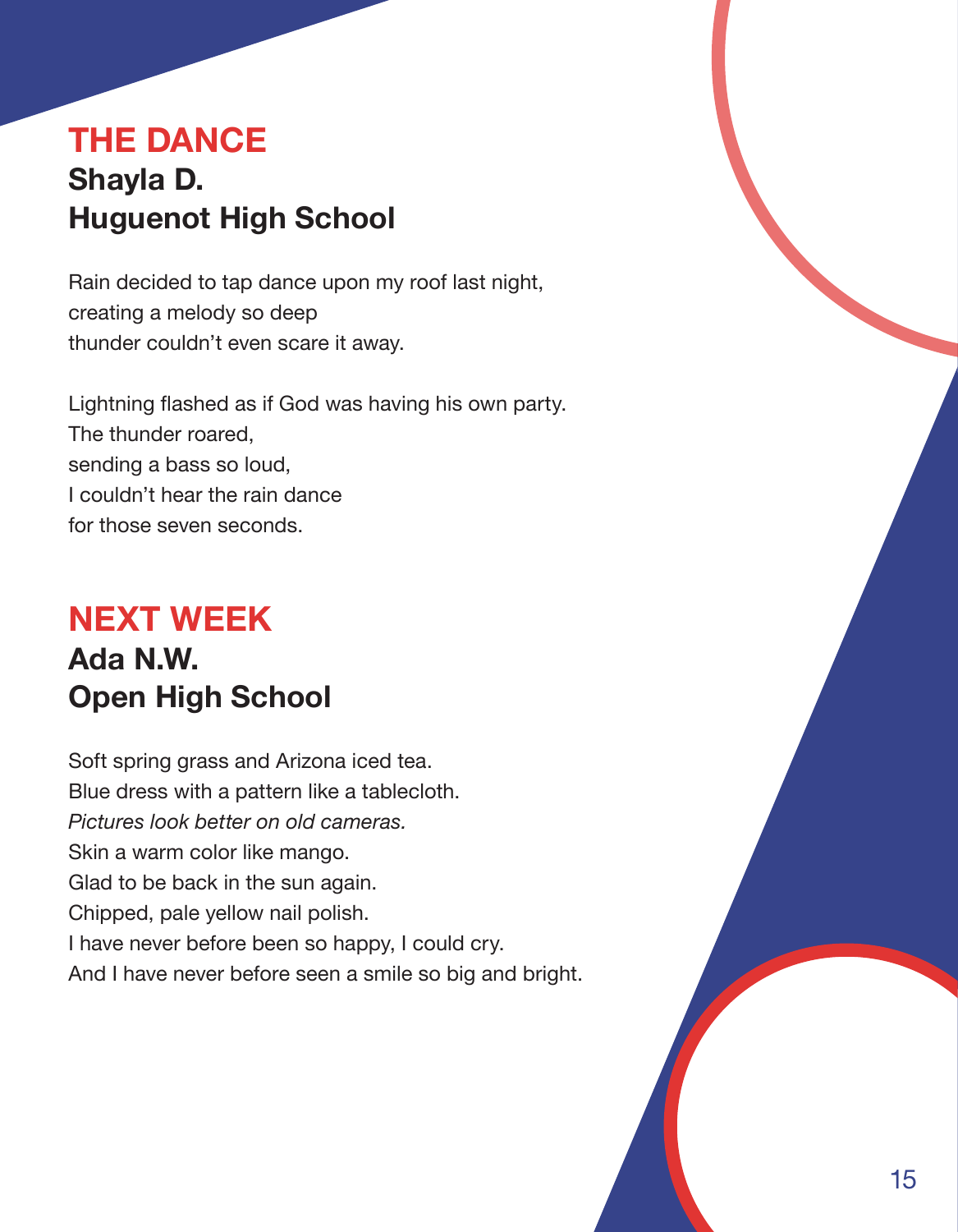#### **PREDATORS Vanniecia J. Armstrong High School**

The stretching of muscles and dreary eyes, Soft words coming from a dirty mouth Moving and stretching like cat Prowling after their prey. Smooth skin, like a velvet pillow. Eyes inviting you in, Luring prey with a vicious smile. Wicked moment, with teasing movements Until the death blow falls upon you. Those teasing eyes and smile with evil intentions, You fell into their trap of love. There is no pain, only taunting and lust. Falling as the victim to sweet honey. Once more, your head goes numb. Venom trails your body as they stand. Again? They chuckle.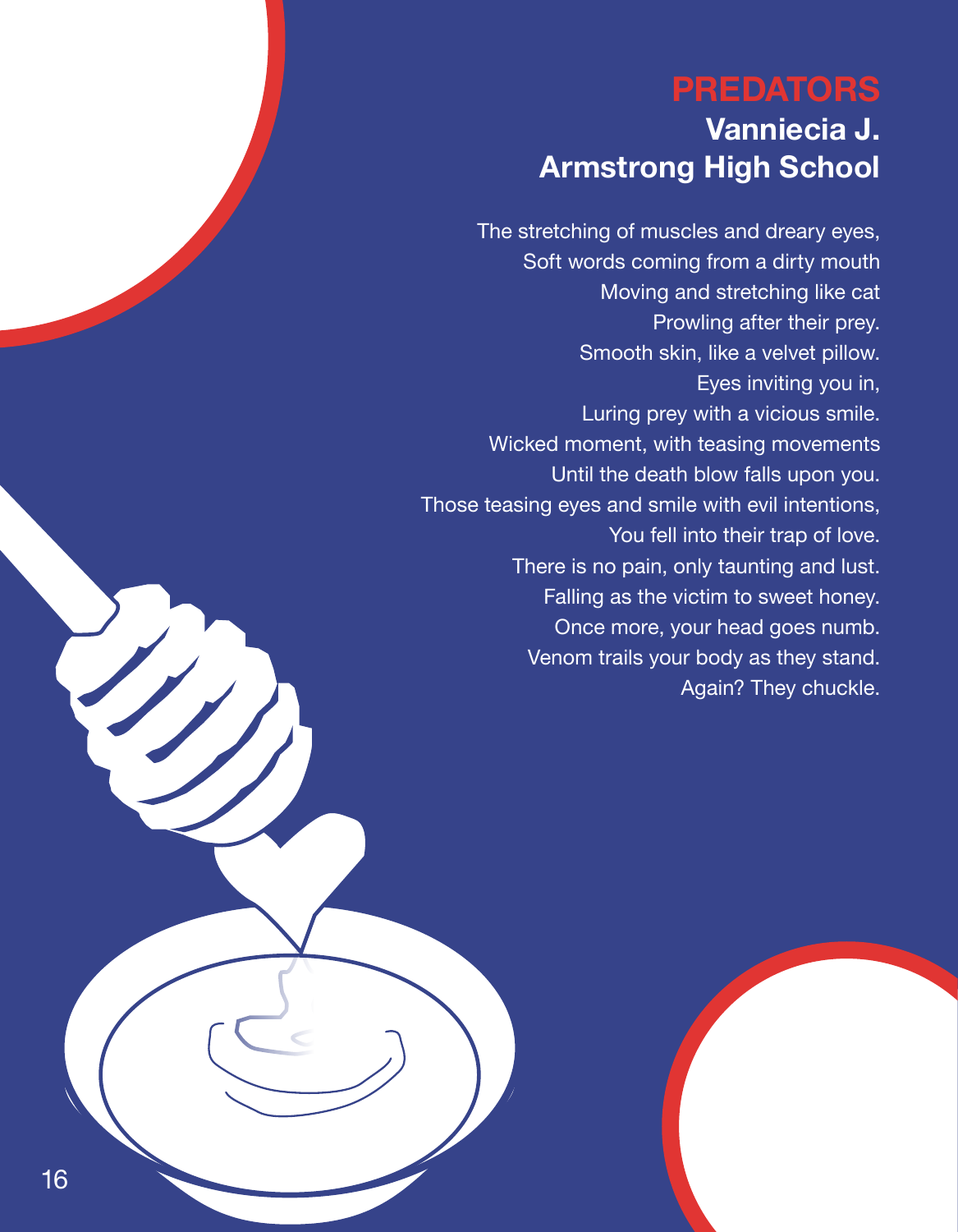#### **CRYSTAL BLUE Maryjane P. Thomas Jefferson High School**

Crystal Blue, glimmering drops, Slide down my cheek As I stare at what I had, that slipped Through my fingers because I was so weak. I had it all, the family and the chance to be something great, Yet through my hands it poured like Crystal Blue Water. Drowning, drowning in the depths of having the irreversible Blues. The same color as my lips in the Crystal Blue Water, As clear and cold as the judgement of society. The Blue sky seems so distant From the depths of this fathomless ocean, And I don't know how to swim. Hypothermia seeps like snakes Through my already Blue veins, My hand reaches, my fingertips are numb And as Blue as the water they reach through. Painted nails, painted face, the beauty is able To erase any trace of not being alright. Then, night comes, and Blue fades to black. The Crystal Blue Ocean helps me take What I'll never get back. Ba-dump. Ba-dump. Bump. Silence falls like snow.



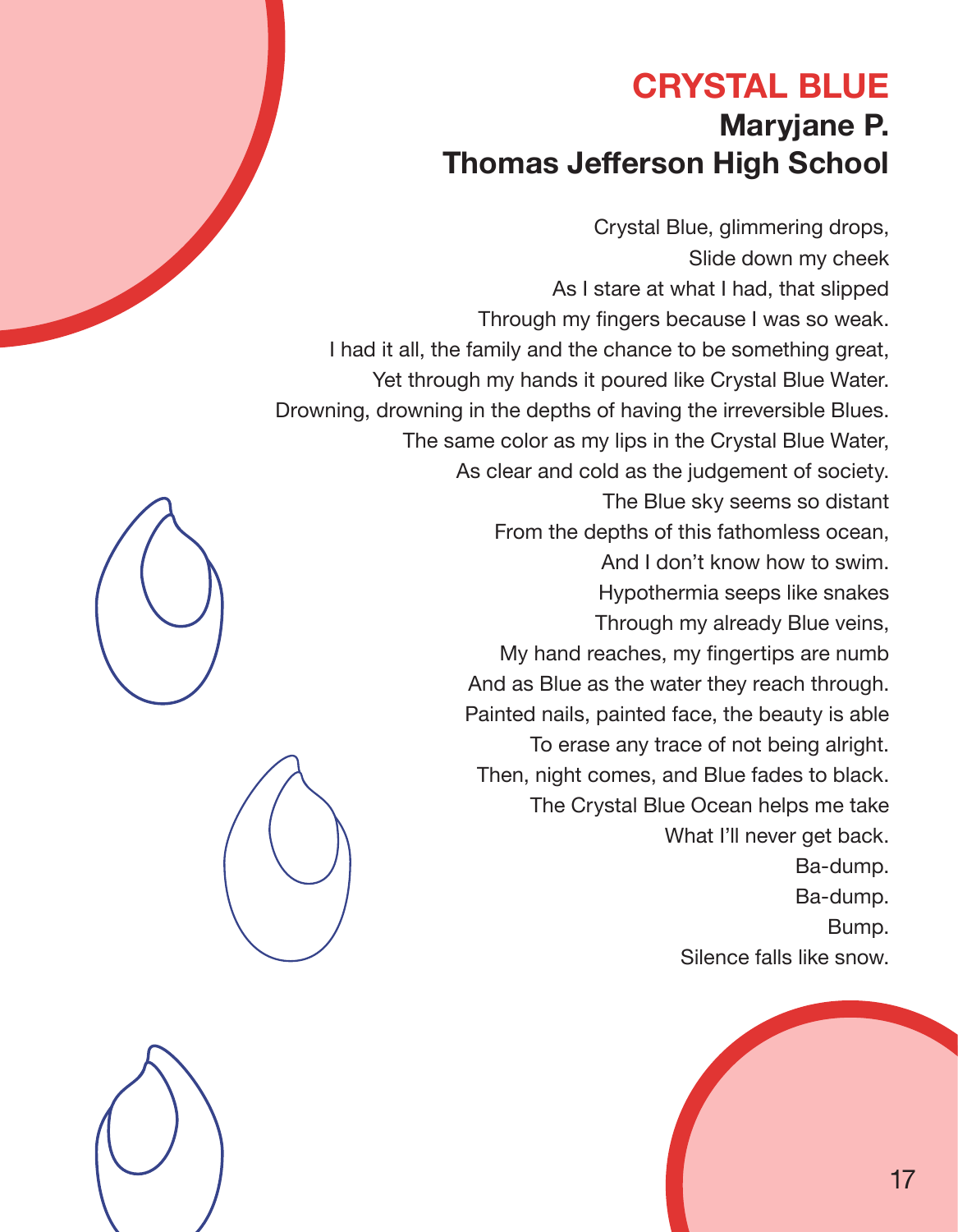#### **THE SIREN'S SONG Haley K. Open High School**

Come little one, come into the sea. The ocean will soothe you, like the feel of a breeze. You've lived long enough and don't know what to do. I will solve all of your problems for you.

Come little one, come close to the sea. I'll wipe the tears away and all of your needs. Worry not for your troubles, I'll take them away, And you will be happy among the waves every day.

Come little one, come play with the sea. Only I have to kiss you, and happy you'll be. Another life taken, and the other replaced, For truth coming from lies will be the case.

Come little one, come rest with the sea. Wrapped in its arms, you'll never want to leave. Sleep now and forever; your troubles are gone. Your ties with your family are now nonexistent bonds.

Come little one, come trust in the sea. I'll sing you a lullaby to put you at ease. For, the Siren's song has you now here peacefully Because you have accepted your fate so willingly.

So come little one, come into the sea. Wrapped in its arms, you'll never want to leave. Another life taken, the other replaced, And you shall be happy among the waves, encased.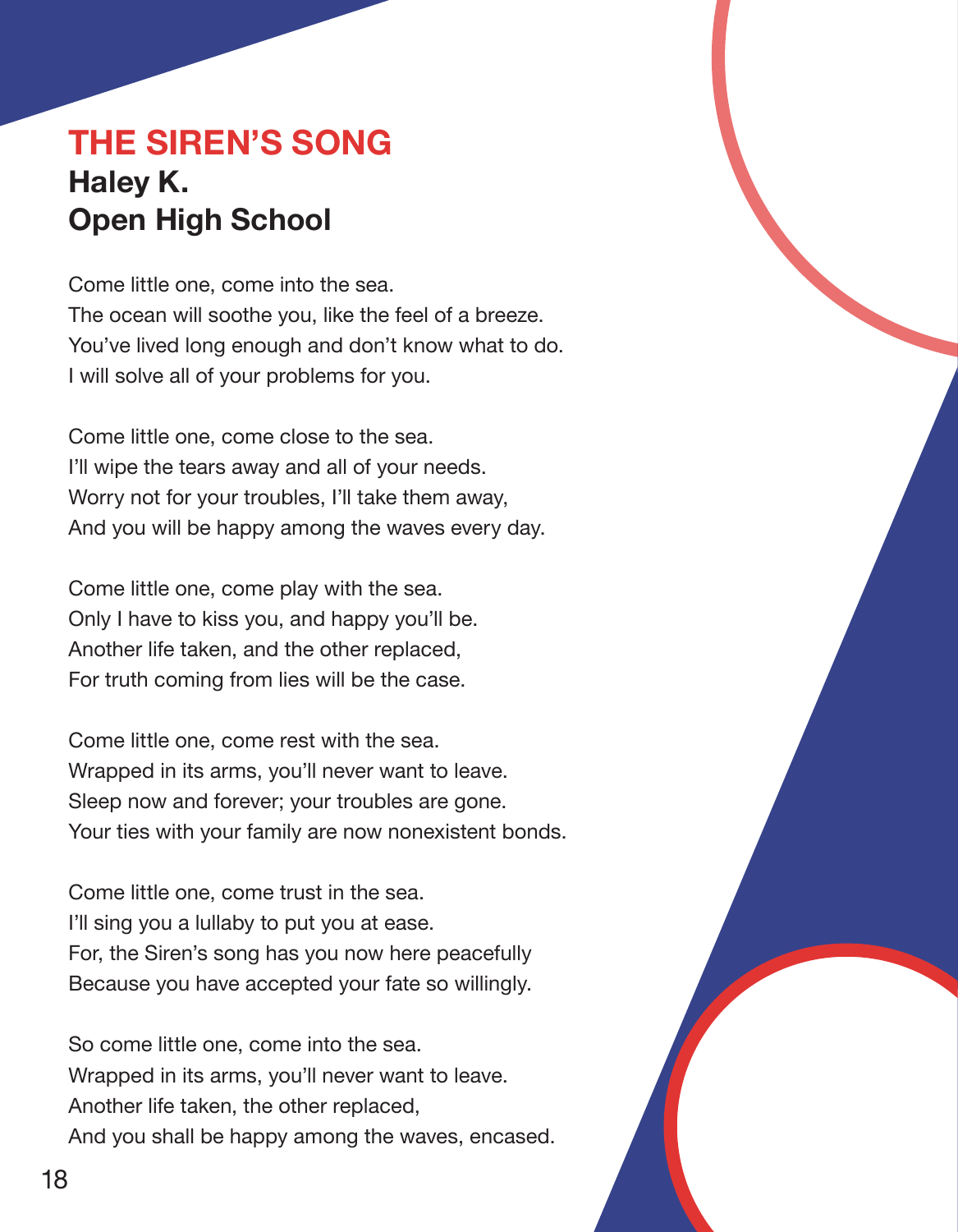#### **INTERNAL SCREAMS Jonisha M. John Marshall High School**

I don't feel emotions, But I don't use comedy Like lotion to moisturize The feelings of depression, To the point where I smooth it over And seal it away like compression.

I don't feel emotion. I have no fears, But I do get scared Before the dust clears Because I'm scared of, but don't fear, Dying, but instead, of living here.

I love, but I can't get Love the way I want. The memories of my kind of love Still haunt me, So when someone tries to love me, That makes me scream internally.

 $O$   $O$ 

 $0<sub>o</sub>$ 

 $0<sub>o</sub>$ 

 $0<sub>o</sub>$ 

 $0<sub>o</sub>$ 

 $\bigcirc$ 

 $\circ$ 

 $\bigcirc$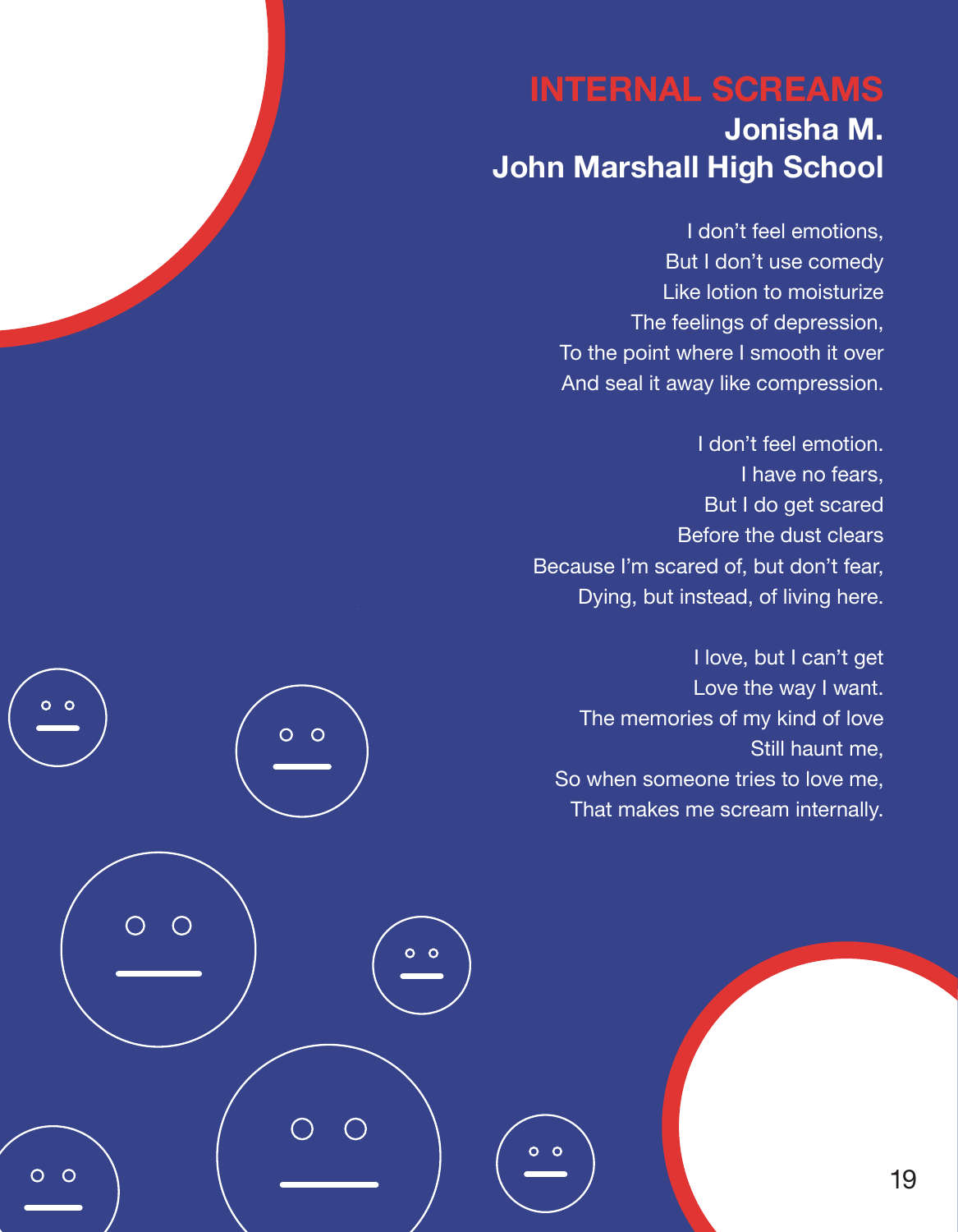#### **DON'T YOU SEE? Jasmyn W. John Marshall High School**

It's funny, No, humorous even. Don't you agree? I can say this with trembling hands and tears in my words. I can say this with my eyes clouded and heart aching. My face says *this is funny.* So, would you believe me? If I walked by you in this moment. Uncertain? I could scare you. I could be you! If I came forth as a creation you'd fear. Don't you see? Of course not Because it's just funny.

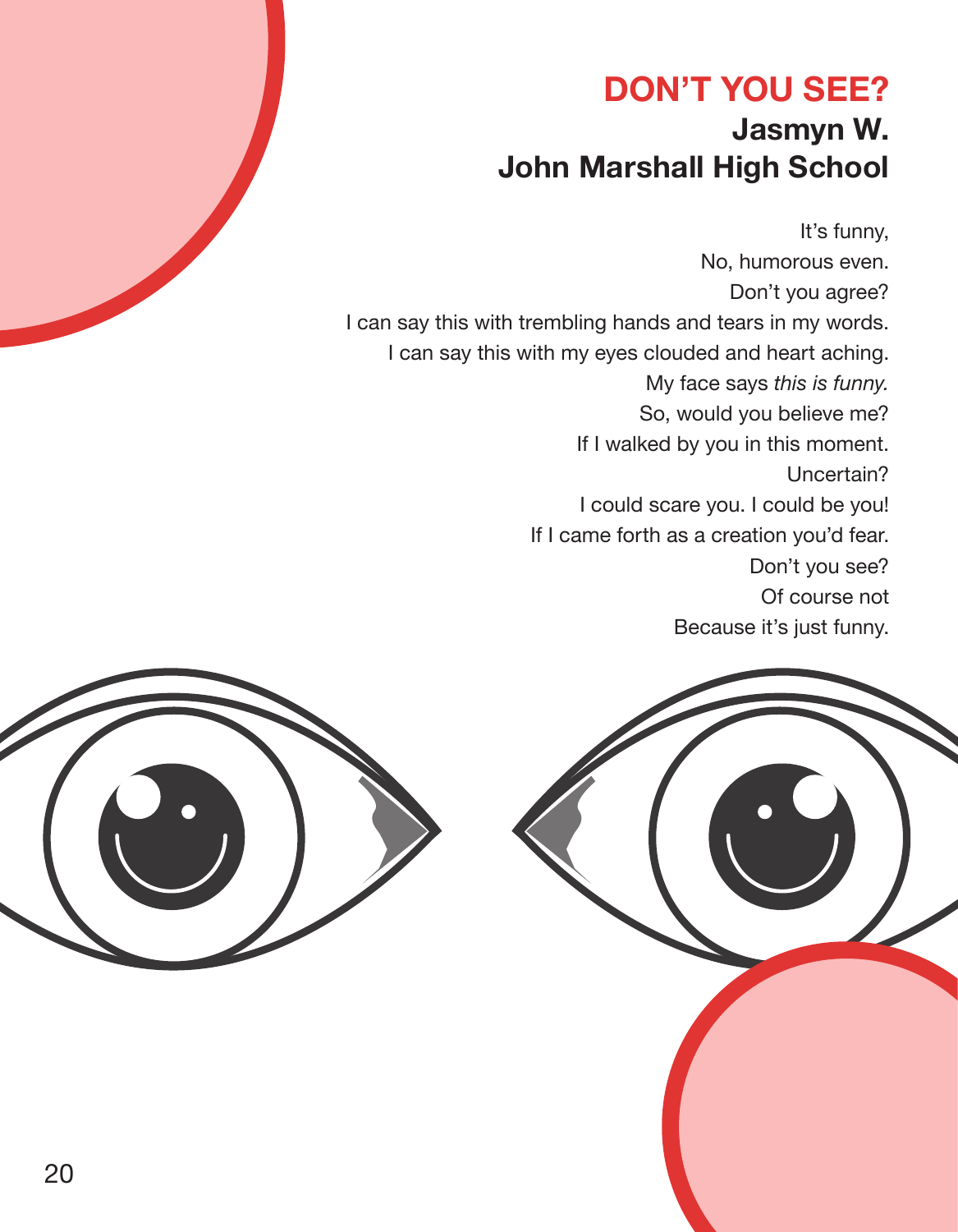## Self-Advocacy &Community Action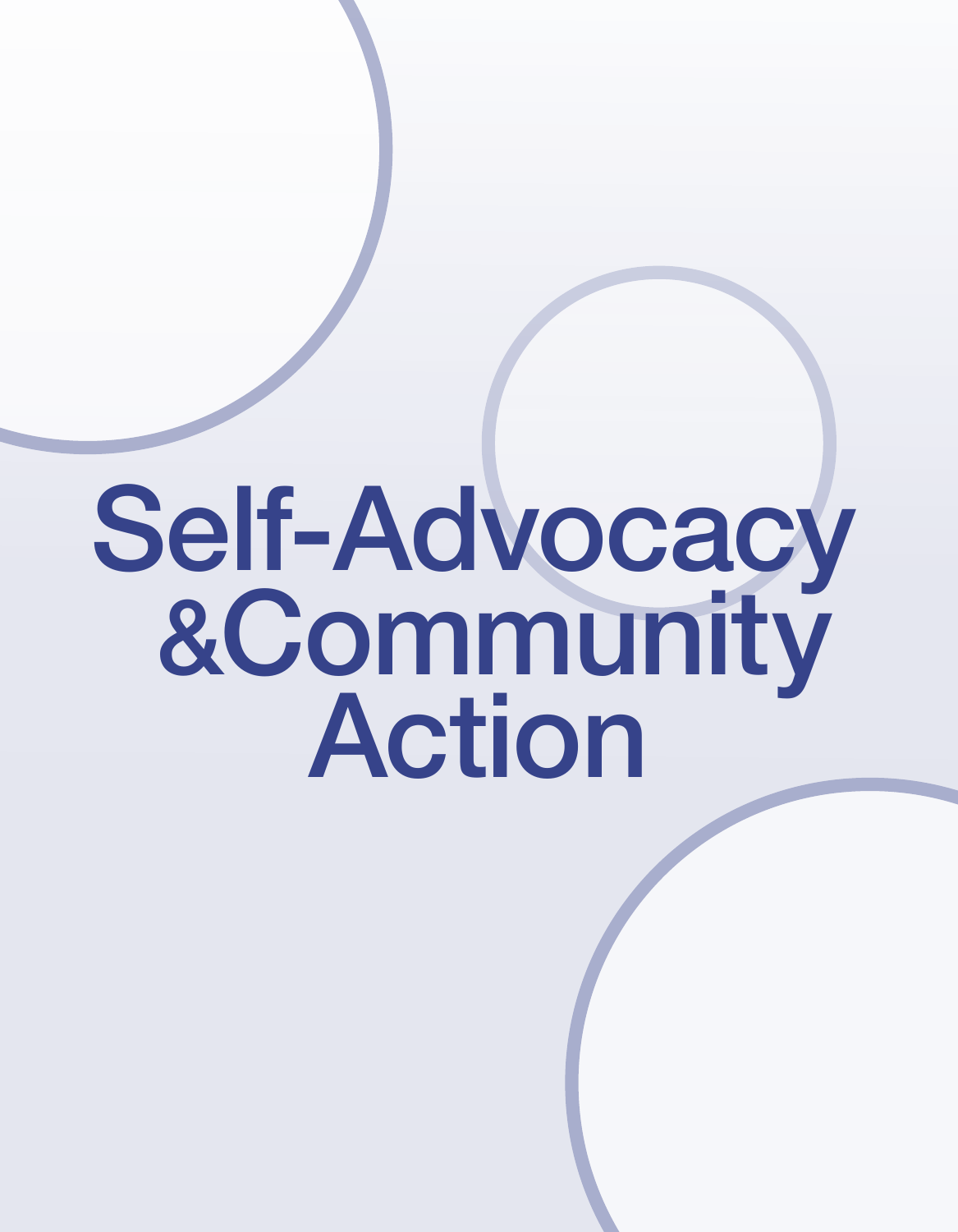### **Kyana J. Thomas Jefferson High School**

It started out with a girl, Tall, brown, and smart. She lived two lives. Poor, somber, and grubby when she went home. Clean, rich, and pretty when she went to school. She didn't want to face this lifestyle, But she had no choice. She had a best friend she couldn't visit, Tall, handsome, and chocolate. He was a little, troubled boy, But he loved his best friend. Many moons later, They finally saw each other. It was love at first sight. The party was going great, But, of course, Someone had to start shooting. It was time to protect that tall, brown girl. He had a car. A nice, fancy car. Lights started flashing. Her mom always told her to treat the police like kings. *Do what they say.*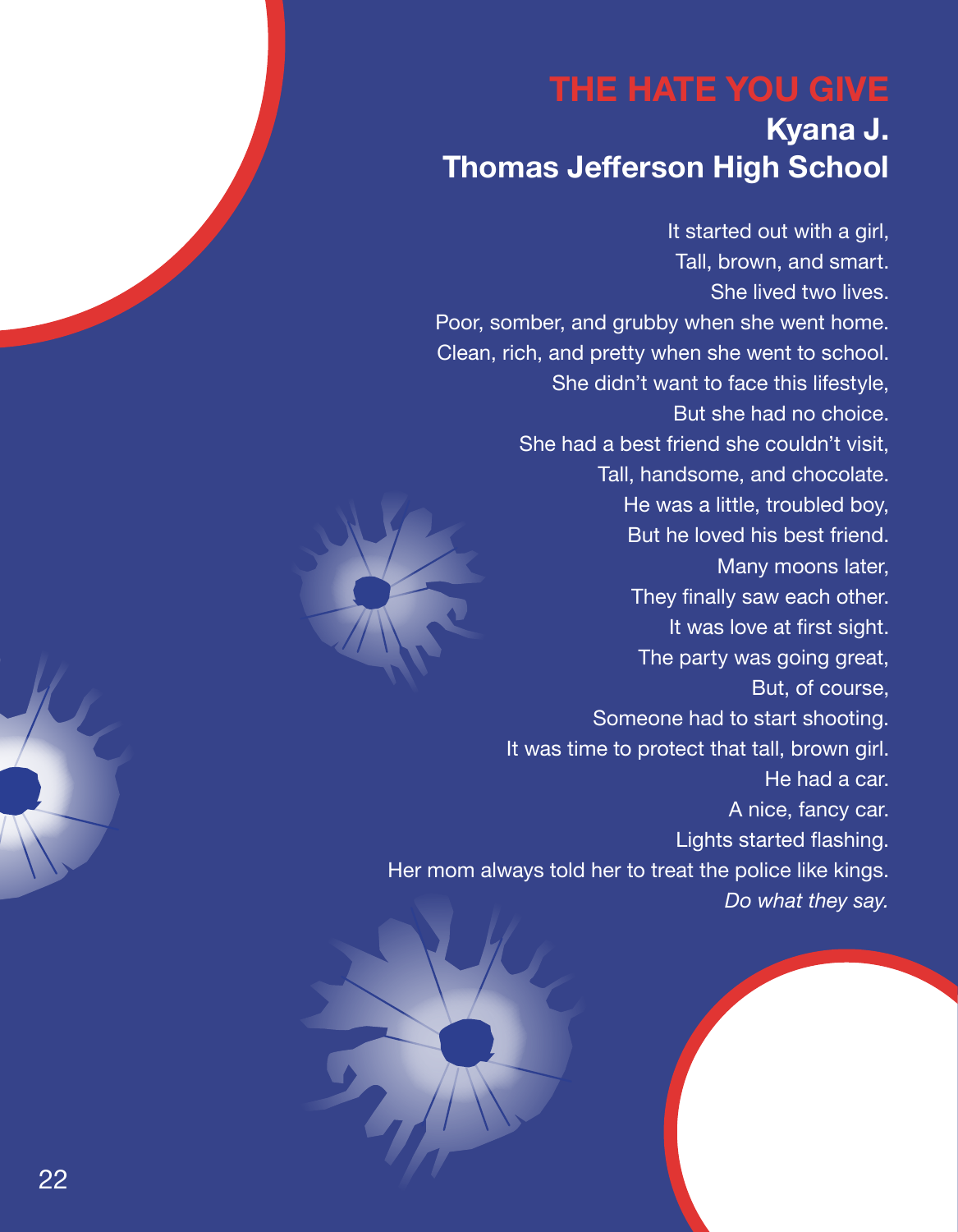But that didn't stop the man with a gun. That didn't stop him from shooting an unarmed citizen, Or did it? "Pow! Pow! POW!" All she heard. Blood and more blood, All she saw. Red and blue lights and a white face, All she remembered. Her best friend lying there, All she reminisced. The news, the blogs, the cameras, All on her. She was the only witness. Would she tell? Would she keep it a secret? Would she be criticized? Her family would have to face the outcome. She had to make a change. She had to confess. Everyone knew. She changed. She told.

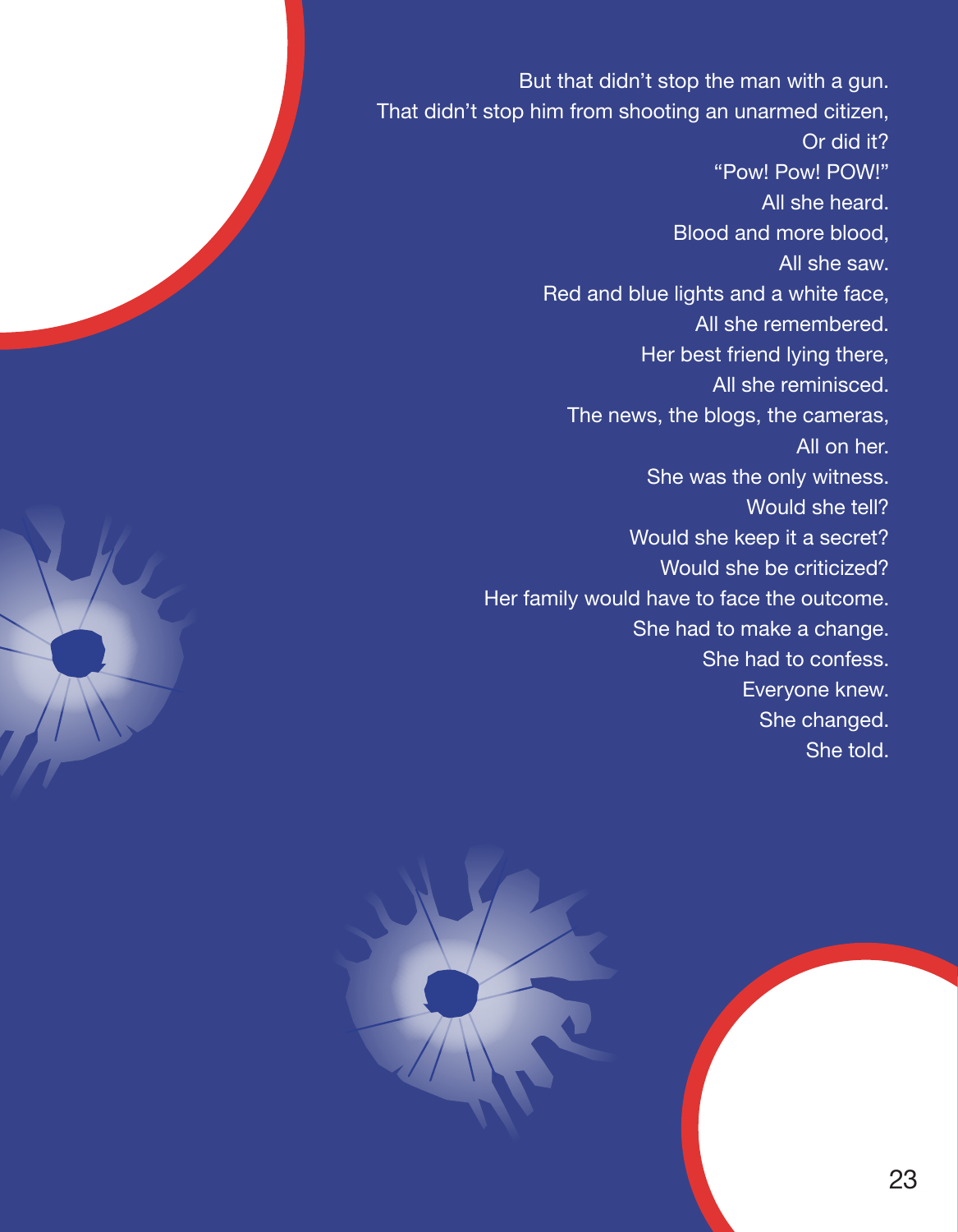#### **IMMIGRATION DISCRIMINATION Lovely C.C. Huguenot High School**

Let's talk about discrimination. The government's changing deportation laws. Bringing us back to segregation With this immigration hatred. Making innocent souls go down To their final destination, hell. Now Julio's on drugs, and he's hallucinating.

And Jose, he's in the basement drinking. He's scared his family won't make it. If you can't tell we're supposedly The land of the free, so, tell me, Why is it that my friends have to beg and plead for rights this country allows, with full conditions, To every and all of its citizens?

*Make America Great Again*

By caging humans in. We're all from the same descent, though Some think that's all an ancient myth. So, tell me, is it just a tale That Manuel will be shot dead, Sent back to a country he hasn't been tosince his young life began?

Why can't you see that This spreads hatred like a disease, And no one's remembering the sacrifices And words of King? What ever happened to his Dream? Why have cancerous laws that Kill families and treat them like peasants? Specify, and tell me, How can one be so oblivious To such a scene?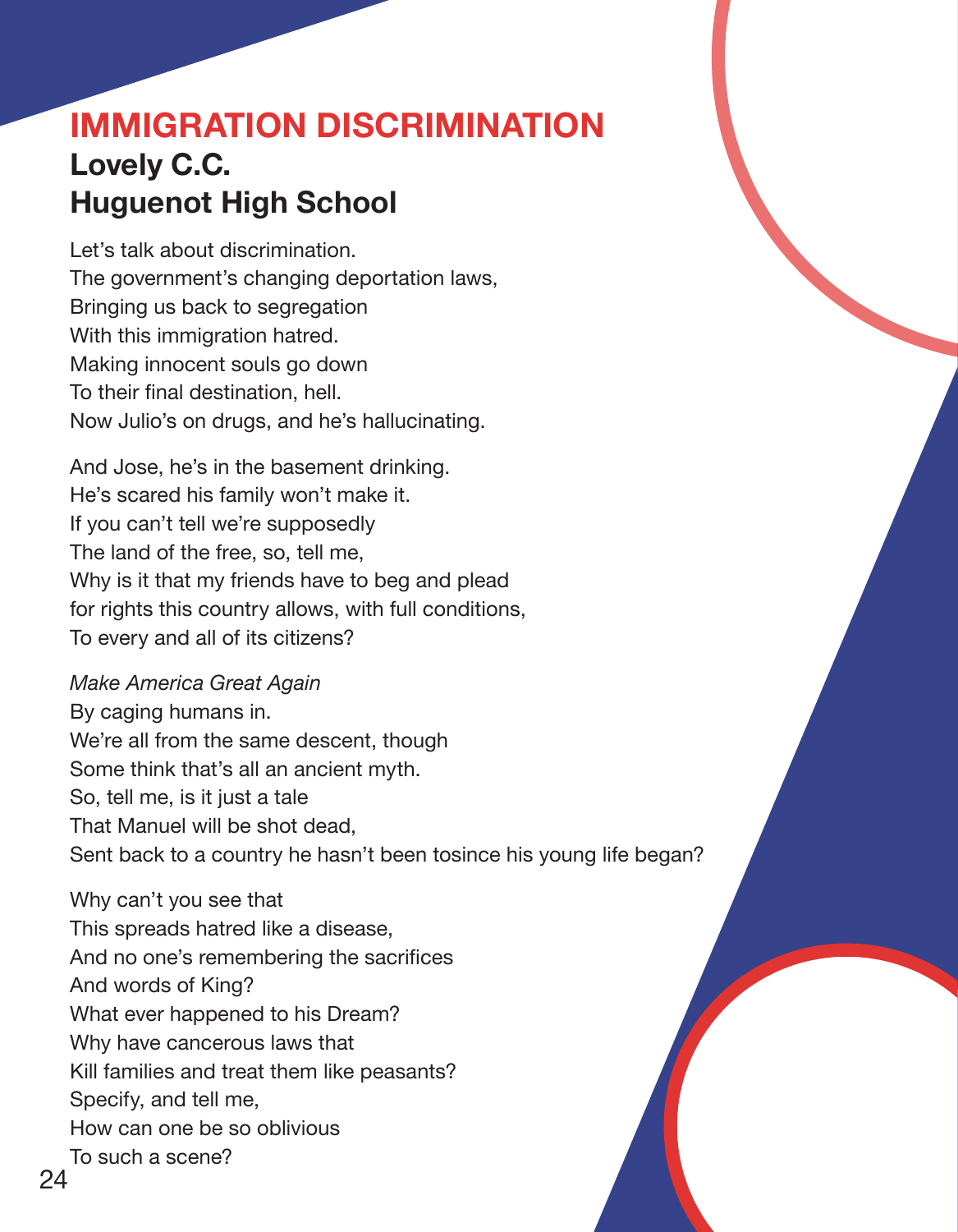### **Marcus D. Open High School**

Heaven and Earth, One blessed, one cursed. As the Demons inside me try to reimburse, So I may immerse back upon this cruel earth. Heaven, a dreamland depiction of the time to come after life. Happy with everything you like. My life, your life. Everything in your sight May end with a big bang, A meteorite, or Just from a simple gun fight.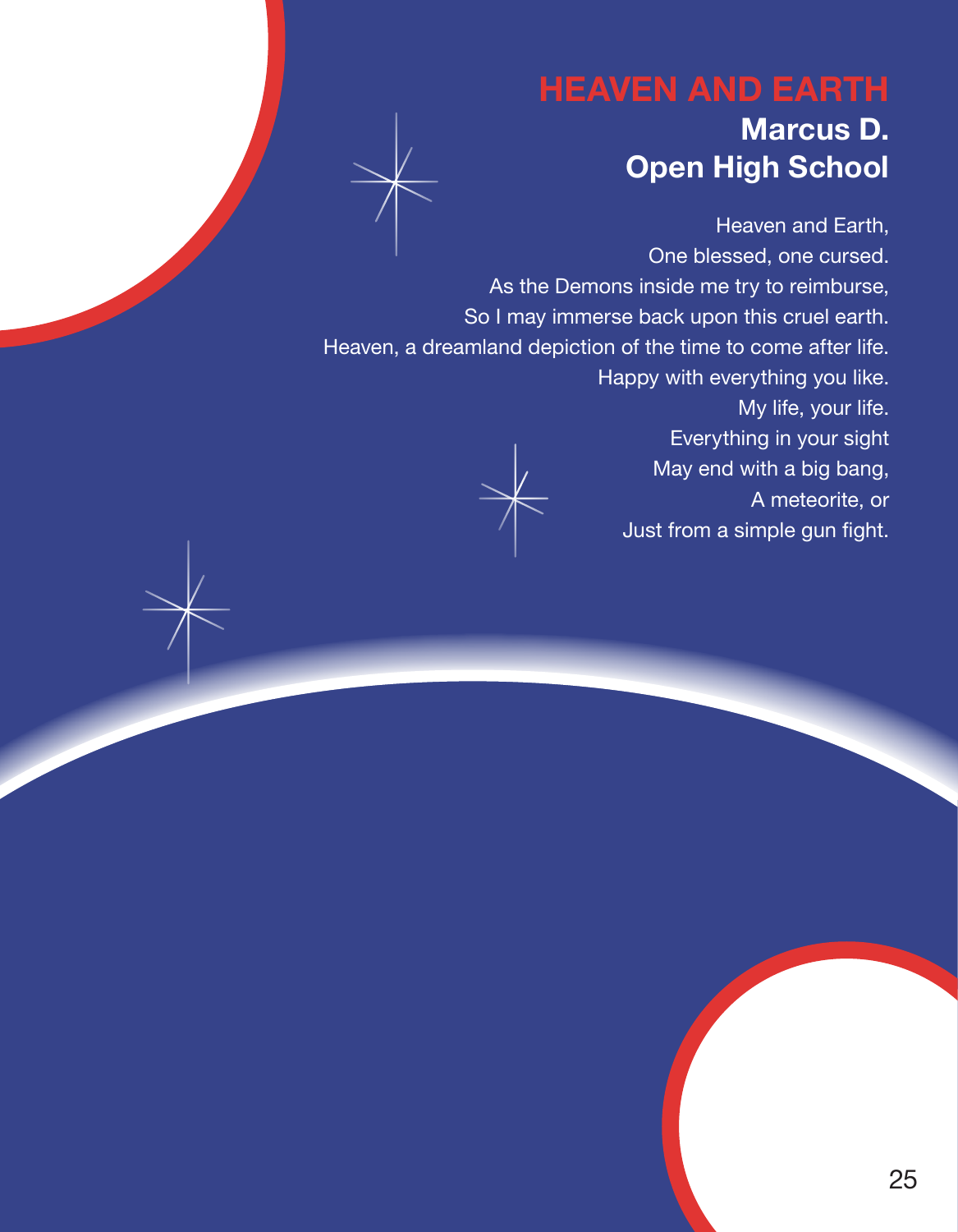#### **BECAUSE NEWTOWN CAN HAPPEN TO ANYONE Destiny H.H. Richmond Community High School**

Keep quiet. Don't make any sounds. Get off your phone. This is serious! But, we already had a drill this month. I don't know why they chose to have another Less than a week apart. The kids are screaming! Shove the green card under the door, same as always. But, why are they jiggling the handle so much? I thought this was just a drill? He... he has a gun.

I have a cousin who's seven years old. He's in second grade in elementary school And dreams of being a firefighter. An artist. Just something. I remember, one time, he looked at me and said, "I'd be sad if you died." On December 14th, 2012, my cousin, *by age alone*, Could have been a victim at Sandy Hook Elementary. Twenty students and six staff mowed down. His spark would have ran out, and just like the others, You forget the victims but can remember the site, Even the shooter in some cases.

We refer to these shootings by place or by school. Columbine. Sandy Hook. Tech. Lockdowns have become a mainstream, like hating arithmetic. Many people love checking Instagram during these drills. As if this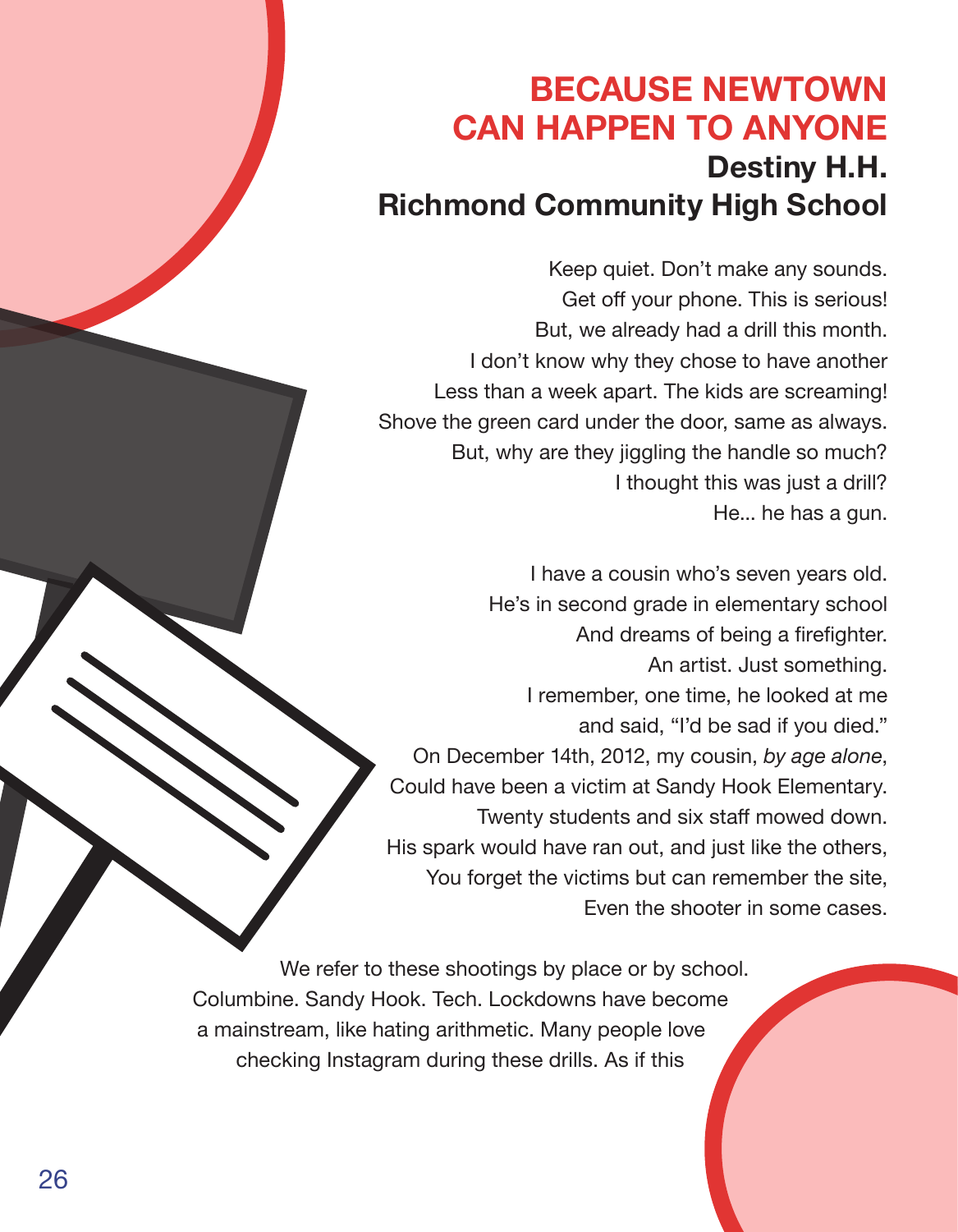couldn't happen to our school. To my school. It pains me to think my cousin knows what a rifle is. He's just learning his fractions. When they drill at these schools, You never know if something or someone is really out there. I'd like to make a public service announcement. For all the students that didn't make it Out the door of a school where they should have been learning. For the ones hurt while getting an education: This is real. Whether we admit it or not. Guns kill, and so do people. I have never felt scared to go to school. This is my senior year. I shouldn't have to feel scared for my family.

> The next time a school has a drill, treat it with your life. Remember, some before us Couldn't make it out of the first grade.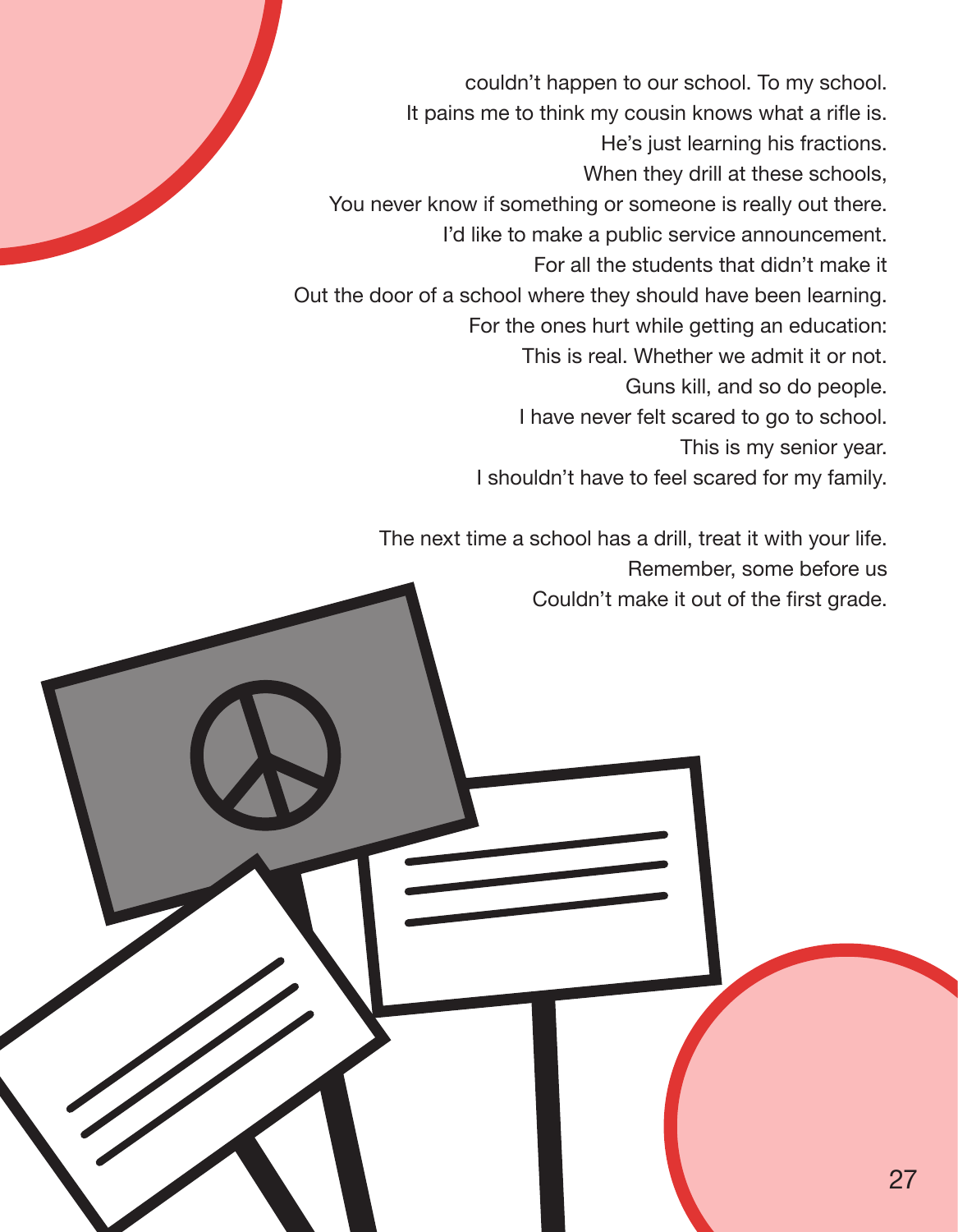# Walk In My Shoes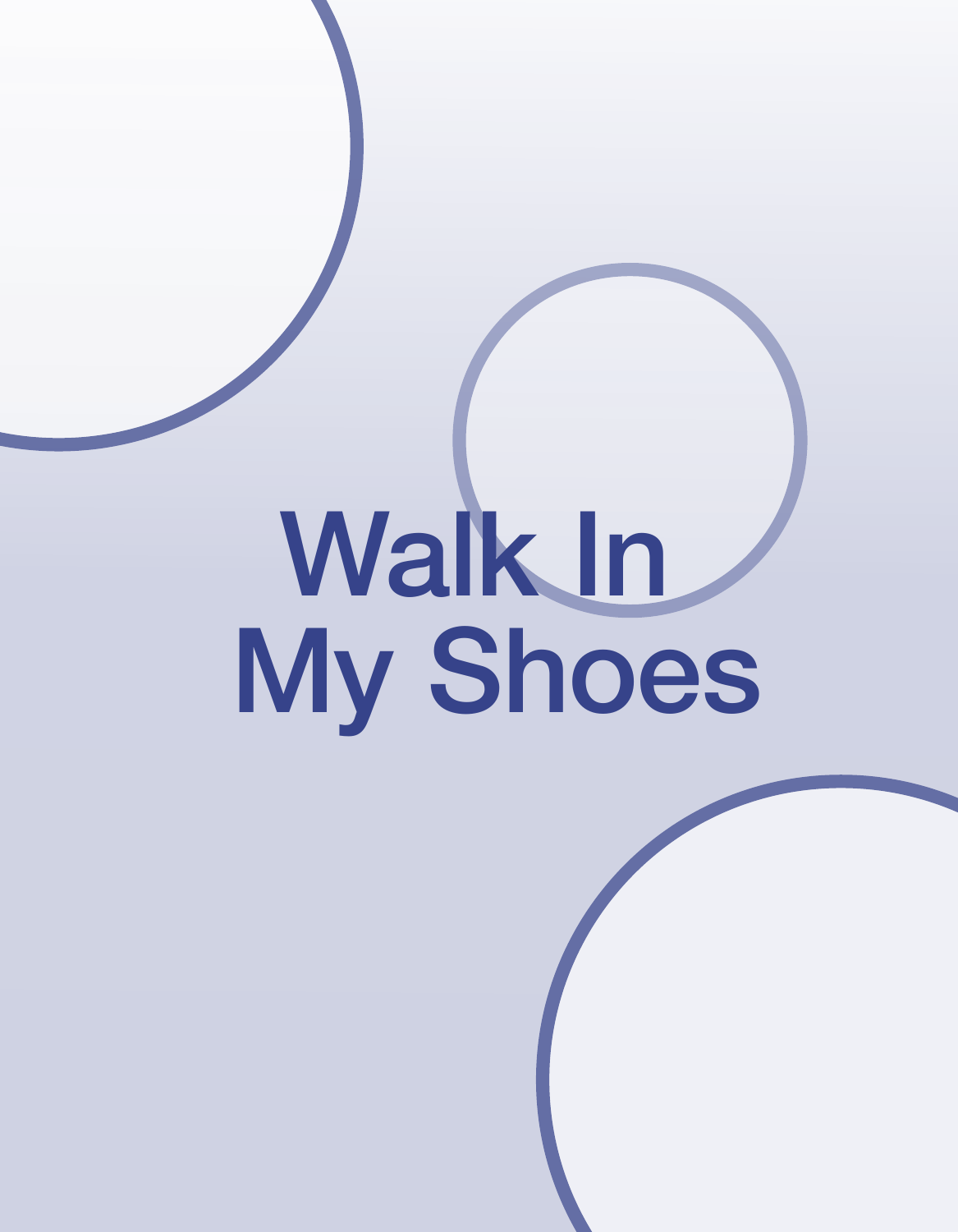#### **MY SKIN Zakiya R. Armstrong High School**

 My skin is my skin. You shouldn't judge me or put me in a box because of the color of my skin. I shouldn't have to walk down the street saying, "Hands up, don't shoot" or "Black Lives Matter." It is unfair people who look like me are afraid of the police, and the police get away with shooting and killing someone who looks like me. Don't assume that I'm going to steal because I have a hood on when I walk in your store. Don't make me feel unpretty because my skin is dark. Don't tell me that I don't matter as much as you. Don't tell me about my skin because you aren't in it.

#### **ROOTS Kamari B. Thomas Jefferson High School**

She never really spoke. Her face was always blank. Her brown eyes remained expressionless, and her full lips pressed. They would talk about her. They made fun of her hair and said it smells. But the scent was only castor oil and coconut water. They talked about her skin and said it was too dark, but it glistens with undertones of gold and bronze. They talked about her nose and said she resembled an ape, but really, her nose distinguished her face from all of the plain-faced Joes and Janes. In truth, she was the offspring of deities and carried the blood of Oshun, but living among the blind and ignorant took a toll. If constantly called a monster, then it's an identity you take on. You look in the mirror every day at a stranger. Your crown will begin to fall, your gold skin will dull, and your connection with her will be lost.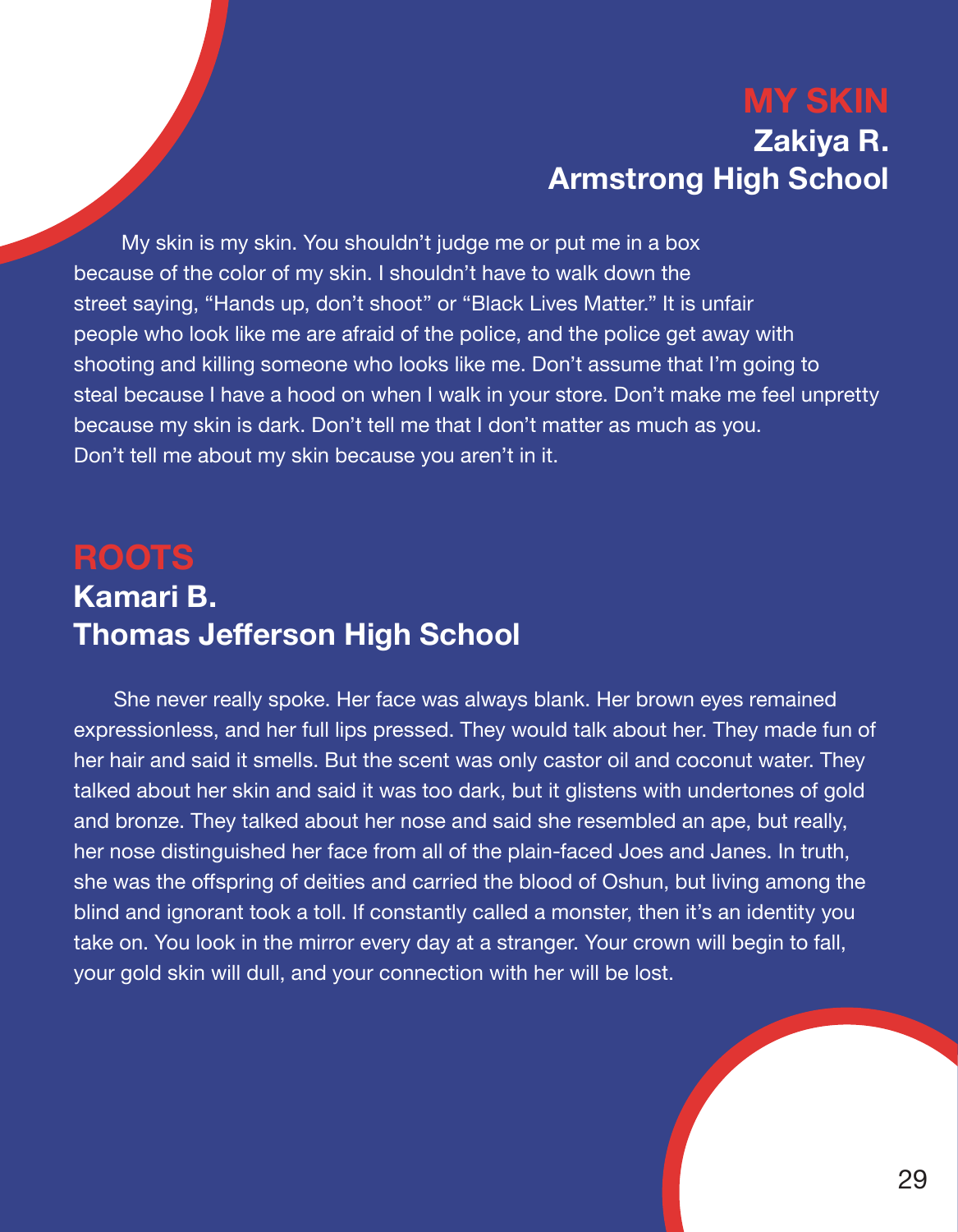#### **MY CULTURE IS NOT YOUR COSTUME India W. Armstrong High School**

My culture is not your costume. My culture is not used for your enjoyment. My culture is the art and achievement of my people. I'm mad because you listen to our music, wear our hair styles, clothes, features, and colors. I'm mad because you rename them. "Oh, look at my Kim Kardashian boxer braids."

I am mad because my people were picked on for having "monkey lips." Now, it's a trend. I was told my hair was "too big." Now, afros are a thing. I am oppressed because of my skin tone, but now, tanning is a thing. People from dominant culture take things from my people, who have been systematically oppressed by your people. My music went from hip-hop to pop. To get to the point: my culture is my costume.

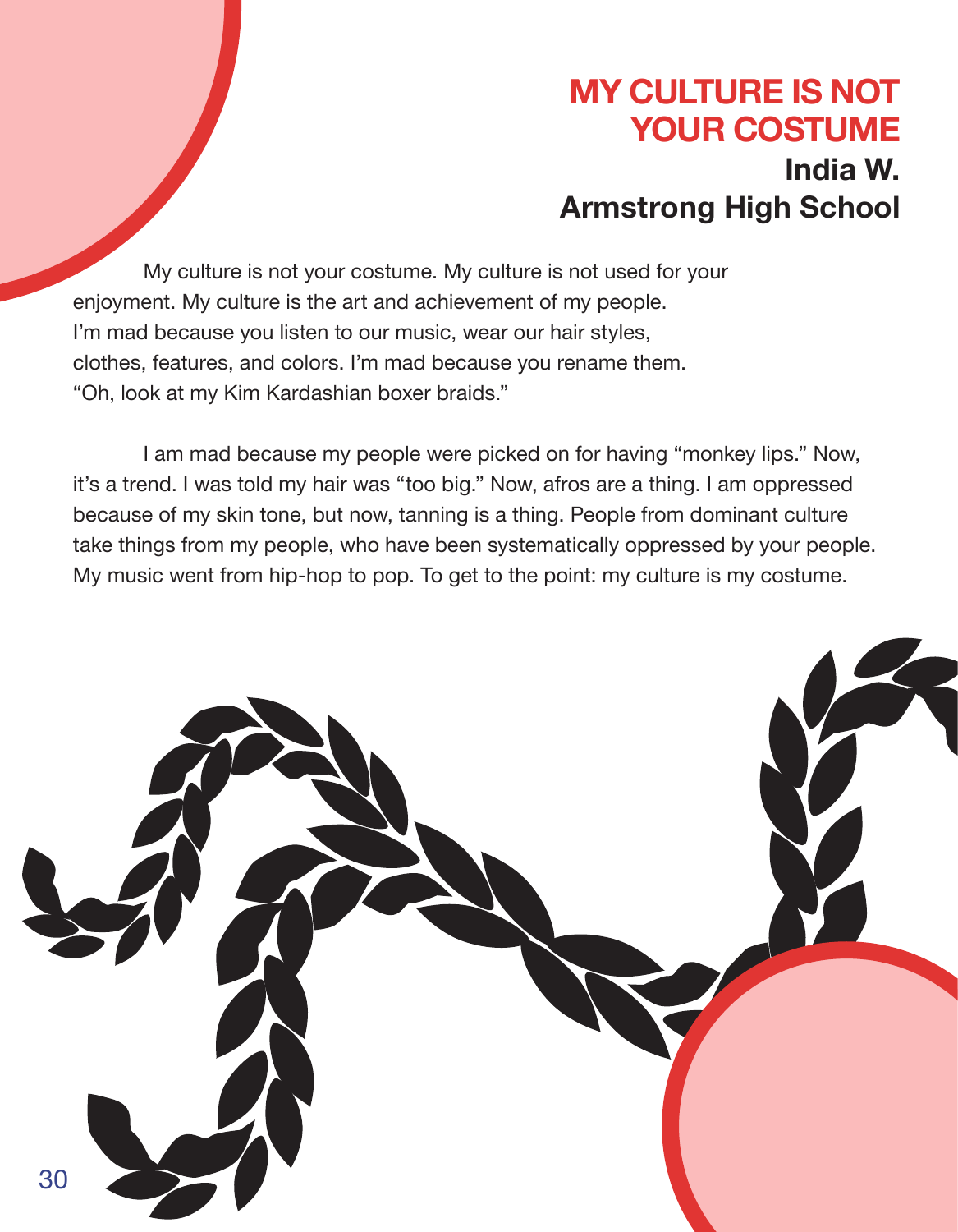#### **CROWNED IN MELANIN: A BARBIE BEAUTY Destiny H.H. Richmond Community High School**

Black girls always wear weave? Our hair can't seem to be long enough to cover our insecurities because we were taught that pale skin and long hair made a proper girl. My black Barbie dolls were molded in a white image with long, silky hair and dainty arms with a thin waist. Before I fully took notice of different skin colors, my extensive doll collection became family. Each one, I took in like a new sister, cousin, or brother. Their skin resembled freshly unwrapped chocolate, dark and white. When I got older, I noticed my permed hair was like Barbie's. It was long and silky, but I couldn't forget my roots because my hair was also coarse. Thick enough to tangle my selfhatred in a web of hair grease and blow dryers. I remember the days I wanted my complexion to fade. To bleach itself to the whitest black there was and be a proper girl. As if I wasn't already one.

I was birthed by a black Barbie, one who wouldn't take no for an answer and worked hard for everything she had. My ancestors are the Egyptians, who built pyramids that topple over any elaborate Barbie dream-house. I am the color of toasted caramel. My hair is the color of night, dark enough to pass for black on a good day. I take pride in a brown that Barbie just can't seem to get right. She takes her pride in having black copies. I was born with a golden spoon in my mouth because I carry the weight of so much heritage on my shoulders. I was born rich in melanin and lavished among the gods and goddesses who look down upon me. But, before anything else, I am a Barbie beauty. I am crowned in melanin.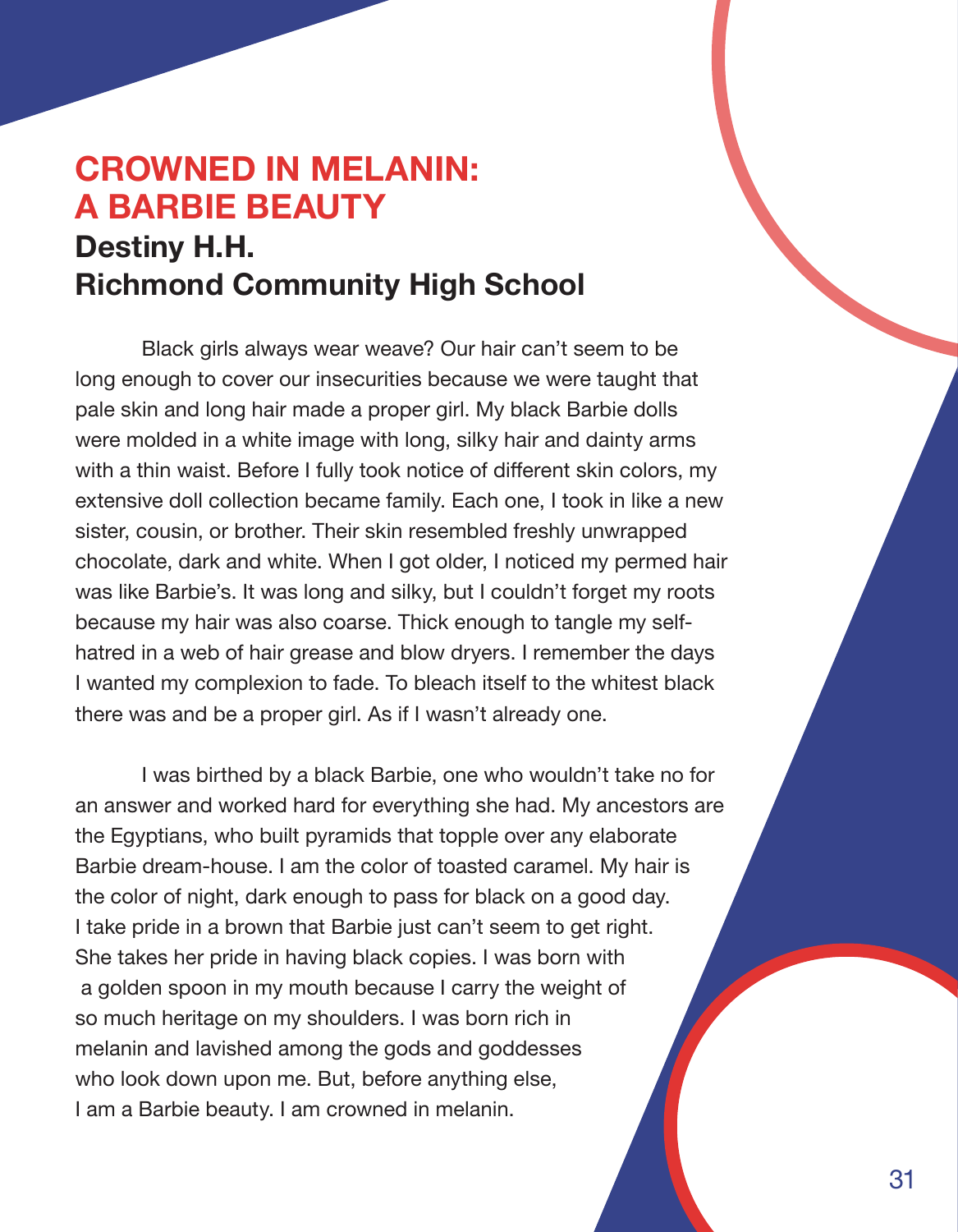### **Kapri R. Armstrong High School**

She follows me, and her white eyes pierce my soul. That smile plastered on her face. Her arms wrap around my neck, attempting to show a grain of sympathy. She laughs at my mistakes. She claws at my face. Her dark claws leave marks to show my foolishness. My ugliness. My grudges. My stupid personality. I turn to her, and I look in the mirror. I'm staring in a mirror. She is me.

#### **STRANGER**

#### **Roman K. Open High School**

Drip drop, The sound of my damaged heart Dripping off my face and Hitting the damp, water ridden pavement beneath me. I'm standing there still, still Like a statue, Even though I am compelled to move. My mind and body have second thoughts about that.

You tear me down for your own intent To see me fail and leave me to revive myself. Your intentions, your ideas, Sick. Sour. Stupid. These ideas that race and ravage through your mind, You are someone I don't know on the inside. Who are you?

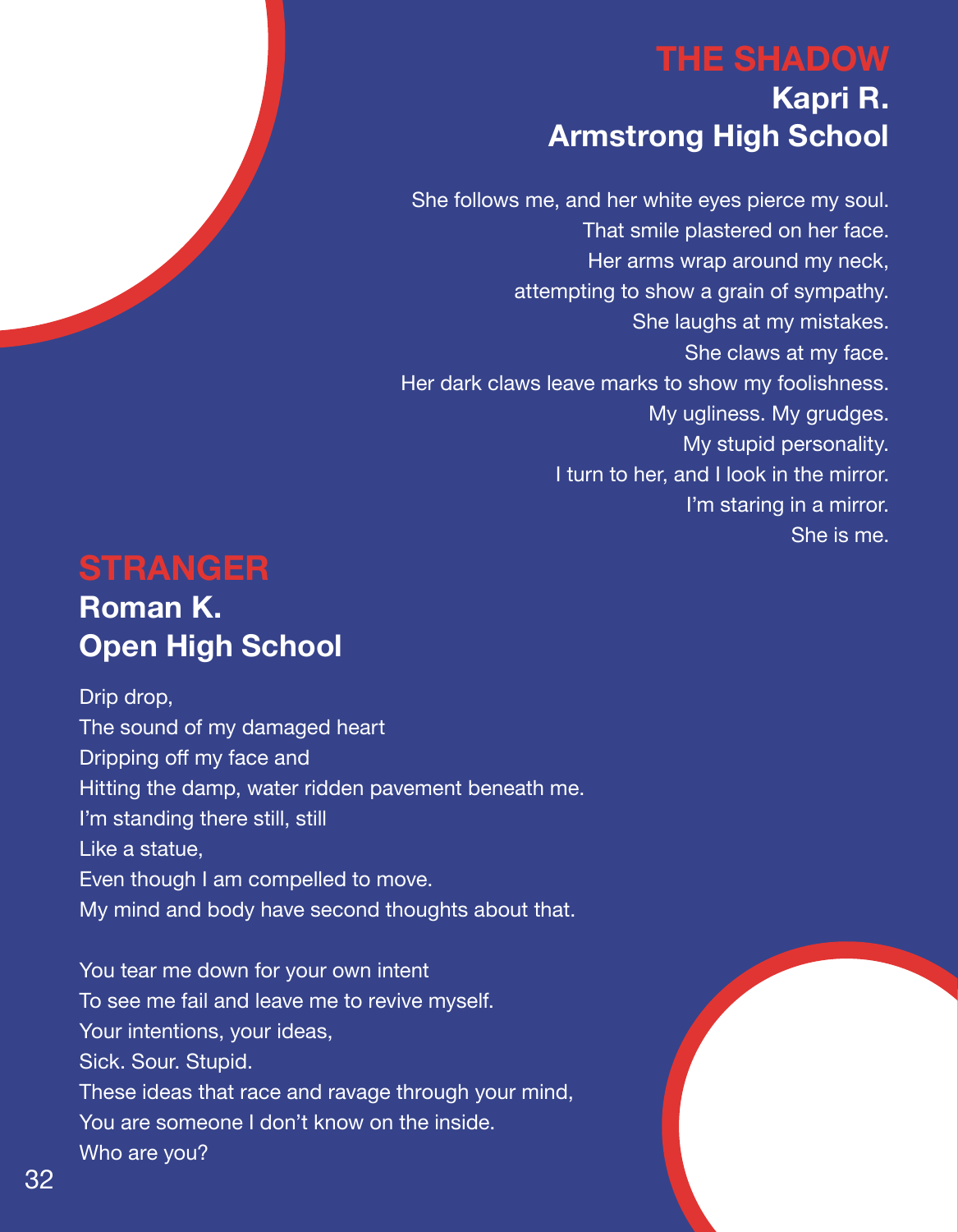#### **IT'S OKAY Torey W. Armstrong High School**

I wish you never have to cry, that You never have to sit and wonder why. I wish I could make all the pain and suffering you been through go away, but all I can do is sympathize and tell you, "It's going to be okay."

Sometimes, I wonder, why myself? Why you, out of all people, why did they choose you to be plagued by this evil? If this had been up to me, I'd make breaking your heart illegal. I wish I had you in my arms, so you wouldn't wish you'd die every day, but from where I'm sitting, all can say is that, "It's going to be okay."

I pray I never find out you left your family a note saying you're sorry, reminiscing on the scars you left behind on your body. I always tried making you smile, my one and only mission, and I'm begging you, please, don't leave this earth off some suicidal ideation. You told me about the pain they caused you every day, but I could never do anything but say, "It's going to be okay."

There were so many things I never got to say, like how many more times I wanted to tell you, I loved you each and every day. But, you're gone now, and it's far too late. That beautiful soul I fell madly in love with has just gone away, and I swear, it's all my fault because all I ever told you was that it would be okay.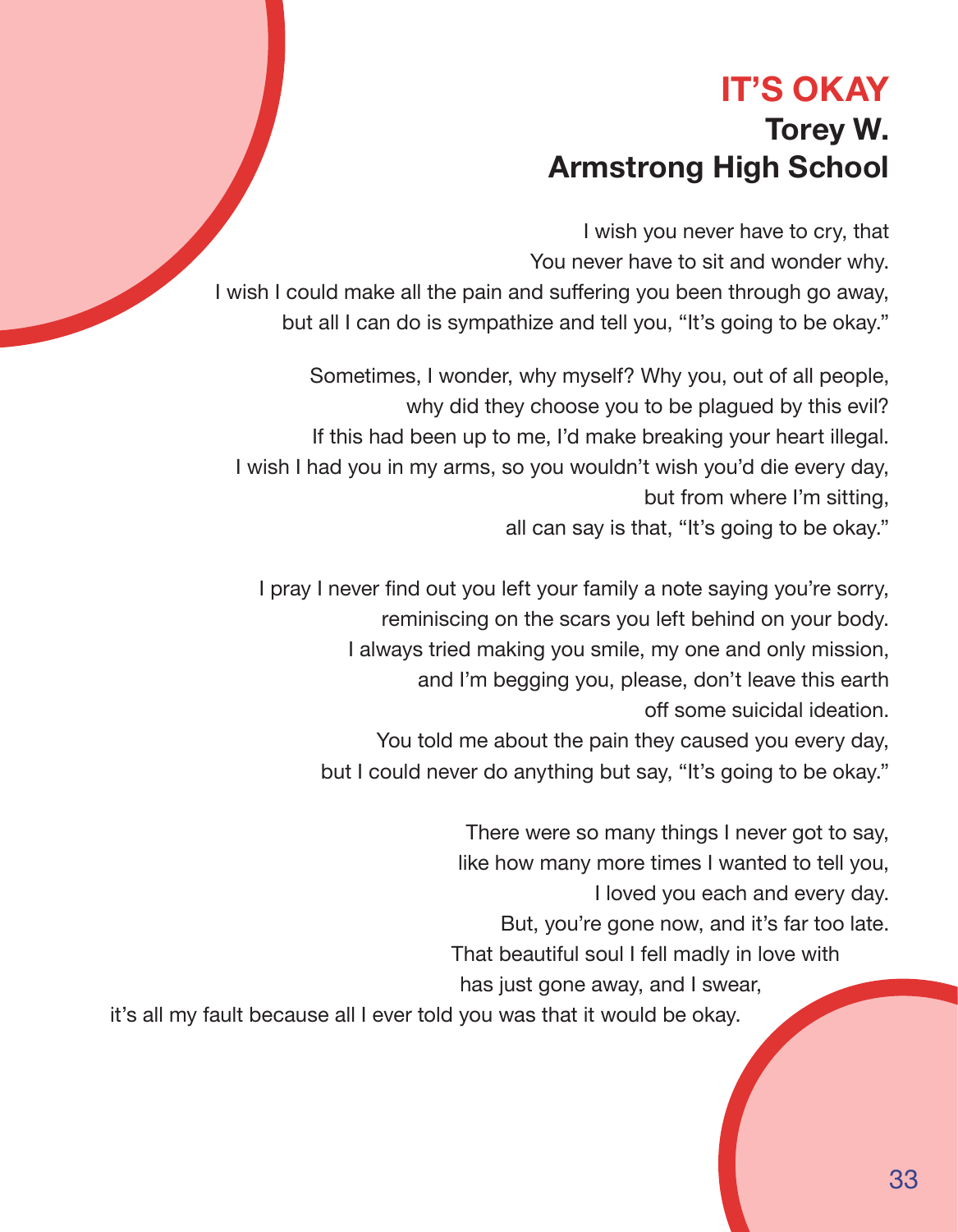#### **BUYING TIME Max E. Huguenot High School**

They're all around, looking for a way to corrupt you to believe in their little scheme they call "peace" and sovereign nation. Some people say they don't exist anymore, like Dinosaurs and Dodo birds. They are not in sight but in hiding, waiting for the moment to rise up when everyone is down and conquer. They prey on the weak and slower minded ones who can't think for themselves. This was the reason they first won victory. They had with them a smart and persuasive spokesperson who knew the right words and what people often debated. They listened themselves to a point where they knew they could not fail.

#### **SEXUAL HARASSMENT Kate W. Open High School**

Sexuality is shoved down our throats Since childhood.

I have been an object. She's too young to wear that, Too fat, too thin. You'll never get a man if you act that way. Men don't like women like you. More guys would like you if you changed.

Why should I change for their benefit?

We're intended to be clay, To be molded for them.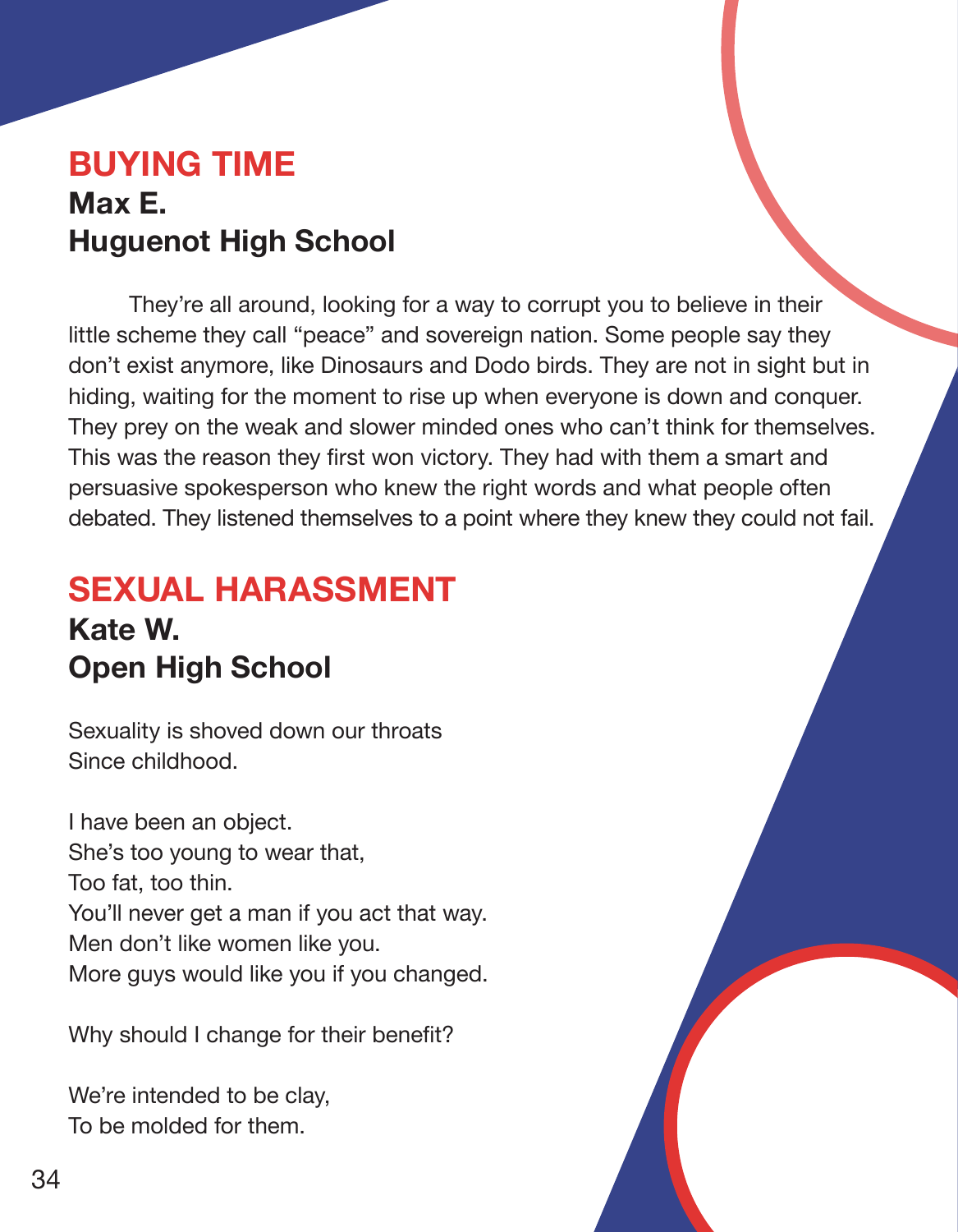# Equality & Justice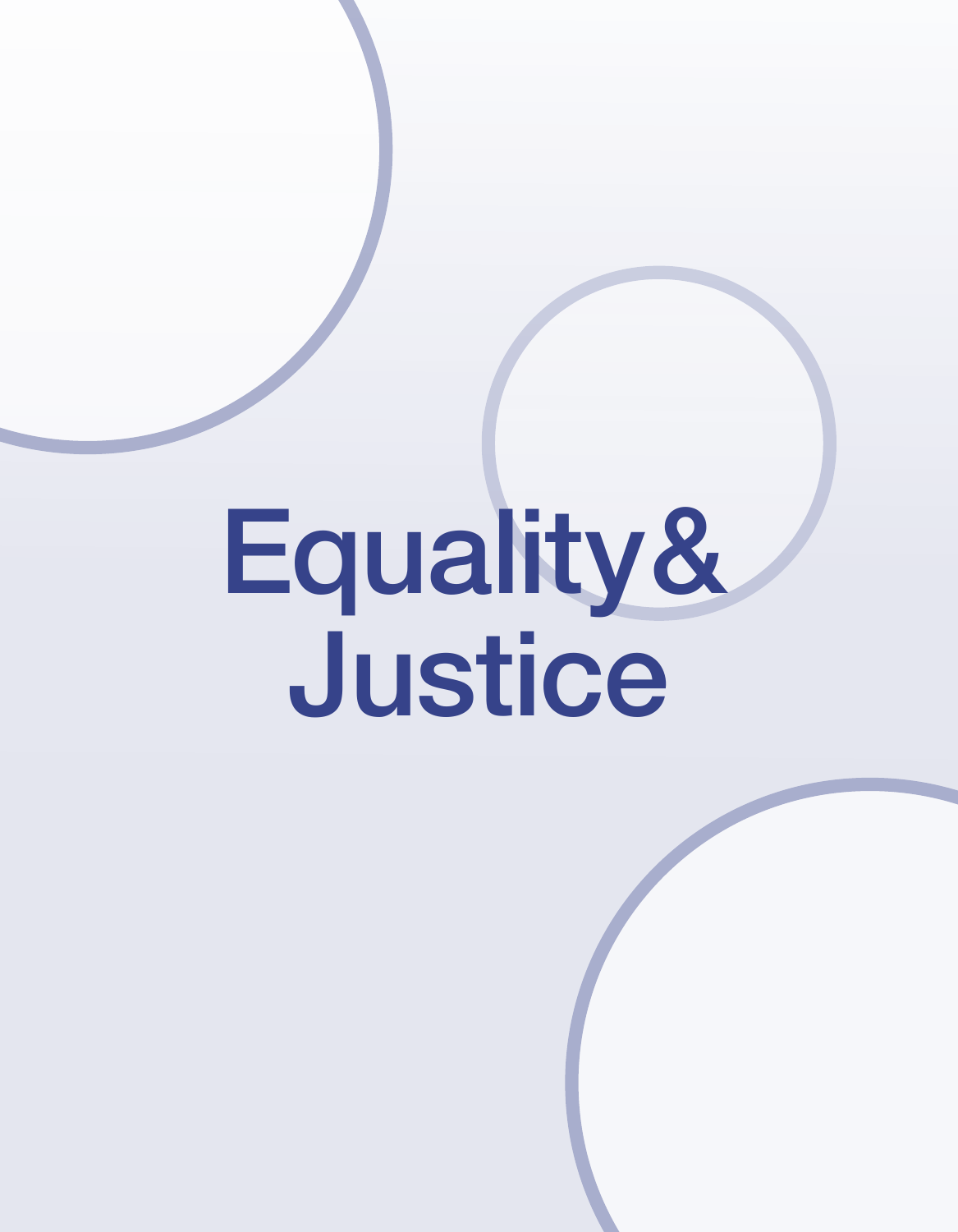#### **THE TRUTH**

#### **Justin D.V. Armstrong High School**

I beat myself up because I try to fix the things I can't fix, So I gained this Purple Heart. I have a battery-powered smile. My self-esteem is like my lawnmower, It just won't start. And when it does, it clinks and clanks Until it falls apart Waiting on someone to fix it the next day. Wondering about the galaxy, looking for my "Me." I've been solar searching. Looking for the person who stole my sunshine By the words placed on me. I'm just a boy. Bones broken to bleed out the rainbows That paint the walls I dance in. It's not just the church that shames love, It's the people we love who shame love. A man found a gun and tried to kill the truth deep within. You held the gun, but he pulled the trigger. You held the gun, but he pulled the trigger. He pulled the trigger because you shamed his love. He pulled the trigger because you made him feel like less of a person. Sitting in his room, doubting his life. Your words kill us; although, We are already killing ourselves. We spend so much time wondering what people think of us, Wondering if they will accept us. My peers are blinded by the words of others. Any gleam of happiness that flies by They take as a threat, Being envious of something that they lack. Leadership, self-confidence, 36 A state of mind.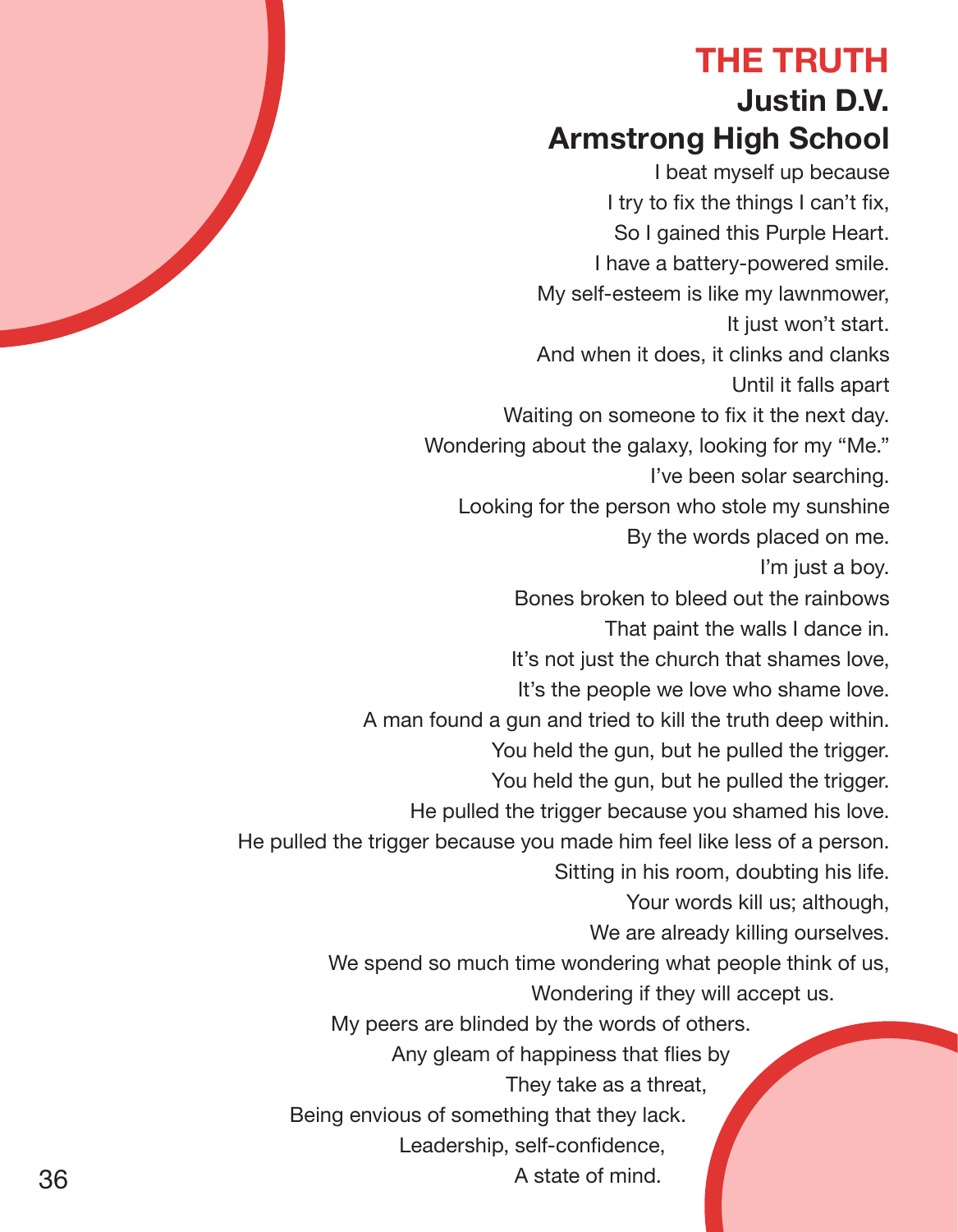#### **EQUALITY Omari Y. John Marshall High School**

I find it funny how women aren't respected. Women aren't treated equally, and I find it pretty hectic. I don't always know the meaning of the word, But the bird is the word. I need help with my words; I've been diagnosed as dyslexic. Now, I'm getting off track. Women are barely treated equally, and I find that whack. If there was ever an equal time, Man I'd want to go back. If women were treated equally, life would be fair. There would be love, peace, and happiness all over the air. I feel like women shouldn't feel bad, man, that's unfair. But, life is never fair, and there is more to come. Now, I got to prepare. If we were all animals, maybe we would be equal. And, if I was in a movie, I would go into a musical sequel. You don't see female birds just sitting in the nest. If life was like that, like back then man, it wouldn't be the best.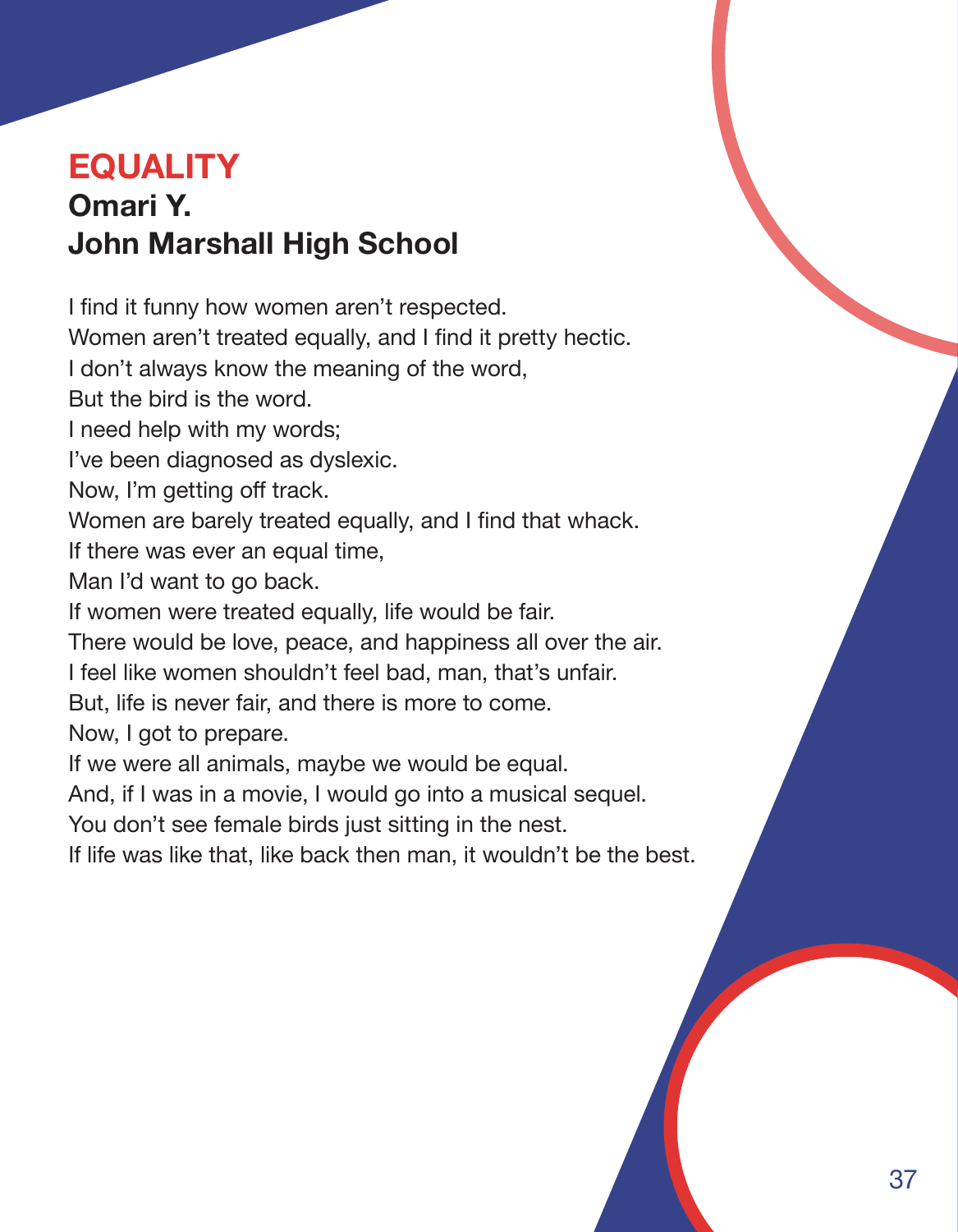#### **MY PERFECT WORLD Lost Star Thomas Jefferson High School**

In my perfect world, I am tolerated by everyone No matter what's in my pants, Or who I fall in love with. No matter the color of my skin, Or what's going on in my brain. In my perfect world, Conflict still happens; however, It's rare to see anyone die. In my perfect world, God was proven to exist by science; however, She told all world religions that she is Offended by the Christians and the other Religions for making things up. In my perfect world, Negative emotions still exist; however, Everyone will have someone to confide in. In my perfect world, Nobody is alone, and Everybody has friends. In my perfect world, My friends are by my side, And they'll always be there. In my perfect world That isn't just a dream.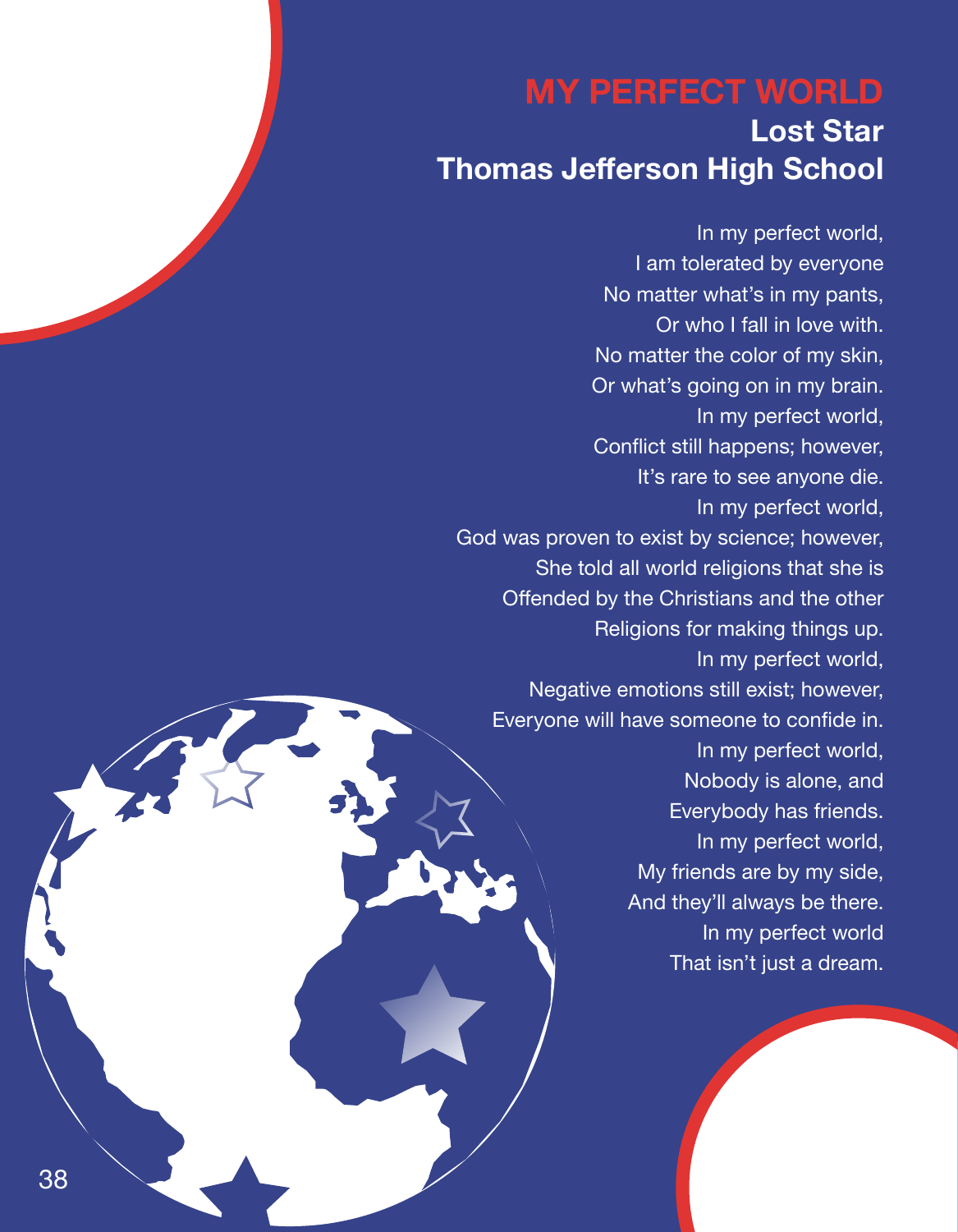#### **NON-BINARY HEARTS Janay B. Huguenot High School**

Women are women, regardless of sex, And men are men, in the most respects. You can be both, or a mix of two. You can be neither, if that's what suits you. People are people, whatever their parts Because what really matters is what's in our hearts.

#### **MISSING PIECE Jasmine C. Thomas Jefferson High School**

I sat in the corner, unconsciously afraid Of their opinions. Of what they'd say. Playing along, like I'm one of them. If I could have been, it would be great. *Maybe they'll accept me? Maybe they won't care?*

But, I was wrong. Here, people stare. Here I stand, alone and abandoned. It's for the best, I suppose. Now, I can just consider them foes. This darkness I feel is all consuming, And with no one else, I feel I'm falling. Now is not the time to be sad or angry. Now is the time for indifference. *Don't let them get to you*.

Easy for you to say.

You're on the outside, looking in. They stand at my side, the few that chose me. They find me funny and equally crazy. Explaining my reasoning was like finding My missing piece. It comes naturally, This part of me. It's always here essentially. Last night, I had a dream. One of how I wanted my life to seem. I realized, I was never meant to lose this part of me. But now, I have my missing piece, and maybe, Just maybe, it's all I'll need.

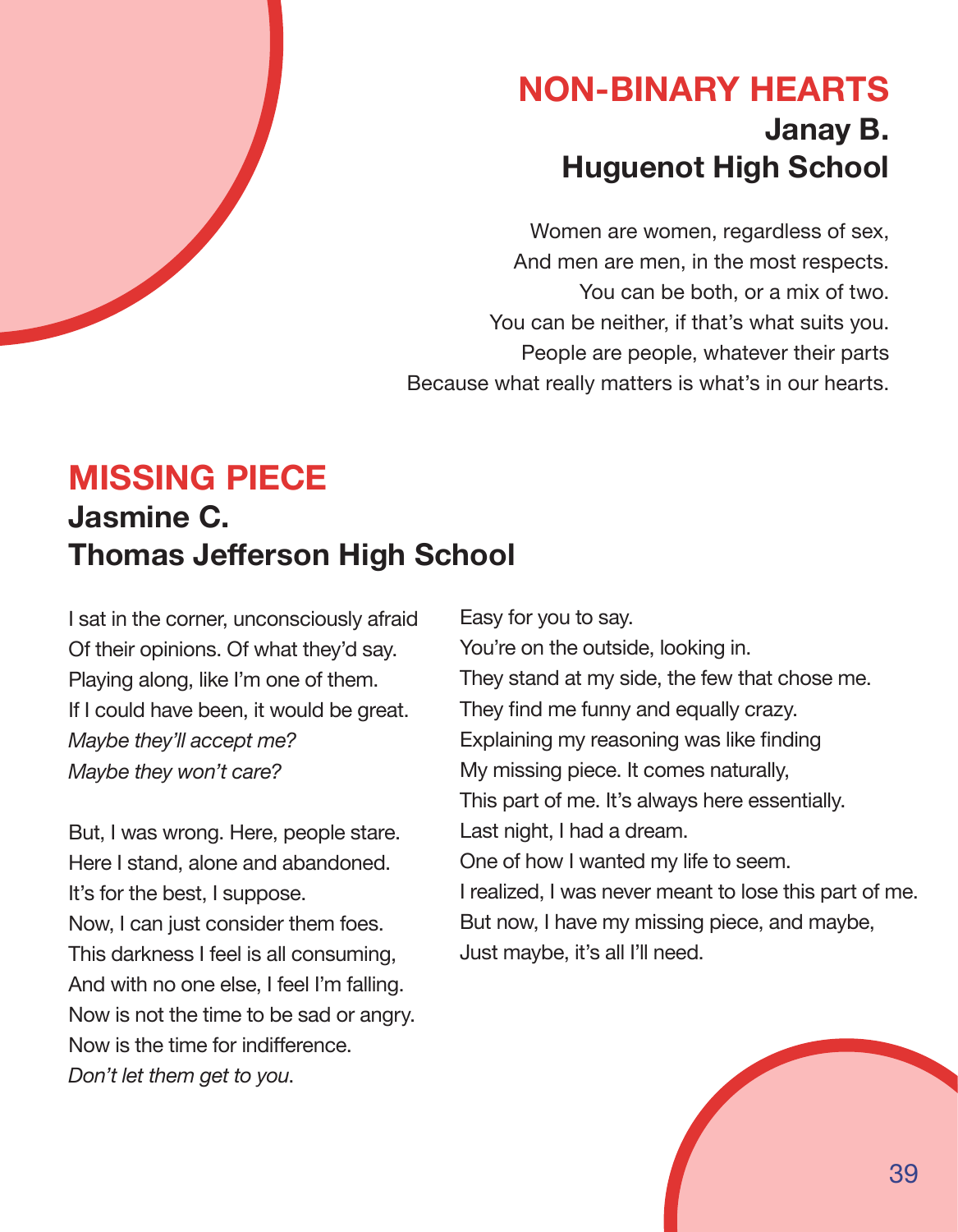# Hope & Inspiration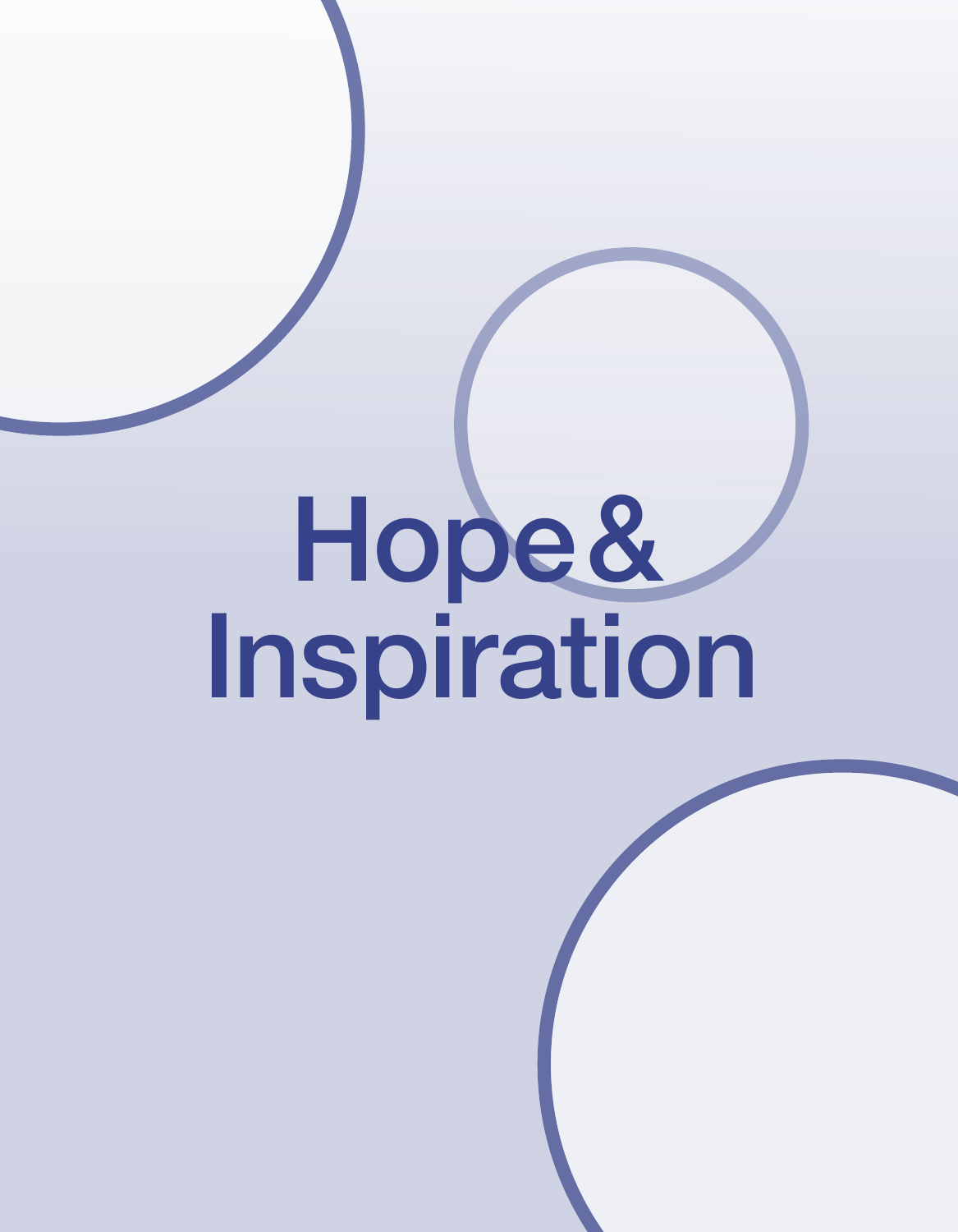#### **FEMINISM Amazin B. Thomas Jefferson High School**

Baby,

I'm every woman, And honey, I'm loving it. Women are different: I'm your mother. I'm your sister. I'm your daughter. I'm your grandmother. But, I'm also more: I'm a businesswoman. A firefighter. A cop. A president. I'm every woman and So much more. Baby, Baby, I can be your Wife, but I Also have a life. I'm not yours. I am mine. I can be a mother. I'm every woman, darling. I may be soft spoken And sweet, but Oh, don't test me!

 $\mathcal{E}$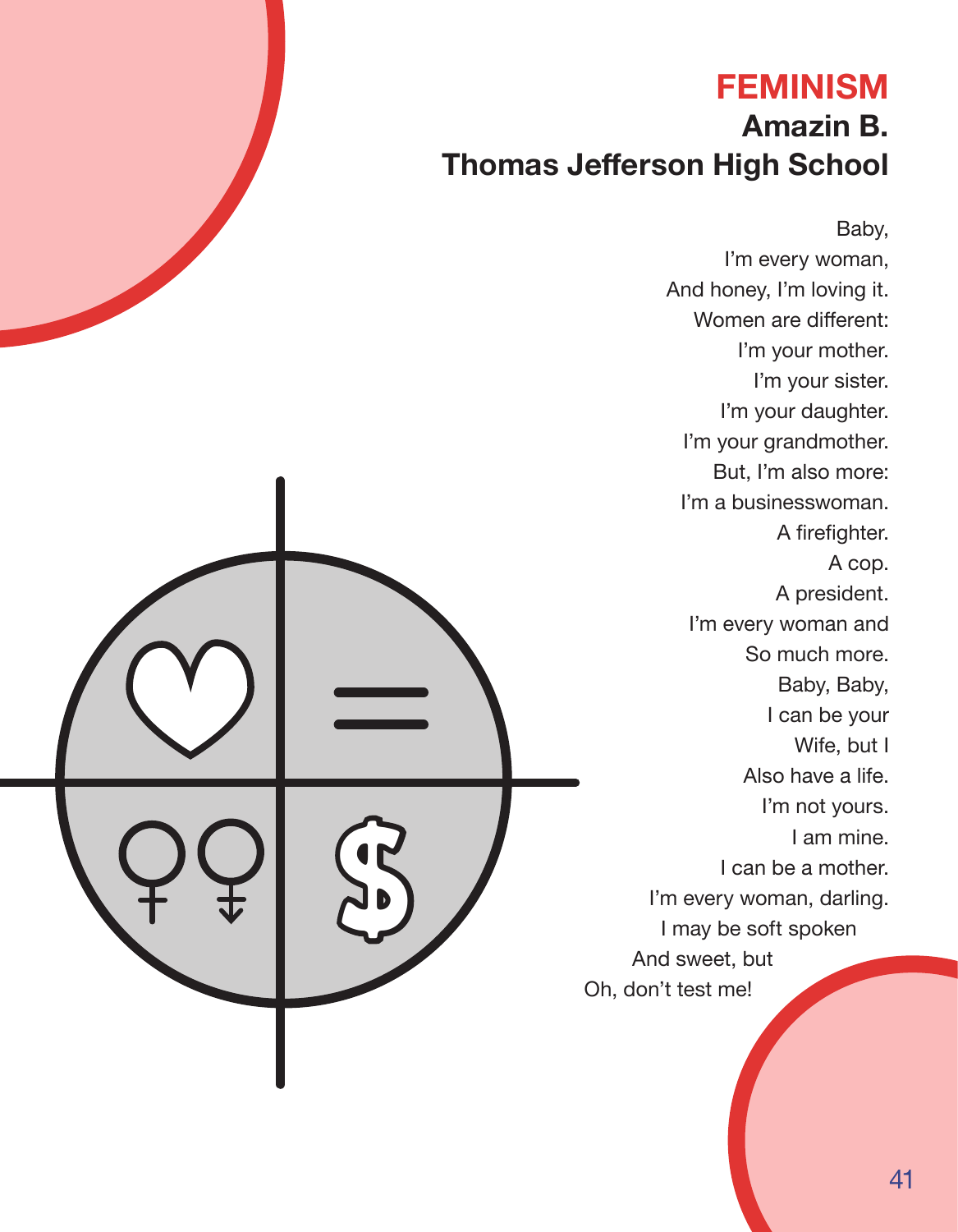#### **BROWN Amaya B. Open High School**

My eyes flutter closed when I come home from work. I sway to the music and ruffle my skirt. Little brown radio, take away my hurt!

Its mellow time takes me to a better land, Where I can be in charge and make all plans. Where my head spins from excitement Instead of exhaustion. Where I enjoy nightlife without having to be cautious. Where I can sit atop a piano, singing soulful tunes Instead of just standing with my eyes closed In this dusty living room.

#### **TROUBLE YOU SEE Ma'reesha R. Armstrong High School**

I try not to, but words form me, And my emotions overpower me. I run, but they find me. I want to escape. *Help me*, is all that pops in my mind. Then, music found me. It understood me. I was finally free finally with the light I wish for. Music, music, how you lift me up! Healing me and my broken feels. Thank you. Oh, thank you! Music, you carry me.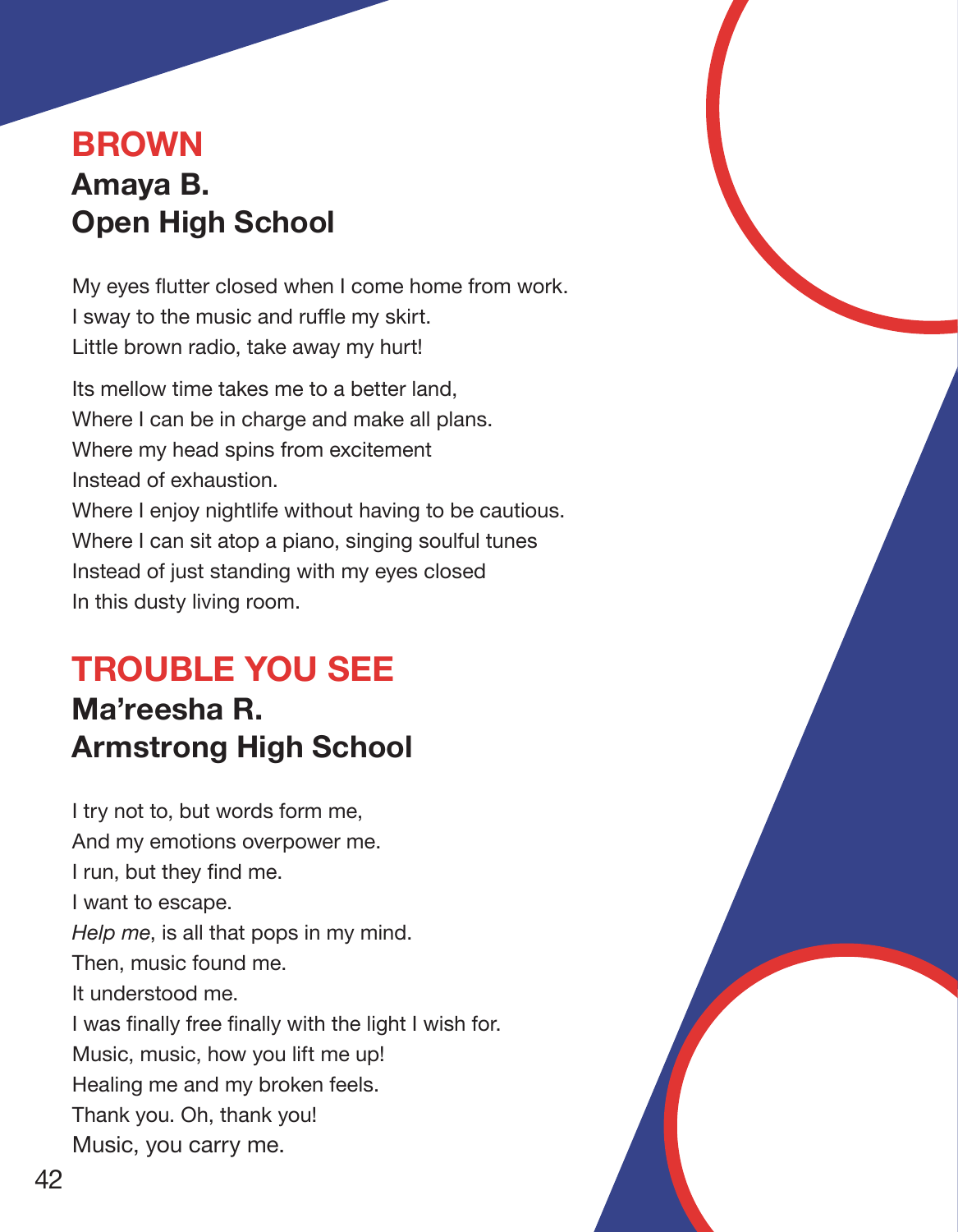#### **HOPE**

#### **Christopher O. Thomas Jefferson High School**

Hope can be a difficult thing for most. It's hard to understand or grasp, and Thinking about it may make your brain toast. But, it's quite simple actually. For some, it comes naturally.

Hope is when you believe, even when at times, it doesn't look like you can achieve, and the struggle often doesn't please.

Hope is courage to go against any challenge, whether it's as easy as pie, or you don't stand a chance.

> Hope is a light to spark in a dark place, whether its pitch black, or the light is right in front of your face, and you don't have to chase. Hope is persistence to never give up.

#### **CONVERSATION**

#### **Ceira A. Huguenot High School**

I'm tryna have that deep connection, That conversion about how this system is holding us back. It might sound corny, but I wanna expand your mind, And have you open my mind. The words you sing reaches my ears, Travels to my soul, and rattles my bones.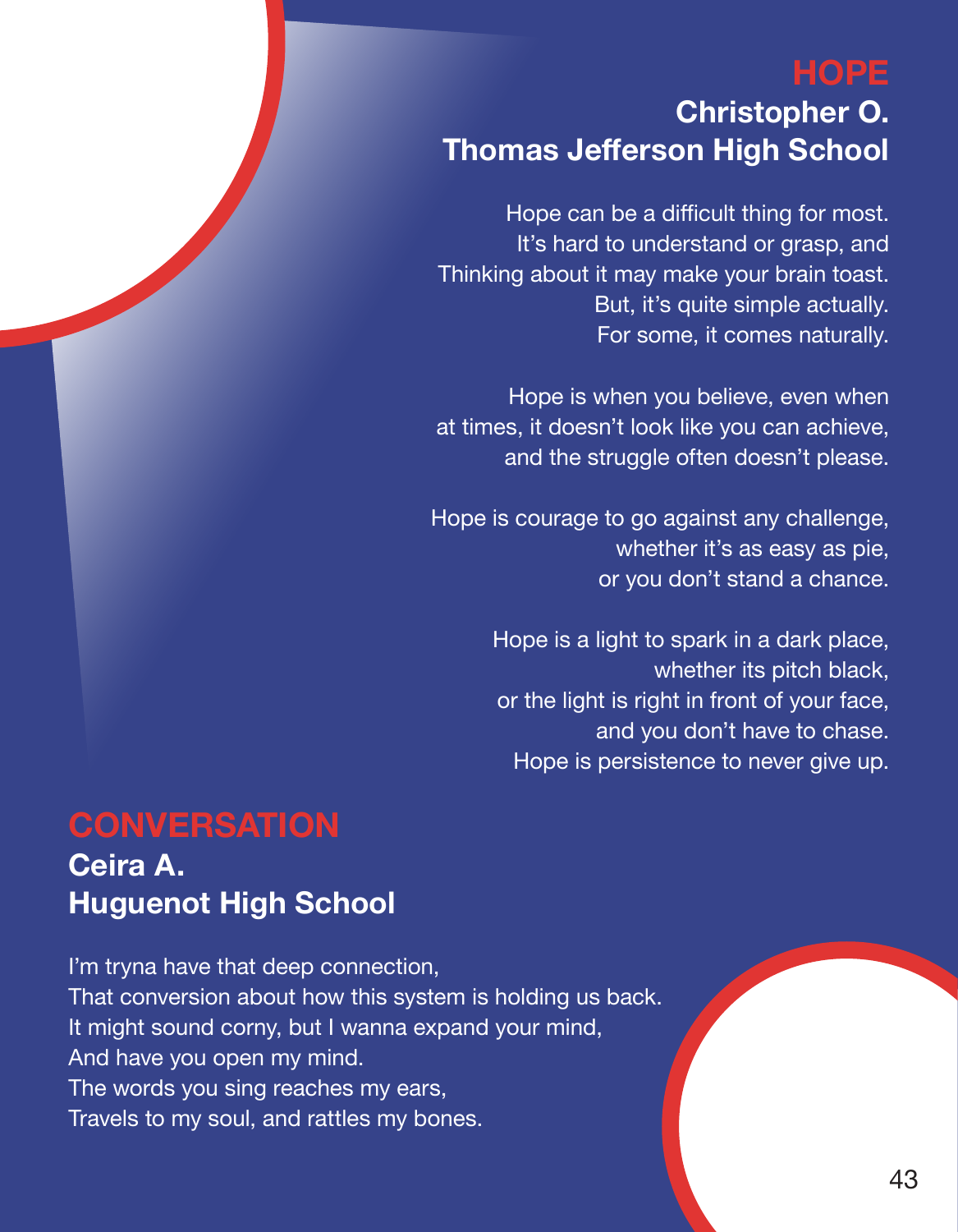## Middle School Selections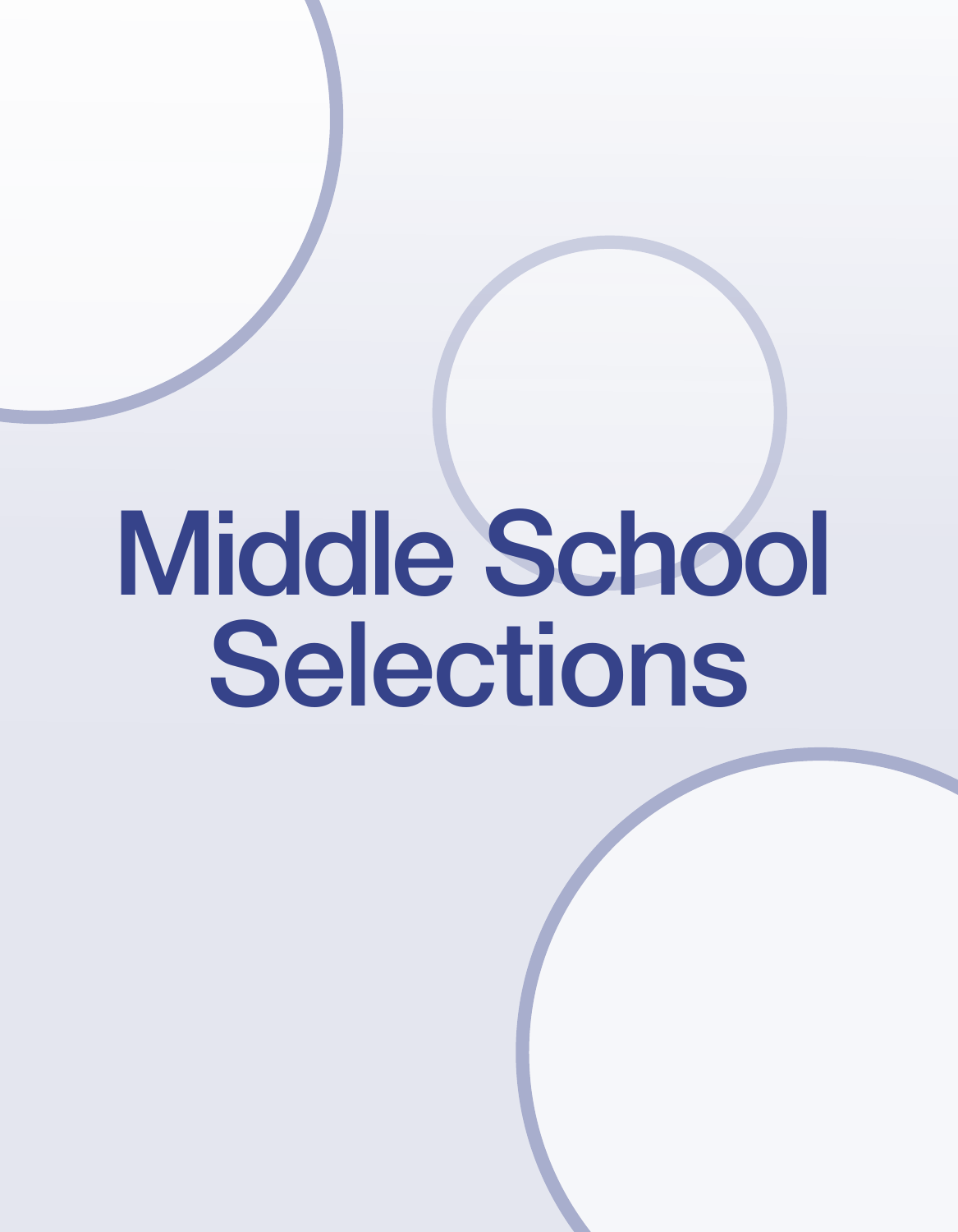#### **THE SURGEON Cat A. Lucille Brown Middle School**

*Wake up*. My eyes snap open. I am lying on a metal bed in a bright, sterile room. A tall man is standing over me. He is the one who spoke.

"Stand up," he says. My body moves automatically, my legs swinging over the side of the bed and propelling me upward. "Sit down."

I sit. My eyes widen. Why am I moving? I try to stand up again, but my legs won't budge. "Wh-what's going on?" I stammer. "I can't move my legs!"

The man ignores me, speaking another command instead. "Stand up and jump up and down." Again, my body moves automatically, and I stand up.

I start jumping, and immediately I feel a pain in my head, a pain that pierces through my skull and nearly causes me to black out. I stumble and fall to the ground. The man sighs and shakes his head. "Well, I guess we'll have to keep working. Now, get back in your bed."

I get back in the bed. "Please, tell me what's going on! Please!" The man looks at me coldly, saying nothing.

"Please!" I scream. "Help! Help meee!" The man puts a gloved hand over my mouth, effectively silencing me.

"Go to sleep." I suddenly feel exhausted. I go limp and struggle to keep my eyes open. "S...st….stop," I mumble, but it's too late. Drifting off to sleep, the surgeon's cold eyes are the last things I see.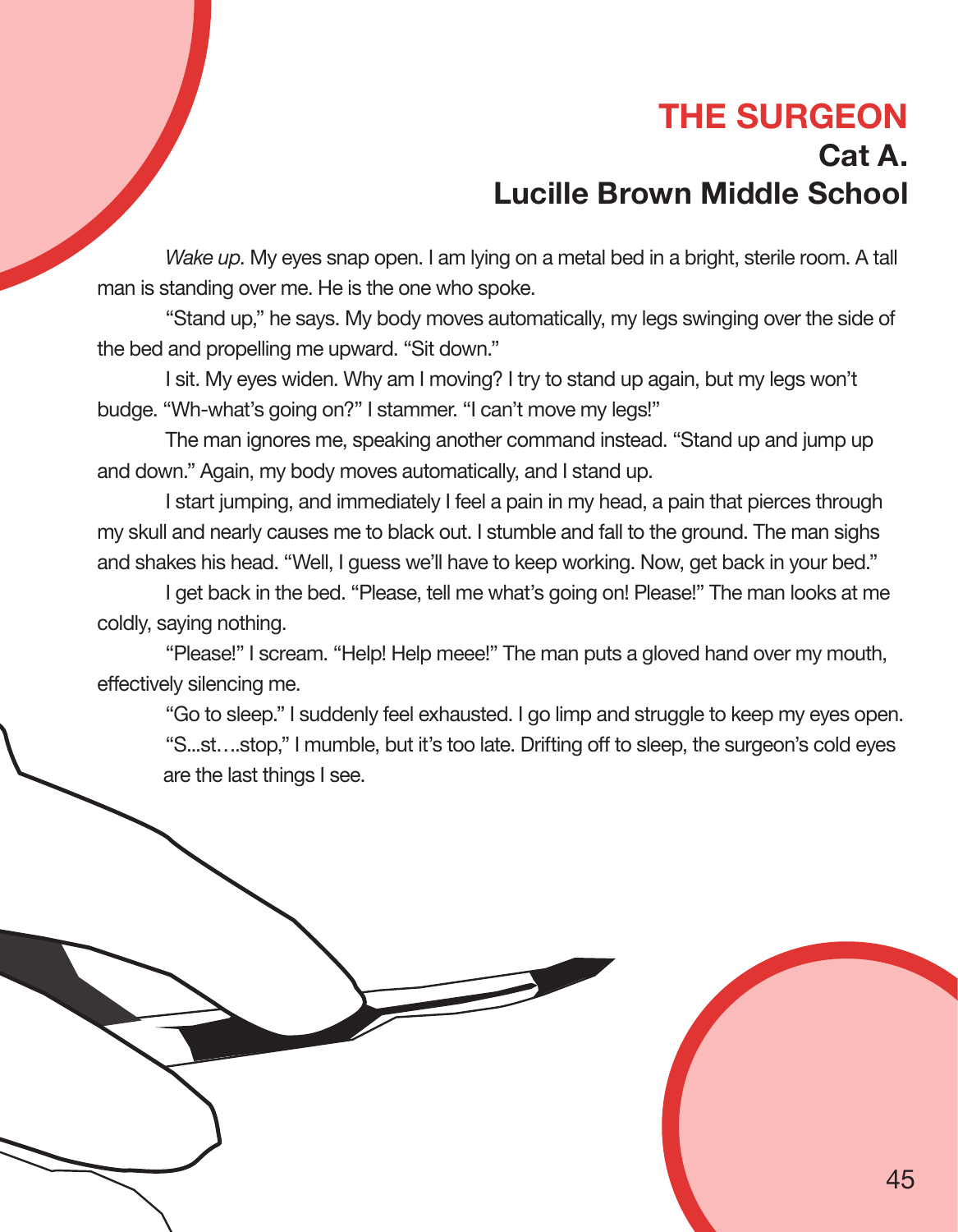#### **THE IMPRESS Mirahkhal D. Henderson Middle School**

I'm about to show y'all what the Electromagnetic spectrum Is all about.

Yo, light is the key. Open up the light and let your Life be free. You'll see.

All of the light will come together And make a big bubble That will stay forever.

Yo, black and white Are different on the outside, but the colors Come together and unite, Making the electromagnetic spectrum just right.

Black comes in, and white goes out. The rainbow is now out, and I'm About to show you what. Now in and out.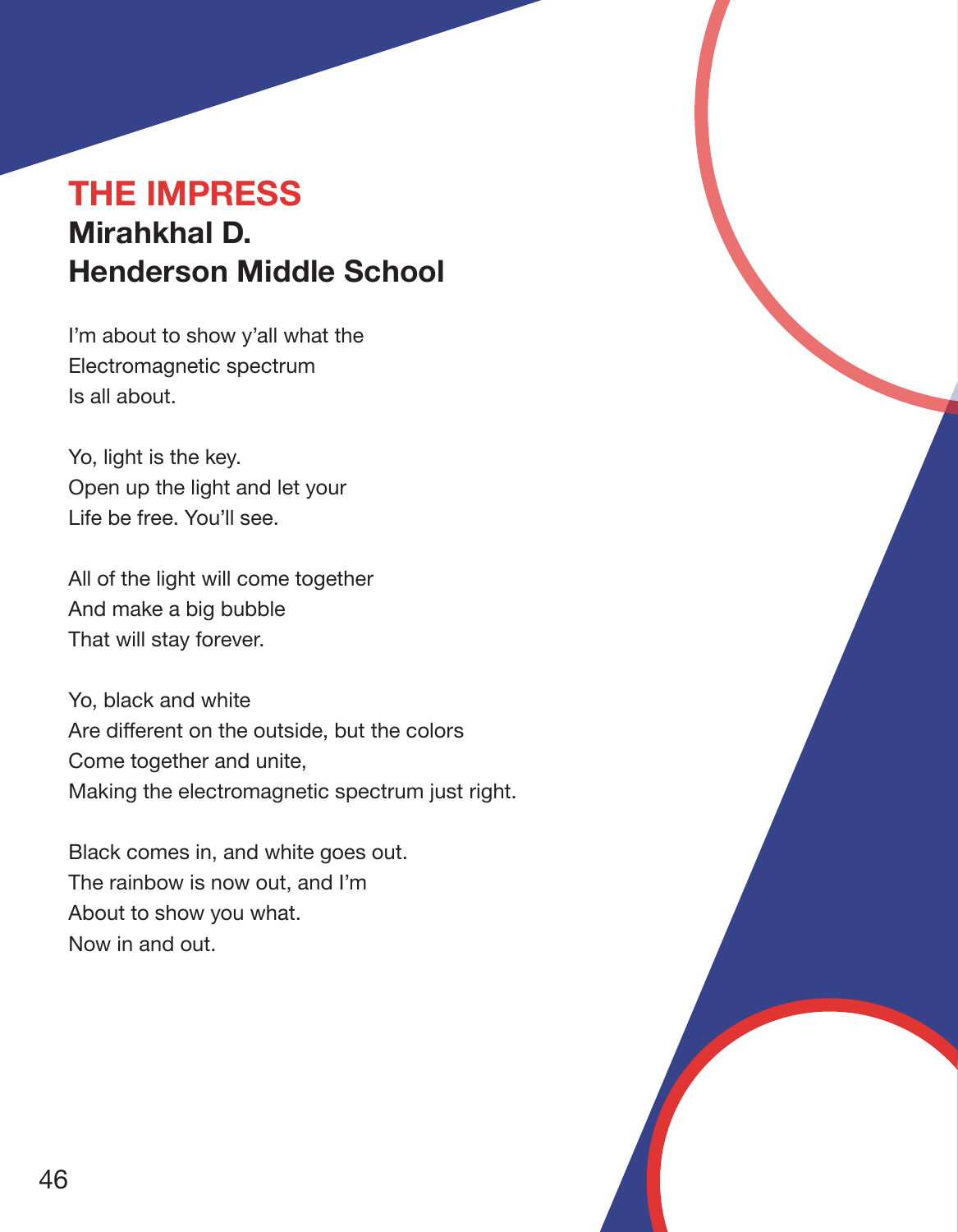#### **17 FROM PARKLAND Julia H.P., Aniyah R., Roselee B., Sha'Aijah M., and Shiya B. Lucille Brown Middle School**

Reporting live on CNN! This just in! Pow! Pow! POW! Seventeen people down now. Seventeen families torn apart. Seventeen families with aches of the heart.

> I know I wasn't there, So I don't completely understand, But 17 deaths All caused by one hand? We always wait until after it happens To formulate a plan.

Now we're struggling to figure out what to do. Should teachers have guns in their hands? If schools hire guns, We will all fear and run, and The children die young with The very last sweet taste of life On their tongues. Parents try to show their best side, But in the end, someone always dies. Who says something? We don't know.

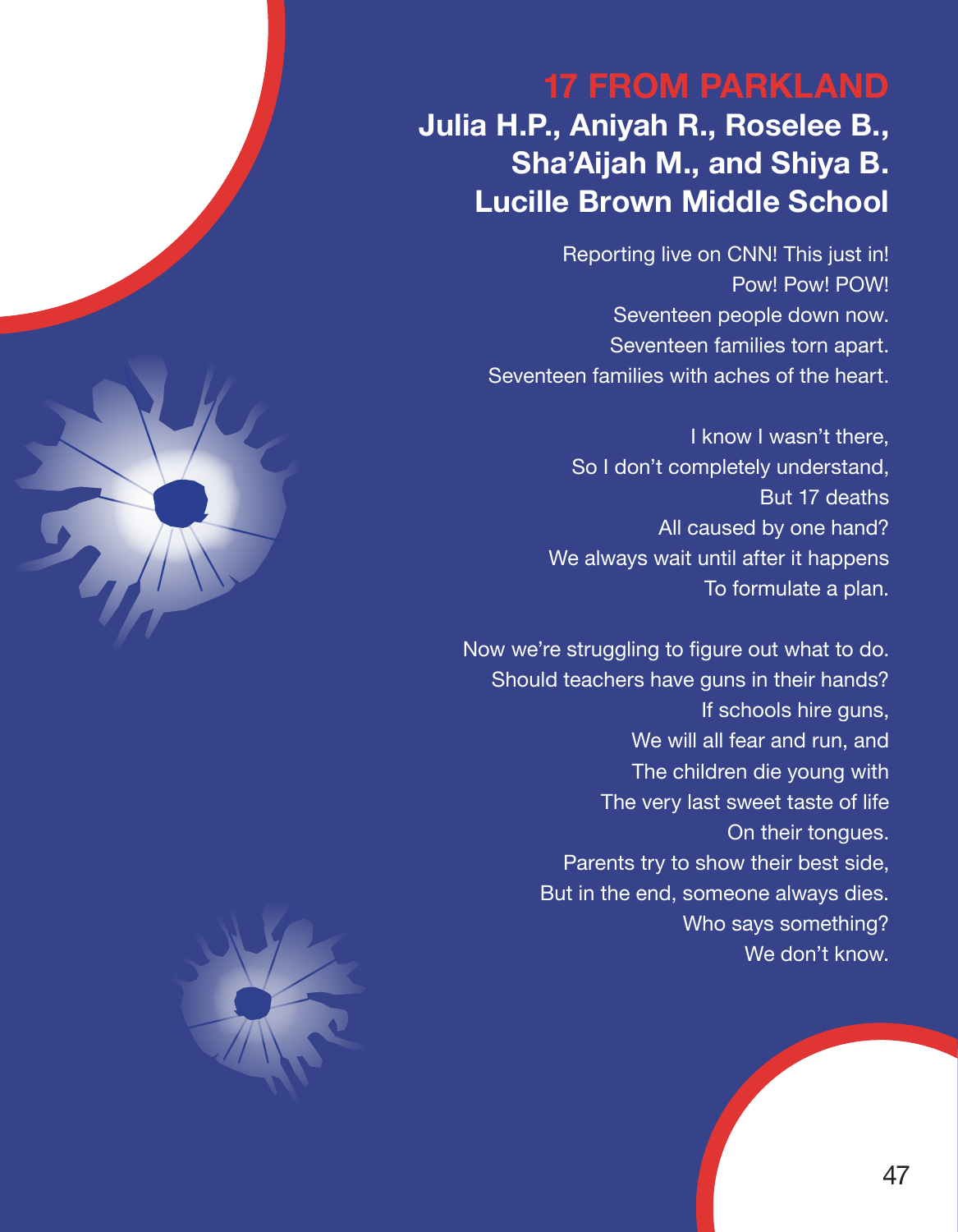They listen to people like Lil Pump & NBA YoungBoy, But why, oh why, they don't do a thing? Their songs instead create more murdering. They say guns should protect us, But all through history, what have guns been used for? Killing.

Hate is a thing that everyone has, And people like to take it out on others. Why should anyone go through that? They shouldn't. People don't understand how painful it is for the family. No one has real solutions. Their idea of a solution is adding more guns Or changing the age limit. By what? 3 years?

> Once is enough, and twice is a crime. Three is ignorance. How many times does it have to happen For you to understand? That not age, nor race, but a gun in the hand, Can end the life of a ten-year-old child That has been here but only for awhile. It makes you think. What's worth more? A gun or a child?

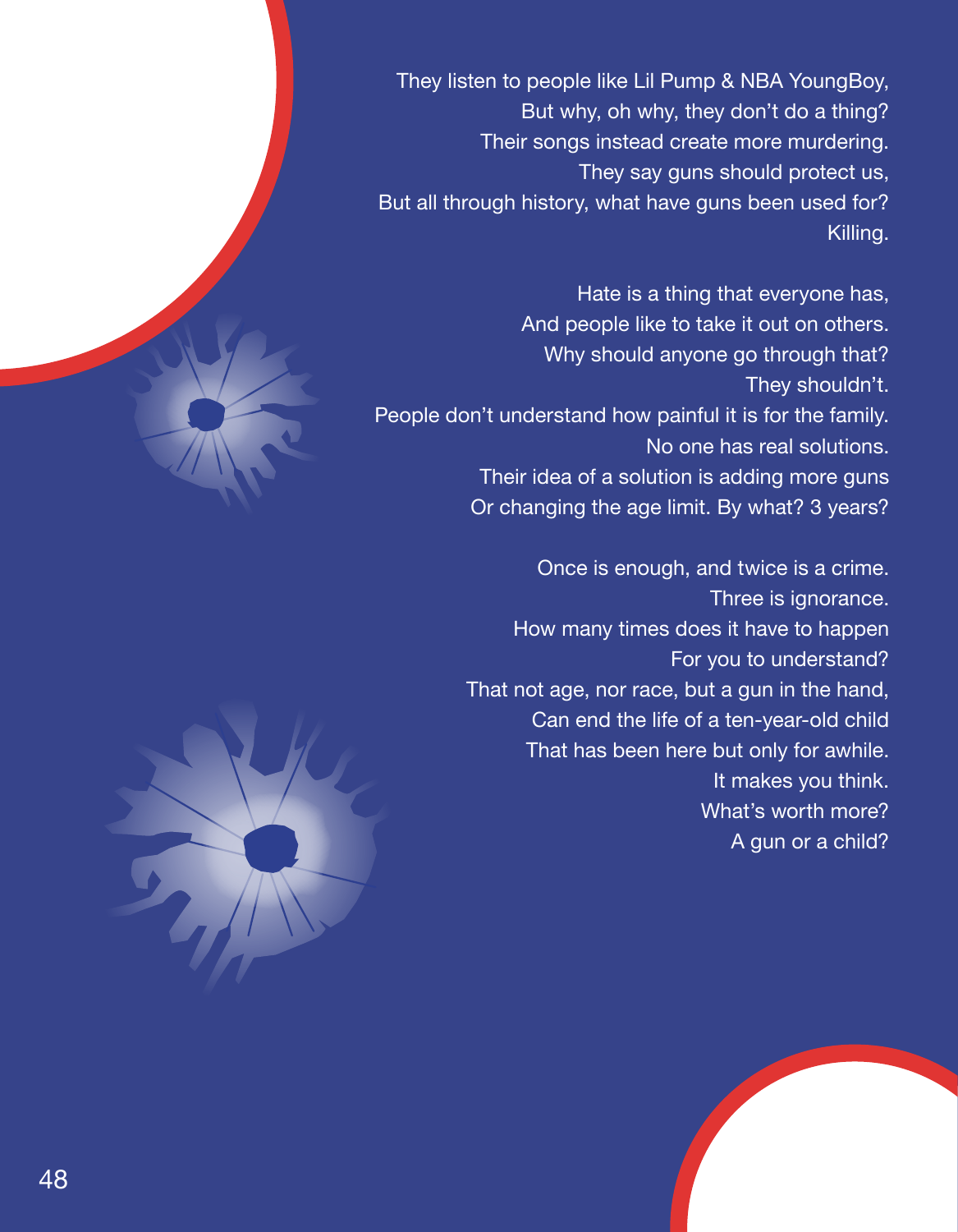#### **THE DREAM Julia H.P. Lucille Brown Middle School**

I have a dream of a perfect world. A world where everybody gets along. A world where we love one another. A world with no bullying. A child shouldn't be judged by their race, culture, or sexuality. There are maybe a million people in this world who are thinking, *what can one girl do*? Well, I'm here to tell you that you are not alone. None of us are! You're never too young to make a difference! When Martin Luther King Jr. gave his 'I Have a Dream' speech, he wanted to create an awareness of the inequality in America. I'm here to create an awareness that some kids are scared to go to school, for fear they will get beat up.

When this is over, if you don't remember anything else I said, I want you to remember this: It doesn't matter what other people say about you. All that matters is what you think of yourself.

#### **BULLIED Ilaria B. Henderson Middle School**

You don't know how it feels to get bullied, To not be heard, to be called names. We feel trapped, while others feel free. I'm doing this for everyone, not just me. When you get bullied, you finally see The tears of victims, of someone like me. They always talk about police brutality. But, how about kids in the classrooms? When you get bullied, you finally see What it's like to be him, and her, and me.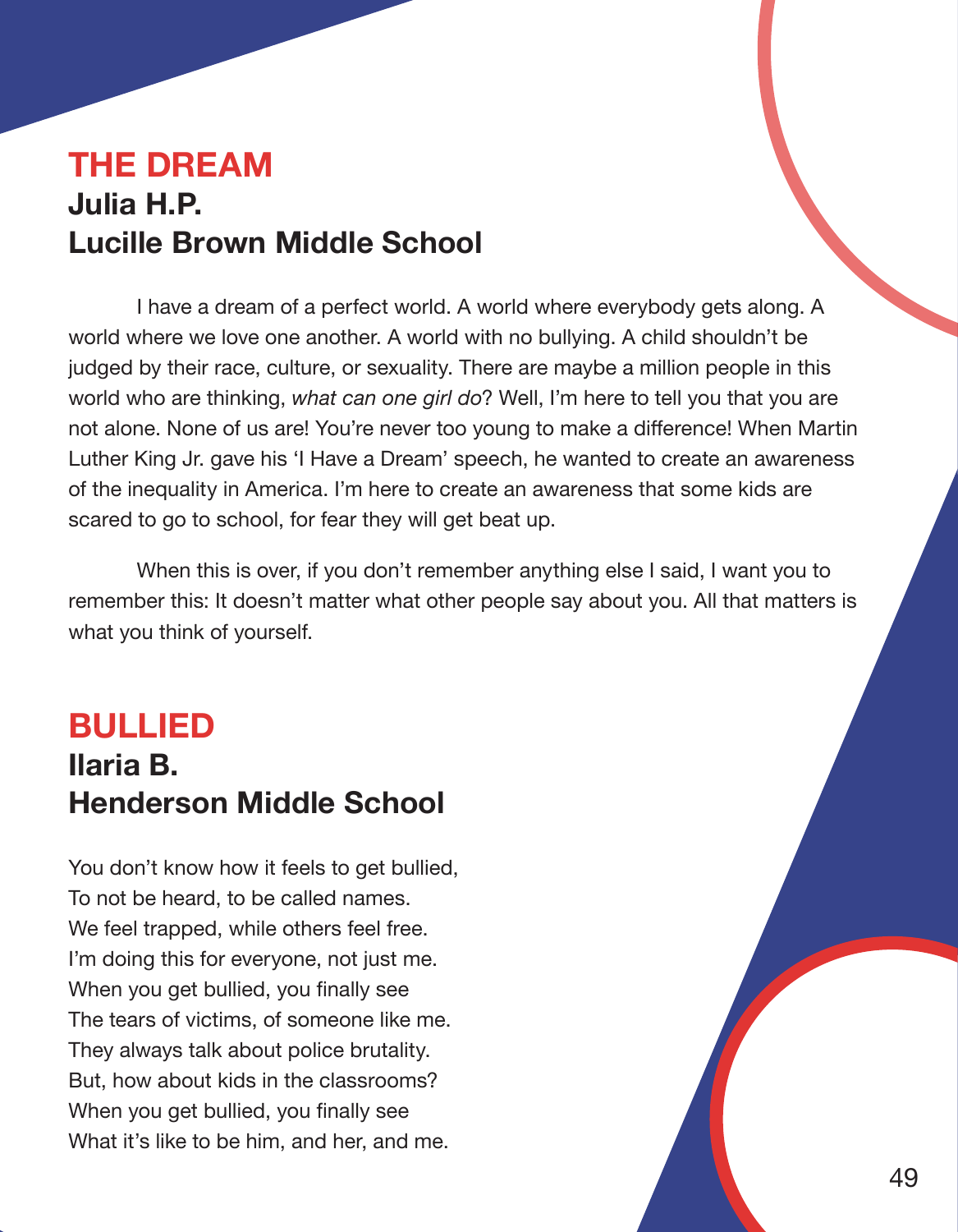## Youth Program Participants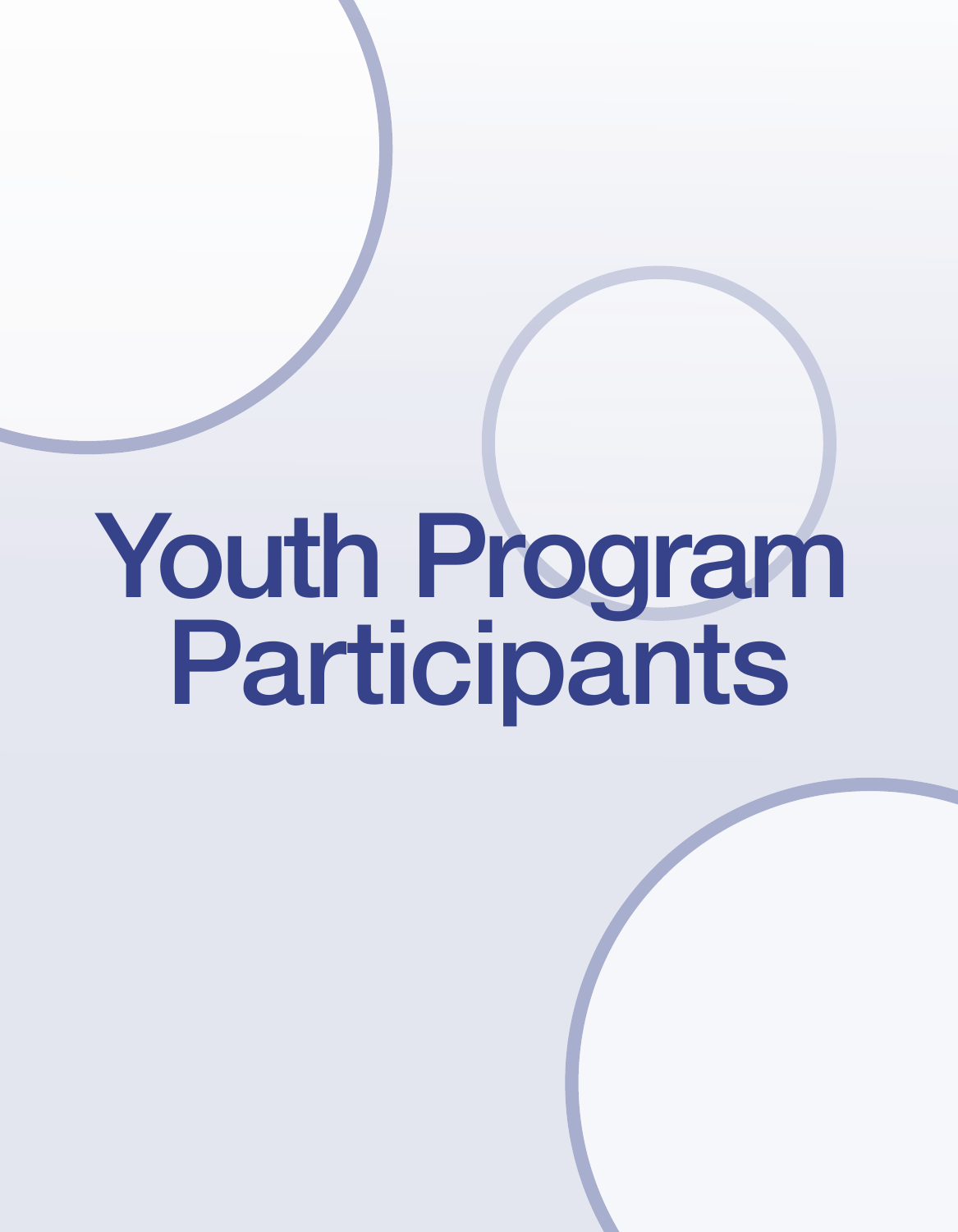#### **Armstrong High School**

India Williams, Jaleel Johnson, Jukira Cordell, Shaunja Armsteed, TraQuan Crawley, Jada Yarrell, Vanniecia Jordan, Noah Harper, Eric Allen, Tykia Dancey, Tashaya Johnson, Eliza Malone, Kenyatta Soniul, Mario Fuller-Collins, Zatiya Macklin, Da'mon Hamb, Raeshawn Lee, Jaquan Washington, Liz Salinas, Shacorie Jones, Sam Sanders, Zackary Bledsoe, Marquise Terry, Leon Prescod, Tavion Winfield, Kapri Robinson, Katijah McKinney, Justin Morris, Corey Jiggetts, Zakiyah Reid, Javarius Gaines, Jaylea Lee, Michael Long, Tavarus Leeper, Montasia Miller, Nadia Harris, Simone Turner, Diamond Lentz, J'Ayonna Watkins, Tayionna Winfield, Tamonda Chiles, Sasha Goody, Latalia Baccow, Daja Wiggins, Nia'sha Burroughs, Canaan Robinson, Treavon Ballard, Yazmane Harris, Airhiez Cabrera, Harmony Simon, Roshawn Harris, Rikiyah Lee, Deajah Redd, Ny'Desha Jones, Elizabeth Ballard, Akayla Marcus, Spirit Bunn, Kiara Gary, Davantae Ballou, Matthew Pastran, Zynae Jackson, Lashonda Mosby, Precious Goodwin-Evans, Jordan Washington, Laquan Candia, Daoyla Williams, Nathaniel Christian, Kayliah Dandridge, Charliyah Shelton, Quavion Scott, Chiauna Lee, Kyjuan Moses, Shakira Blackwell, Jakye Brockenbrough, Nafiece Wilson-Bailey, Jumeka Jones, Khali Fortune, Xavier Singleton, Trinity Crossley, Dajahlai Edmonds, Tonjai Lee-Ramsey, Jasmine Richardson, Matthew Pastran, Timothy Bowman, Joevon Harris, Nilaja Christian, Cherell Williams, Deontae Burns, Johnae Macklin-Terry, Eriyana Hargrove, Shamon Bell, Tarus Bell, Javonia Barnett, Ma'reesha Randolph, Octavia Marrow, Tar'Quasia Bell, Coye Davis, Kahya Coleman, Damarcus Brown, Raeshawn Lee, Makel Al-Qadaff, Kanisha Carney, D'Angelo Fosser, Khall Thompson, Ana Robinson, Audrea Harvey, Shajwan Jones, Quinsean Harris, Kentisharina Booker, Shantaneque Thompkins, Marcus Cotman, Tremaine Cannon, Tamia Harvey, Kodak White, Lakayla Harris, Darrell Gregory, Asijah Jackson, Ramer Yellory, Theyon Williams, Nigel Huey, Taleah Frazier, Wintah Gardner, and Lianna Williams.

#### **John Marshall High School**

Kavin Jackson, Jasmine Jones, Jaila Blue, Kennijah Waller, Jalyiah Dixon, Keyshareah Wilburns, Jonisha Mckiever, Jasmyn Walker, Tyshawn Washington, Taliyah Garnett, Rae'mon Hubbard, Angel Gilmer, Laron Mitchell, Justice Bailey, Omari Yancey, James Godbold, Keimon Braxton, Ge'Nyveia Morman, Antione Ford, and Kiera Freeman.

#### **Huguenot High School**

Aaron Williamson, Jeron Brondy, Lovely Cato-Chuang, Janay Bates, Shayla Daniels, Ceira Andrews, Ivy Mines, Ladonna Jefferson, Saffron Christian, and Jeremy Ovalles, Nyrul Jones, Erica Sheed, Jessica Sheed, Christina Woody, Annalise Bishop, Jacob Charles, Jessica Lopez-Herrera, Irene Adrandi, Aaron Williamson, Patience Auera, A'daizah Thomas, Tionna Jones, and Danielle Clark-Bradley.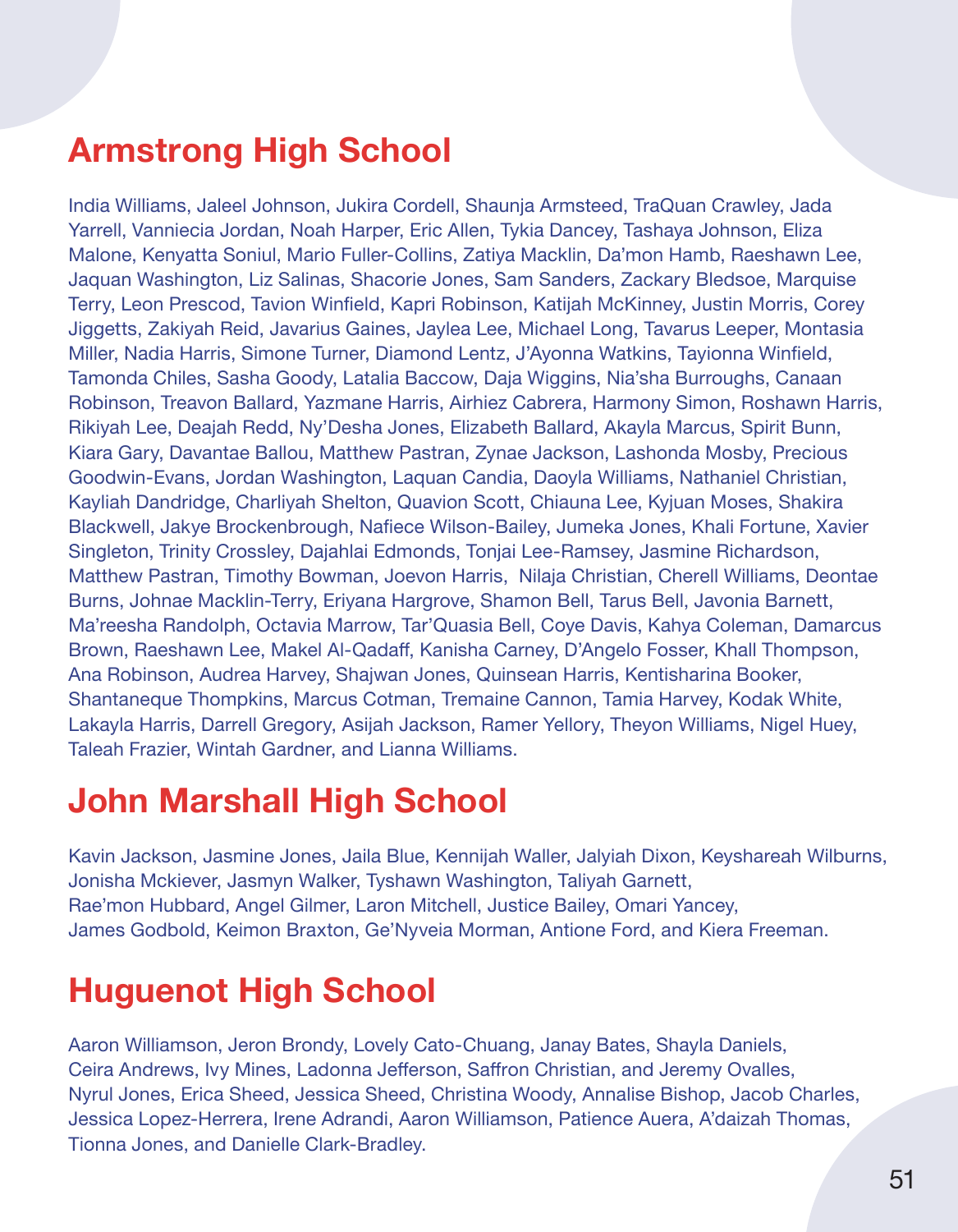#### **Open High School**

Roman Koshock, Haley Knight, Gabi Kelly, Amaya Branche, Jennoa Fleming, Renn Trani, Ben Ramsey, Hank Blancett, Andrea Moses, Shakirah Jones, Tobias Weaver, Ada Nguyen-Weaver, Kate Wittich, Marcus Danson, Sean Peters, Chelsea Crawford, Cambria Green, Vincent Greene, and Zion Perry.

#### **Thomas Jefferson High School**

Savon Thompson, Tristan Wynn, Maryjane Perkins-Lynch, Myca Lester, Anthony Adkins, Kachief Andrews, Xavier Adkins, Tracy Fleming, RaJahné Harris, Geovanny Mejia, Justin Daniels, Cozette Bell-Ferguson, LaRhee Woolridge, Amazin Bullock, Christopher Oliver, Damien Napier, Alyah Williams, Marquez Taylor, Alycia Harris, Mone Johnson, Justice Robinson, Damoniece Wilkins-Pittman, Za'Niya Ethridge, Shanya Foreman, Kinaya Gibson, Caroline Clark, Luke Mauthey, Randy Anderson, Paris Callahan, Nyah Sydnor, Nielah Brunson, Jameina Jackson, Krisya Johnson, La-Ke Anderson, Kelsie Robinson, Keasla Jasper, Destiny Knight, Kamari Branch, Jaymesha Richardson, NyJuaniah, Crawley, Jayla Townes, Dion Cosby, Raven Pleasants, Alexis Greshman, Jaycia Hill, Kirtavia Lorey, Greyson Flores, Natalie Luce, ShaNya Foreman, and Jasmine Childers.

#### **Binford Middle School**

Kevin Gerrick, Kamari G., Moniquee Jones, Jaishon B., Lillian Jones, Kimitria C., Ford Armstead, Makayla R., Jaedyn Cook, Torey H., Michael Miles, Eian M., and Calvin E. Jr.

#### **Henderson Middle School**

Brandon Briggs, Mirahkhal Dandridge, Carlos Harvey, Lavel Hukeless, Asaada Martin, Kayla Smith, Illaria Betancourt, Conald Whitaker III, Adaviyah Aziz, Naveah Morgan, Xzavier Watkins, Isaiah Beck, Shaquis Brown, Ayanna Shannon, Marina Hernandez, Jaylen Thomas, and Jadyn Anthony.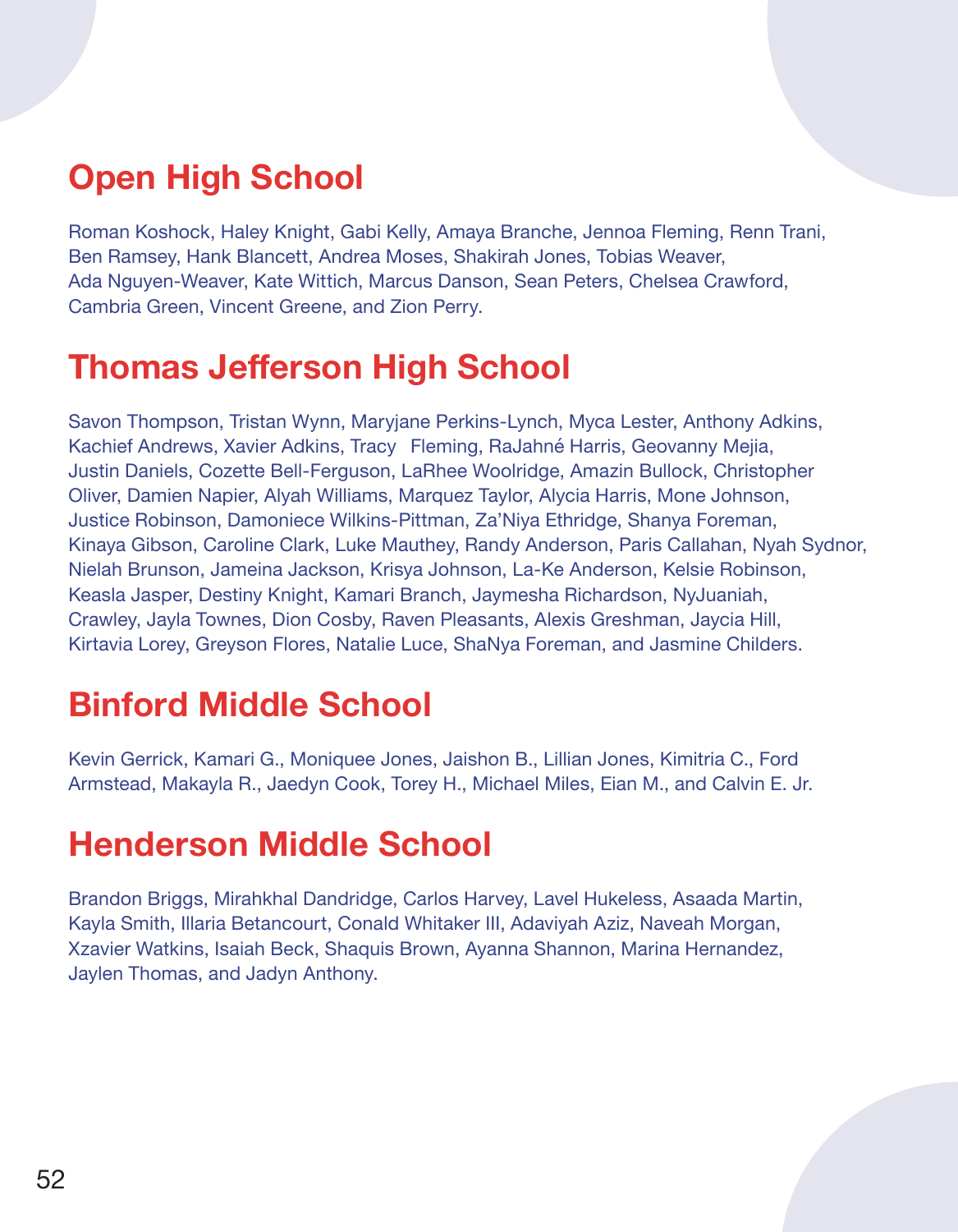#### **L. Douglas Wilder Middle School**

Amani Guilford, Daesha Lyans, Asani Turner, Noori Austin, Jonathan Ingram, Nathan R., Zachariah G., Rain B., and Lintreal E.

#### **Lucille Brown Middle School**

Aniyah Rose, Zion Delaney, Julia Hall-Pace, Jahmya Graham, Tanaisha Mitchell, Shiya Brown, Sha'Aijah McLaughlin, Emaza Whitlock, Alicia Ford, A'Mya Thomas, Roselee Bubanji, Jamiya Mitchell, Aniya Tyson, Cat Anderson, Ti'elle Young, Keyana Brown, Camryn Arrington, Lasaundra Abernathy, Laila Littlejohn, Patrick Braxton, Leon Hopkins, and K'mya Bradley.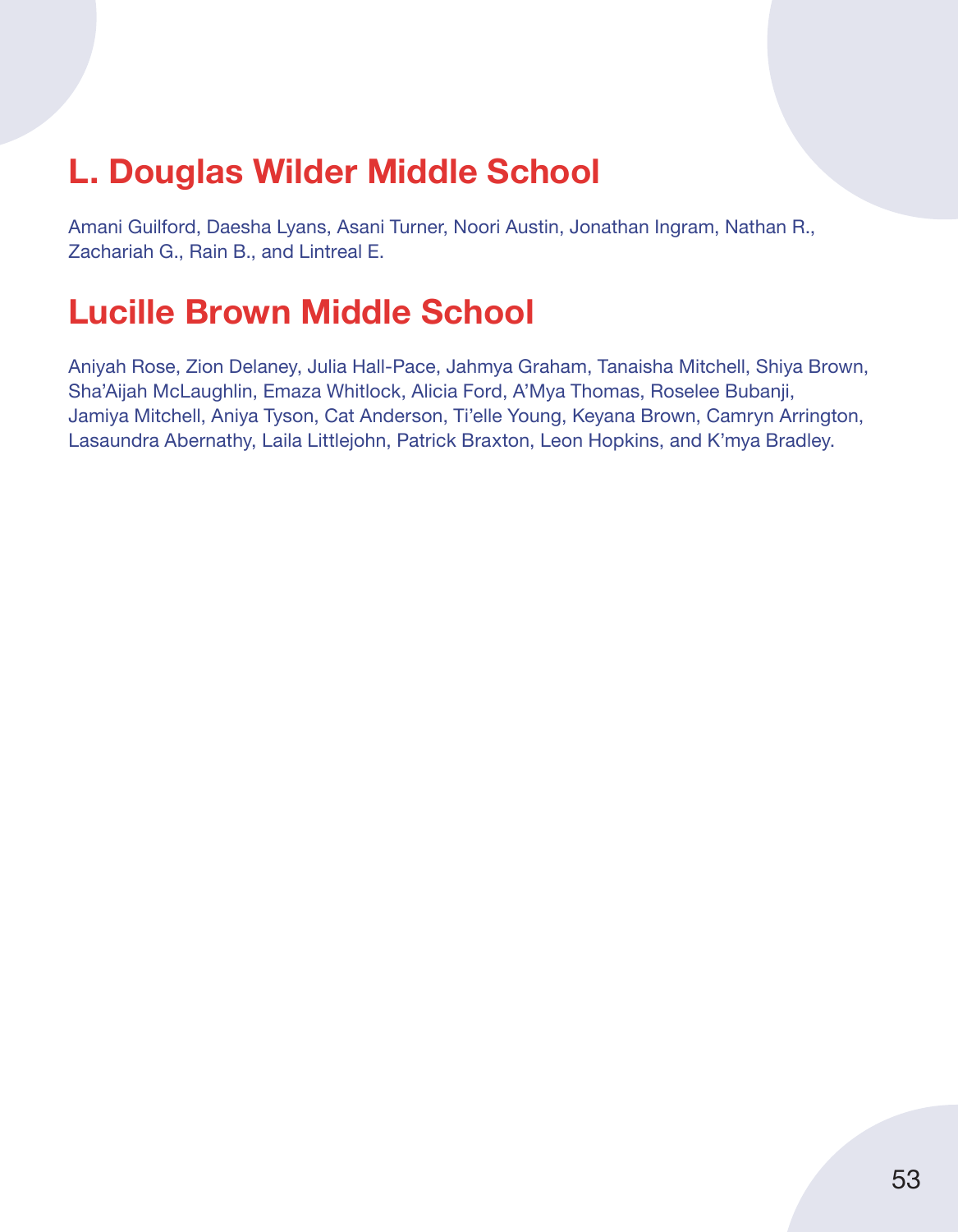### Designed by Elcreatives.net